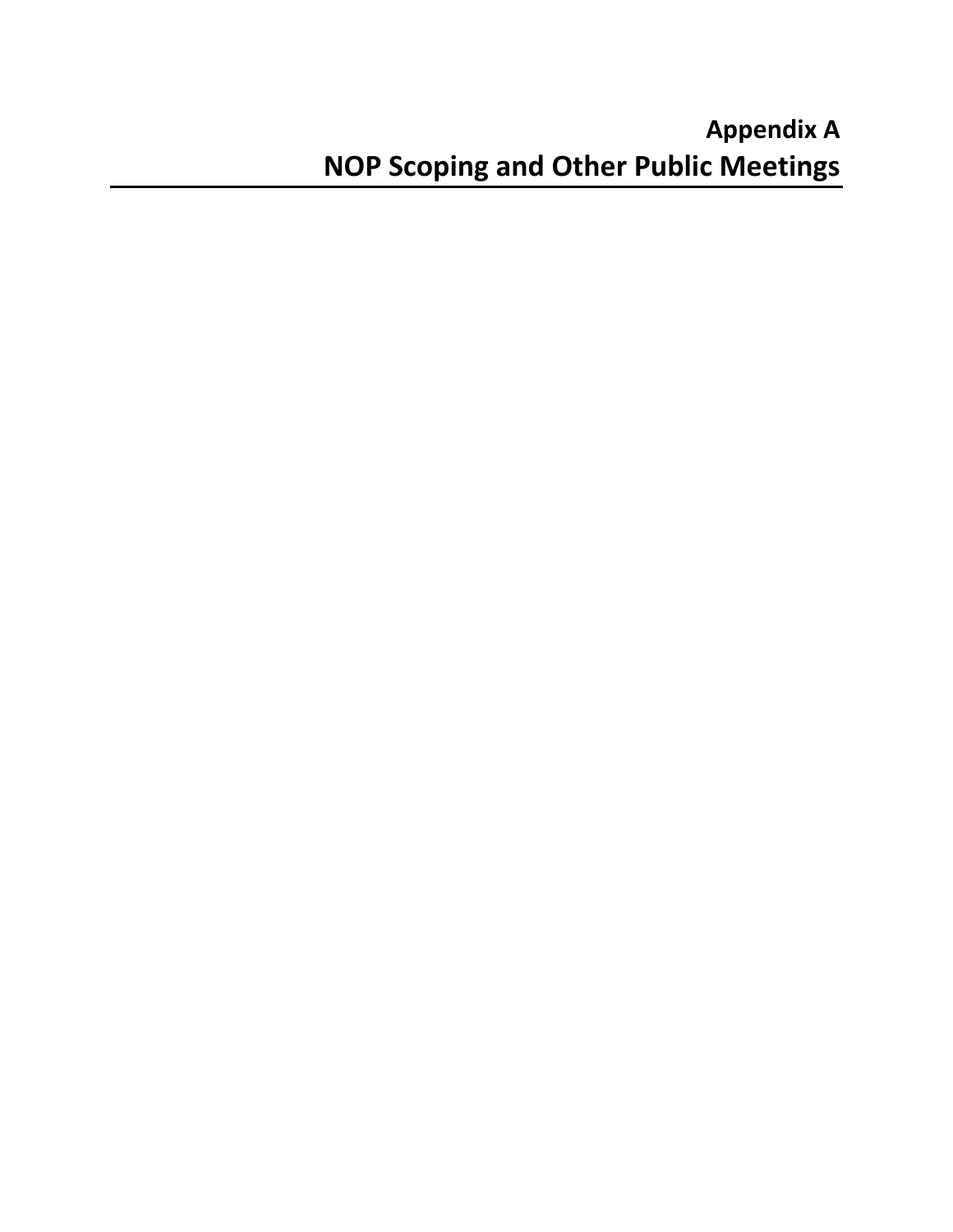# Appendix A **NOP Scoping and Other Public Meetings**

### **TABLE OF CONTENTS**

### **Tables**

| $A-1$ |  |
|-------|--|
|-------|--|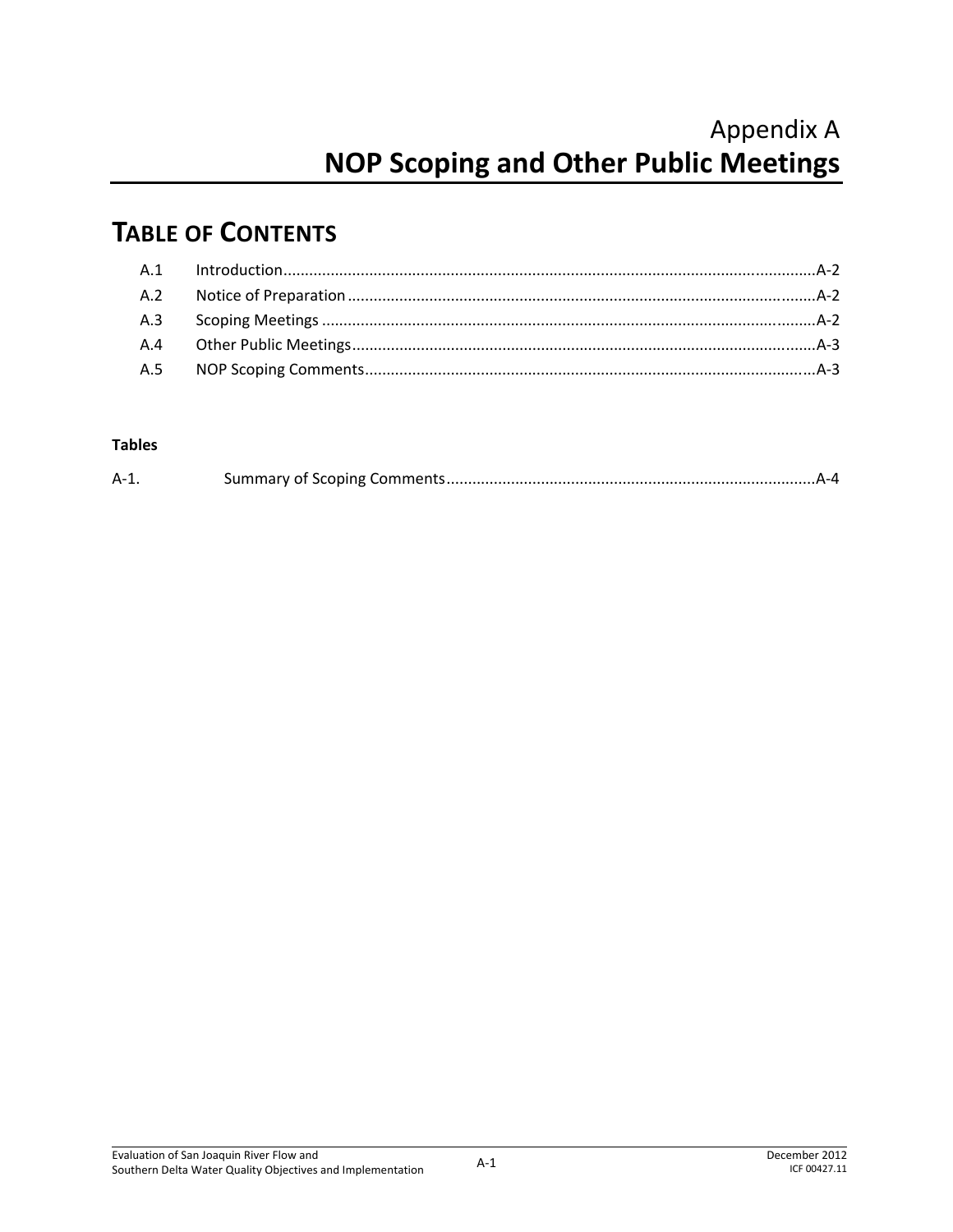# **A.1 Introduction**

This appendix summarizes the public involvement activities implemented during the pre-scoping and scoping phase of the environmental review process for the Clearwater Program. Public input on the proposed amendments to the Bay Delta Plan was sought to help prioritize objectives and evaluate alternatives. Public involvement was part of the environmental review process and allowed the following:

- Identify and involve interested stakeholders
- Identify issues and concerns of stakeholders
- Notify stakeholders of the proposed plan as required by California Environmental Quality Act (CEQA) and National Environmental Policy Act (NEPA) standards

## **A.2 Notice of Preparation**

CEQA requires the preparation and circulation of a Notice of Preparation (NOP) at the onset of the environmental review process process. An NOP must provide sufficient information describing a project and potentially significant environmental impacts such that it enables responsible agencies to provide a meaningful response. At minimum, the NOP needs to include:

- Brief description of the proposed project
- Description of the proposed project's location
- Probable environmental effects of the proposed project
- Date, time, and place of the public hearing
- Address where documents or files relating to the proposed project are available for review
- Address where written comments on the scope of the SED may be sent
- Deadline for submitting comments

In accordance with CEQA, the State Water Board issued an NOP on February 13, 2009, indicating that an SED would be prepared. The NOP was posted on the State Water Board's website at: http://www.waterboards.ca.gov/waterrights/water\_issues/programs/bay\_delta/bay\_delta\_plan/w ater\_quality\_control\_planning/ The scoping period extended between February 13 to March 19, 2009. A revised NOP was issued on April 1, 2011 and posted on the State Water Board's website. The scoping period for the revised NOP extended between April 1 and May 23, 2011.

### **A.3 Scoping Meetings**

Scoping is the process by which input is solicited from agencies and stakeholders on the nature and extent of issues and impacts to be addressed in an SED and the methods by which they will be evaluated. Scoping assists with identifying the range of actions, alternatives, environmental effects, methods of assessment, and mitigation measures to be analyzed in greater detail. It also helps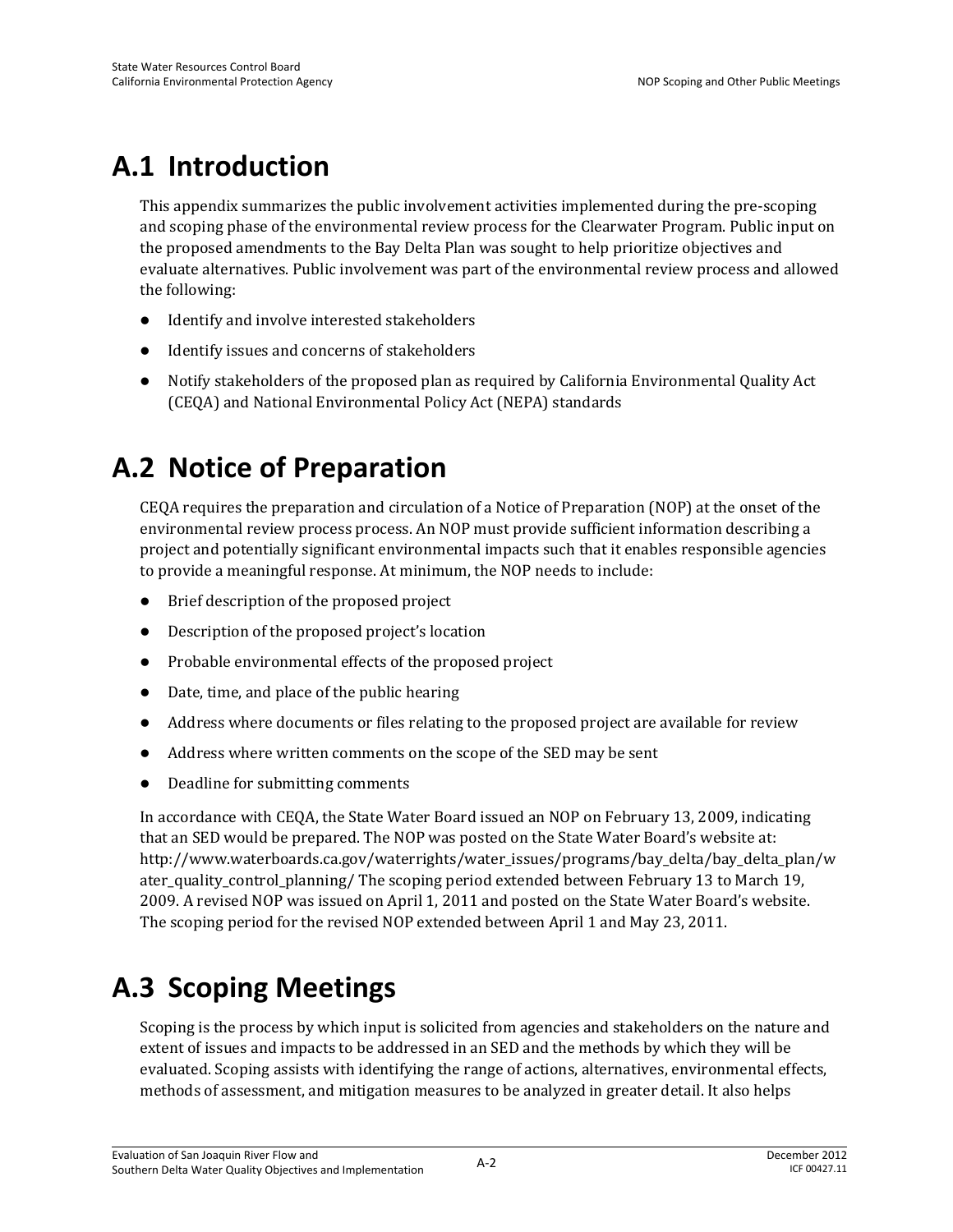eliminate those issues that are not relevant to the decision at hand. Two public scoping meetings for were conducted on March 30, 2009 and June 6, 2011. Notice of the scoping meetings was included in the NOP and revised NOP.

## **A.4 Other Public Meetings**

In addition to the scoping meetings conducted in March of 2009 and June of 2011, other public meetings and workshops were held to facilitate the water quality control planning process. Below is a list of the meetings and workshops.

- April 22, 2009 Public Staff Workshop Concerning Potential Amendments to Bay-Delta Plan Relating to southern Delta Salinity and San Joaquin Flow Objectives
- August 13, 2009 Public Staff Workshop and Availability of Draft Study Report regarding Salt Tolerance in Southern Sacramento-San Joaquin River Delta
- November 22, 2010 Notice of Opportunity for Public Comment for any additional information related to the San Joaquin River flow and southern Delta salinity objectives included in the 2006 Water Quality Control Plan for the San Francisco Bay/Sacramento-San Joaquin Delta Estuary
- January 6-7, 2011 Presentation and Discussion of Draft Technical Report on the Scientific Basis for Alternative San Joaquin River Flow and Southern Delta Salinity Objectives
- March 20, 2012 Informational Session on the Substitute Environmental Document for Potential Changes to the San Joaquin River Flow and Southern Delta Water Quality Objectives and Associated Program of Implementation

### **A.5 NOP Scoping Comments**

Brief summaries of comment topics received on the NOP during the two scoping periods (February 13<sup>th</sup> through March 19<sup>th</sup> 2009 and April 1<sup>st</sup> through May 23<sup>rd</sup> 2011) are presented in Table A-1. Copies of all written comments and the transcripts of oral comments received during the scoping periods and at the scoping meetings and other public meetings are on the State Water Boards Website at:

http://www.waterboards.ca.gov/waterrights/water\_issues/programs/bay\_delta/bay\_delta\_plan/w ater quality control planning/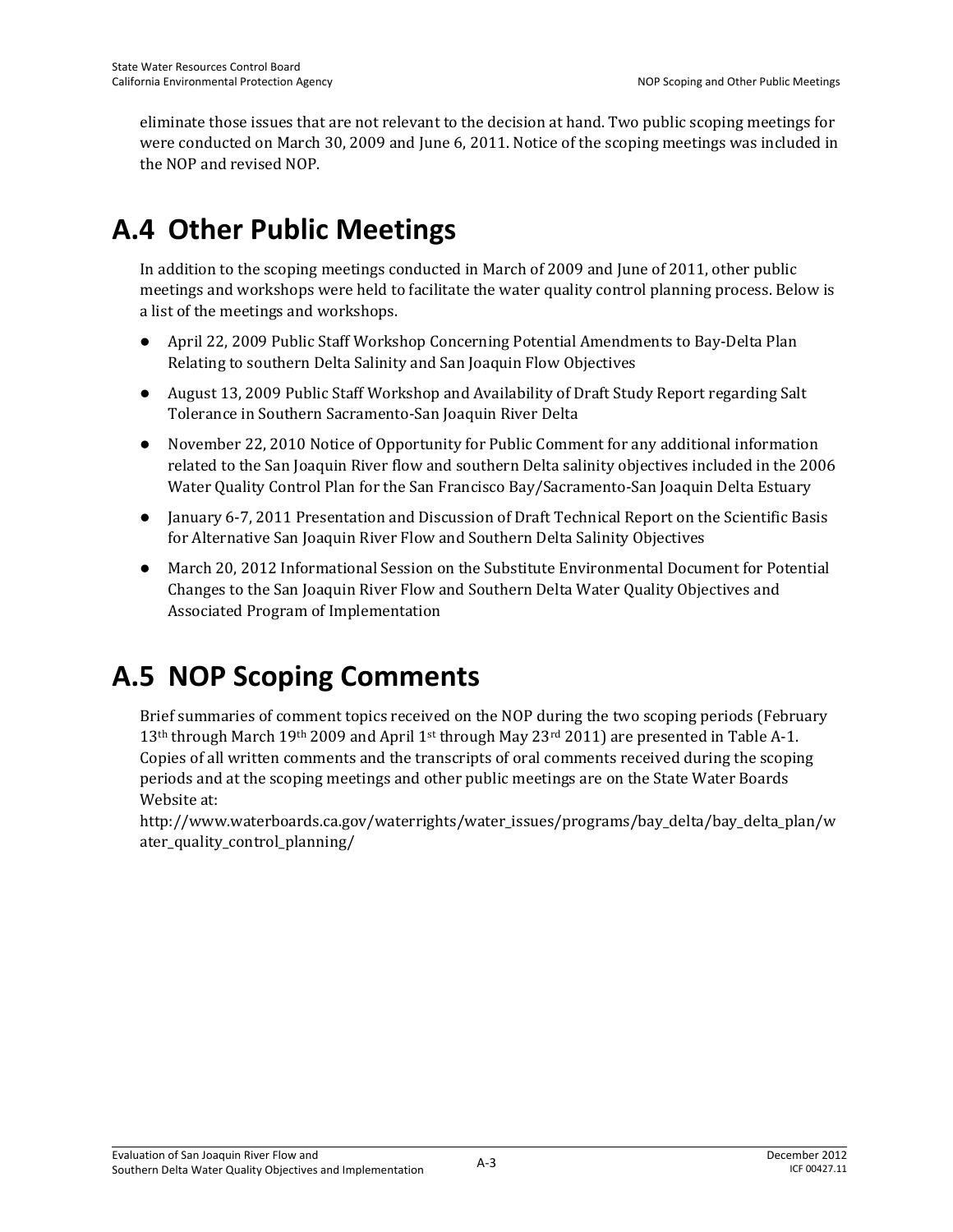### **Table A-1 Summary of Scoping Comments**

| Date                                     | <b>Comment Summary</b>                                                                                                                                                                                                                                                                                                                                              | SED Chapter                                                             |
|------------------------------------------|---------------------------------------------------------------------------------------------------------------------------------------------------------------------------------------------------------------------------------------------------------------------------------------------------------------------------------------------------------------------|-------------------------------------------------------------------------|
| The Bay Institute                        |                                                                                                                                                                                                                                                                                                                                                                     |                                                                         |
| Commenter: Gary Bobker, Program Director |                                                                                                                                                                                                                                                                                                                                                                     |                                                                         |
| 19-Mar-09                                | San Joaquin River flow objectives need to be considered in conjunction with Delta<br>export criteria.                                                                                                                                                                                                                                                               | Chapter 3, Alternatives<br>Description                                  |
| 19-Mar-09                                | San Joaquin River flow objectives need to be considered in conjunction with the Plan's<br>narrative objective for salmon protection.                                                                                                                                                                                                                                | Chapter 3, Alternatives<br>Description                                  |
| 19-Mar-09                                | In amending water rights to implement the flow objectives, the Board should not<br>exclude any major water rights holders or water users from potentially being required<br>to help meet these objectives.                                                                                                                                                          | Chapter 3, Alternatives<br>Description                                  |
| 19-Mar-09                                | In amending water rights to implement the flow objectives, the effect of changing<br>release patterns from upstream storage facilities on instream biological resources in<br>each sub-basin should be evaluated, in order to ensure that compliance with<br>downstream requirements occurs in a manner that avoids adverse impacts to those<br>instream resources. | Chapter 3, Alternatives<br>Description                                  |
|                                          | Commenter: Gary Bobker, Program Director; John Cain, Conservation Director                                                                                                                                                                                                                                                                                          |                                                                         |
| 23-May-11                                | The Institute strongly agrees that more flows and more natural flows are needed in<br>the San Joaquin River.                                                                                                                                                                                                                                                        | Chapter 3, Alternatives<br>Description                                  |
| 23-May-11                                | The draft narrative objective is too imprecise and broad to ensure full protection of<br>beneficial uses. Beneficial uses outside of the February-June period are inadequately<br>protected by the draft narrative objective.                                                                                                                                       | Chapter 3, Alternatives<br>Description                                  |
| 23-May-11                                | Specify that the flow rate for the February-June Vernalis objective be a designated<br>percentage of unimpaired runoff (including an initial rate and an adaptive range).                                                                                                                                                                                           | Chapter 3, Alternatives<br>Description                                  |
| 23-May-11                                | Specify the initial flow rate and the adaptive range based on the best available<br>scientific information for protecting fish and wildlife beneficial uses.                                                                                                                                                                                                        | Chapter 3, Alternatives<br>Description; Chapter 7, Aquatic<br>Resources |
| 23-May-11                                | Clarify the relationship between flow conditions and other measures for purposes of<br>adaptive management of the flow rate in the objective.                                                                                                                                                                                                                       | Chapter 3, Alternatives<br>Description                                  |
| 23-May-11                                | Include an objective for July-January period base flows.                                                                                                                                                                                                                                                                                                            |                                                                         |
| 23-May-11                                | The Institute supports the proposal to link Vernalis flows to the unimpaired hydrology<br>of the San Joaquin River basin.                                                                                                                                                                                                                                           | Chapter 3, Alternatives<br>Description                                  |
| 23-May-11                                | The Vernalis flow objectives should be amended from a cfs flow rate by water year<br>type to a specific (or range) percentage of unimpaired runoff flow rate from the San<br>Joaquin basin.                                                                                                                                                                         | Chapter 3, Alternatives<br>Description                                  |
| 23-May-11                                | If the SED adopts a percentage range, then the initial condition should be determined<br>by the best available scientific evidence.                                                                                                                                                                                                                                 | Chapter 3, Alternatives<br>Description                                  |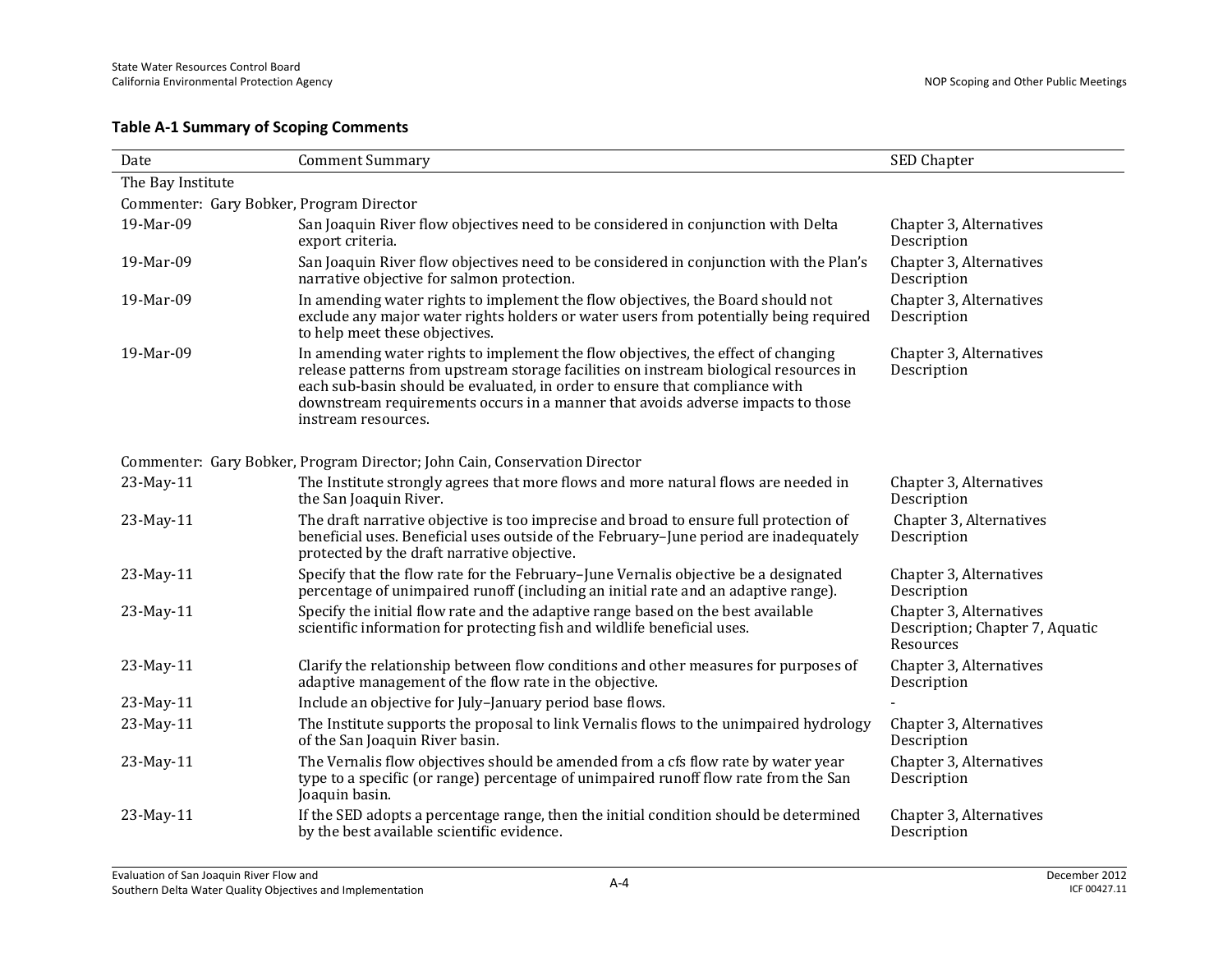| Date      | <b>Comment Summary</b>                                                                                                                                                                                                                                                                                                    | SED Chapter                                                                                        |
|-----------|---------------------------------------------------------------------------------------------------------------------------------------------------------------------------------------------------------------------------------------------------------------------------------------------------------------------------|----------------------------------------------------------------------------------------------------|
| 23-May-11 | Based on literature in Appendix A of the comment letter, the Institute suggests that the<br>minimum initial flow rate be set at a level that supports Chinook positive population<br>growth in every year (i.e., flows ≥5000cfs in all weeks of April and May) until the<br>abundance target is met (see Table 1).        | Chapter 3, Alternatives<br>Description                                                             |
| 23-May-11 | The initial flow rate should include adequate spring outmigration flows. Flows<br>>10,000 cfs that occur for at least two weeks during the juvenile migration period in at<br>least 80% of years are the minimum necessary to support the abundance target (see<br>Table 1).                                              | Chapter 3, Alternatives<br>Description                                                             |
| 23-May-11 | The initial flow rate should include flows that frequently inundate San Joaquin<br>floodplains during the fall run juvenile migration period—specifically, flows that<br>exceed 25,000 cfs for at least two weeks in 60% of years (see Table 1).                                                                          | Chapter 3, Alternatives<br>Description; Chapter 7, Aquatic<br>Resources                            |
| 23-May-11 | If the SED adopts a flow rate percent that is lower than the 2010 public trust flow<br>criterion, then the document should: 1) detail the basis for doing so; 2) identify the<br>impact to the Public Trust; 3) provide for adequate review and comment; and 4)<br>ensure the rate is not detrimental to beneficial uses. | Chapter 3, Alternatives<br>Description; Chapter 7, Aquatic<br>Resources                            |
| 23-May-11 | The Vernalis flow objectives should include a runoff percentage flow rate. The runoff<br>percentage flow rate should either be directly included in the narrative objective along<br>with biological criteria, or separately expressed as a numeric objective in the Plan.                                                | Chapter 3, Alternatives<br>Description                                                             |
| 23-May-11 | The objective to maintain a viable native population should be made more specific and<br>include biological criteria for other salmonid and other species.                                                                                                                                                                | Chapter 3, Alternatives<br>Description                                                             |
| 23-May-11 | The objective to maintain flows together with "other reasonably controllable<br>measures" is too vague and should be revised to reduce or eliminate the effects of<br>stressors (e.g., DO, contaminates, run-off).                                                                                                        | Chapter 3, Alternatives<br>Description                                                             |
| 23-May-11 | The best scientific information should be used to evaluate the relative effect of<br>implementing flow rates against the effect of other reasonably controllable measures.                                                                                                                                                | Chapter 5, Water Supply, Surface<br>Hydrology, and Water Quality;<br>Chapter 7, Aquatic Resources; |
| 23-May-11 | The program of implementation should 1) describe the process by which the SWRCB<br>will collect and evaluate data and 2) discuss how the flow rate will be adaptively<br>changed.                                                                                                                                         | Chapter 3, Alternatives<br>Description                                                             |
| 23-May-11 | It is critical the implementation program develop clear linkages between the<br>measures, the stressors they are designed to alleviate, and the projected outcomes of<br>the measure.                                                                                                                                     |                                                                                                    |
| 23-May-11 | Institute suggests using a logic chain framework to develop the implementation<br>program.                                                                                                                                                                                                                                |                                                                                                    |
| 23-May-11 | Full compliance with the salmon doubling criteria should be achieved by the<br>completion of the FERC proceedings on the Merced and Tuolumne Rivers, or no later<br>than 2020 (same as flow objective).                                                                                                                   |                                                                                                    |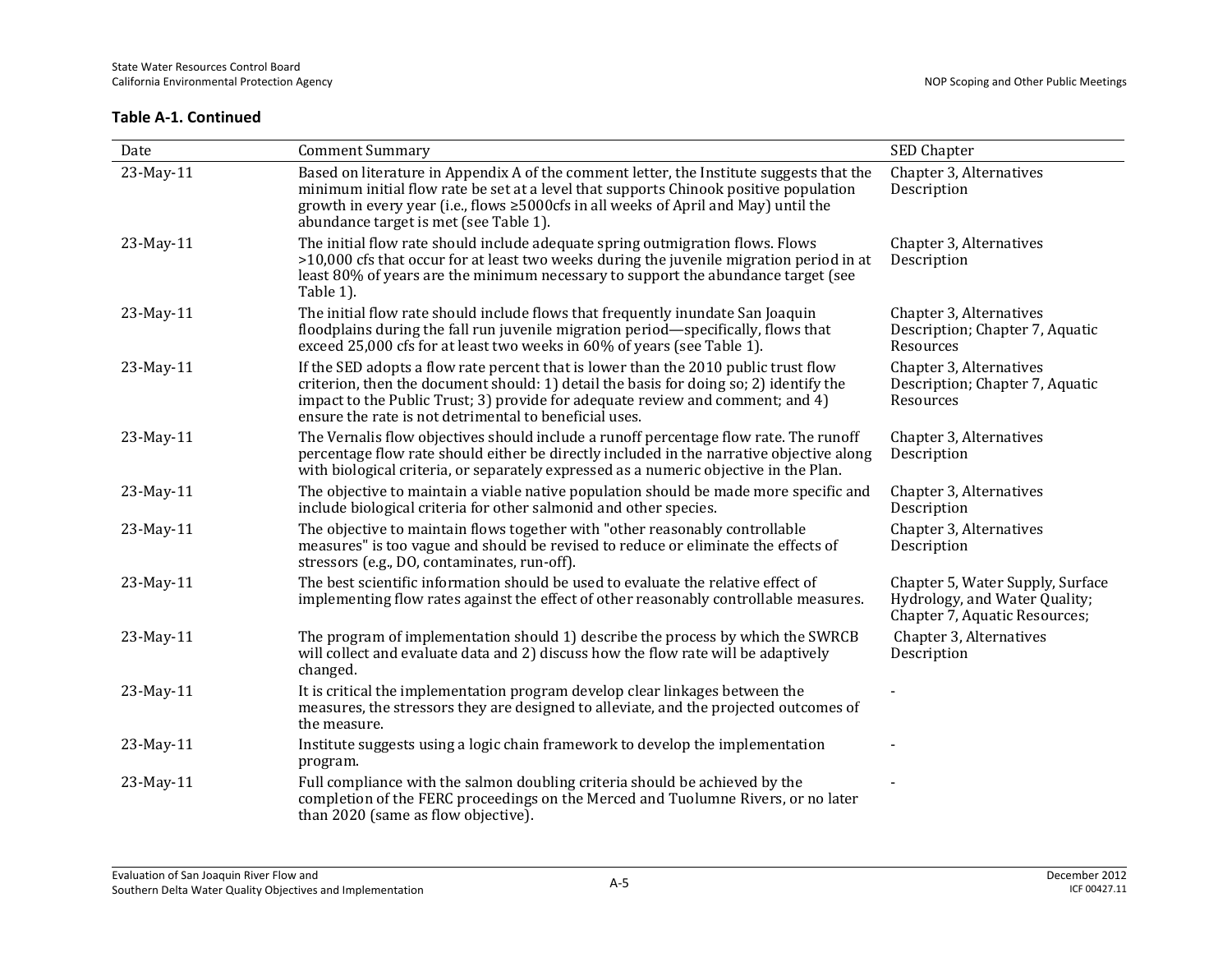| Date      | <b>Comment Summary</b>                                                                                                                                                                                                                                                                                                                                                                                                                                                                                          | SED Chapter                                                             |
|-----------|-----------------------------------------------------------------------------------------------------------------------------------------------------------------------------------------------------------------------------------------------------------------------------------------------------------------------------------------------------------------------------------------------------------------------------------------------------------------------------------------------------------------|-------------------------------------------------------------------------|
| 23-May-11 | In addition to the salmon doubling, maintenance of the spatial diversity of fall run<br>Chinook salmon in the Central Valley should be considered as biological criteria.                                                                                                                                                                                                                                                                                                                                       | Chapter 3, Alternatives<br>Description; Chapter 7, Aquatic<br>Resources |
| 23-May-11 | Restoration and maintenance of Chinook salmon spawning, rearing, and migration<br>conditions in the San Joaquin will contribute to maintenance of the spatial extent<br>characteristic of viable populations.                                                                                                                                                                                                                                                                                                   |                                                                         |
| 23-May-11 | Identify actions that will support or improve natural patterns of life history diversity<br>among salmon and critical thresholds of population productivity.                                                                                                                                                                                                                                                                                                                                                    | Chapter 3, Alternatives<br>Description; Chapter 7, Aquatic<br>Resources |
| 23-May-11 | The narrative objective should identify biological criteria for steelhead, Sacramento<br>splittail, and both green and white sturgeon.                                                                                                                                                                                                                                                                                                                                                                          | Chapter 3, Alternatives<br>Description; Chapter 7, Aquatic<br>Resources |
| 23-May-11 | The narrative objective should identify biological criteria for the maintenance of the<br>lower San Joaquin River as a spawning ground, rearing habitat, and/or migration<br>corridor.                                                                                                                                                                                                                                                                                                                          | Chapter 3, Alternatives<br>Description; Chapter 7, Aquatic<br>Resources |
| 23-May-11 | Flow conditions for Steelhead should 1) maintain 10,000 steelhead in the San Joaquin<br>Basin; 2) maintain a minimum of 2,500 adults/year in the tributaries; and 3) ensure<br>steelhead adults and juveniles are able to migrate to/from spawning and rearing<br>habitats through the lower San Joaquin River.                                                                                                                                                                                                 | Chapter 3, Alternatives<br>Description                                  |
| 23-May-11 | The Vernalis objectives should include flows to support Splittail spawning, rearing,<br>and migration to/from spawning habitats in the lower San Joaquin River.                                                                                                                                                                                                                                                                                                                                                 | Chapter 3, Alternatives<br>Description                                  |
| 23-May-11 | The flows to support splittail should 1) inundate critical spawning and rearing<br>habitats for a minimum of 30–45 days during the spawning period; 2) maintain a<br>migration corridor in the lower San Joaquin River for juvenile and adult splittail; 3)<br>occur once every Sacramento splittail generation; 4) produce inundations that would<br>last at least 30-45 days of functional floodplain habitat; 5) maintain desired flow<br>conditions within the area of inundated floodplain for 1-3 months. | Chapter 3, Alternatives<br>Description                                  |
| 23-May-11 | The fish and wildlife trustee agencies (CDFG and USFWS) should define a performance<br>metric that can discriminate between a successful and a limited spawning event for<br>splittail.                                                                                                                                                                                                                                                                                                                         |                                                                         |
| 23-May-11 | Flow conditions for Green and white sturgeon should promote spawning in the San<br>Joaquin basin at least three times within the each twenty-year period.                                                                                                                                                                                                                                                                                                                                                       | Chapter 3, Alternatives<br>Description                                  |
| 23-May-11 | The flows to support Sturgeon should 1) be in excess of 6400 cfs November – May for<br>at least one month; 2) be $>20,000$ cfs for at least one month between April and June<br>during years where these sturgeon attraction flows occur; 3) occur once every 7 years                                                                                                                                                                                                                                           | Chapter 3, Alternatives<br>Description                                  |
| 23-May-11 | Spawning success of sturgeon should be determined by presence of YOY sturgeon in<br>traditional fish sampling programs or through analysis of bone<br>microchemistry/isotopes.                                                                                                                                                                                                                                                                                                                                  | Chapter 3, Alternatives<br>Description                                  |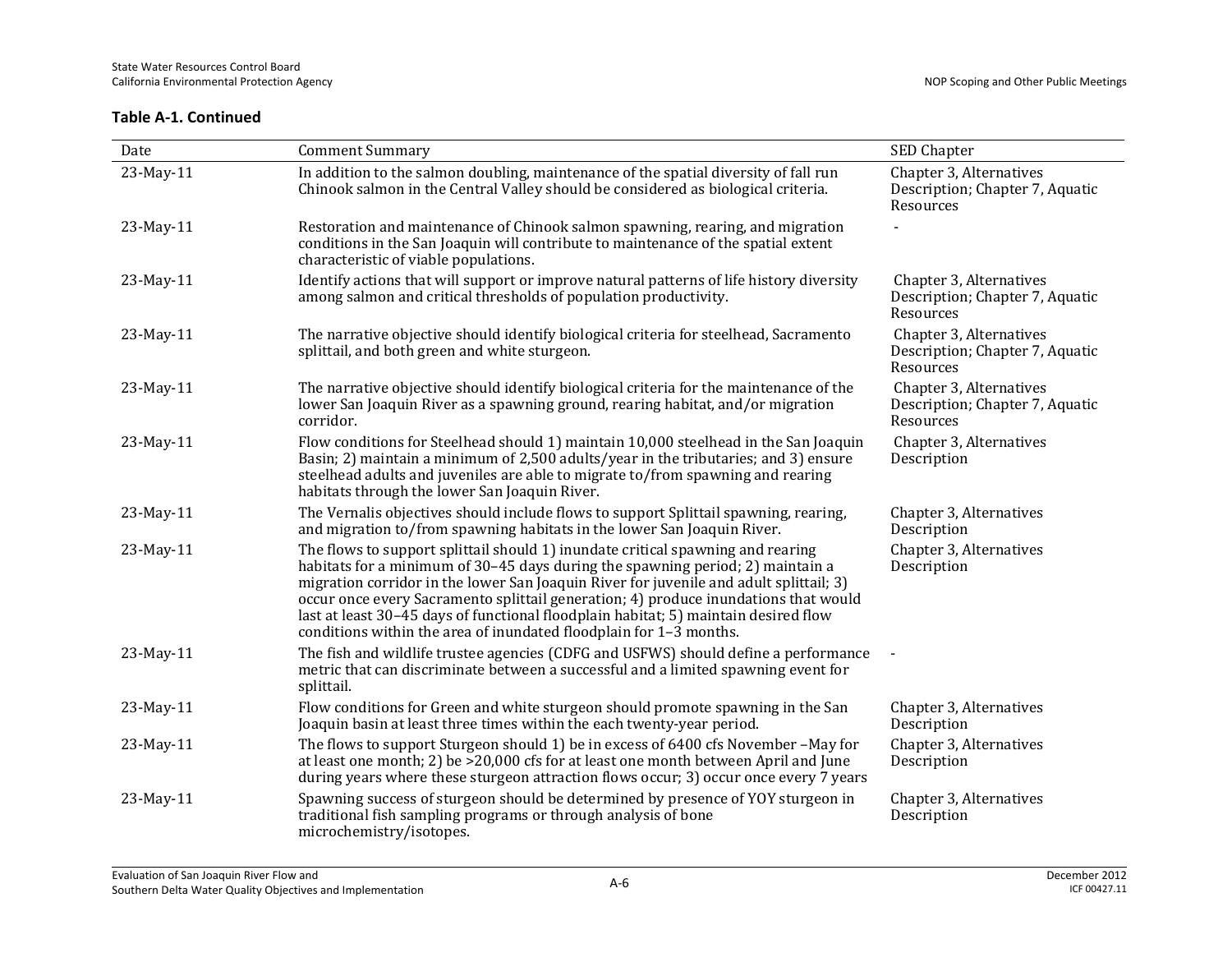| Date                                   | <b>Comment Summary</b>                                                                                                                                                                                                                                                                                                                                                                                                                                                                                                                                                                                                                                                                                    | SED Chapter                            |
|----------------------------------------|-----------------------------------------------------------------------------------------------------------------------------------------------------------------------------------------------------------------------------------------------------------------------------------------------------------------------------------------------------------------------------------------------------------------------------------------------------------------------------------------------------------------------------------------------------------------------------------------------------------------------------------------------------------------------------------------------------------|----------------------------------------|
| 23-May-11                              | The February-June narrative objective must include the following biological<br>thresholds: Achieve Chinook Productivity: Flows ( $\geq$ 5000 cfs) to support an average<br>daily water temperatures of 65°F (18.3°C) or lower on all days April 1–May 31 in the<br>lower San Joaquin River in all years (see Table 2); Achieve Chinook Spatial Extent:<br>Flows ( $\geq$ 2,000 cfs) to limit or eliminate migration impairment for migratory fish<br>species. (See Table 2).                                                                                                                                                                                                                              | Chapter 3, Alternatives<br>Description |
| 23-May-11                              | The July-January narrative objective must include the following biological thresholds:<br>Achieve Chinook/sturgeon Spatial Extent: Average weekly flows in excess of 2,000 cfs<br>in all weeks of all years during the San Joaquin River fall run Chinook salmon<br>upstream migration period (see Table 2); Achieve Chinook/sturgeon Spatial Extent:<br>Inflows in excess of 2,000 cfs August-March in the two years following spawning<br>migrations when juvenile emigration from the San Joaquin would occur (see Table 2);<br>Achieve steelhead Productivity: Attraction pulse flows at Vernalis for steelhead that<br>occur for several weeks between late August and early November (see Table 2). | Chapter 3, Alternatives<br>Description |
| 23-May-11                              | The following language is proposed for the July-January Vernalis flow objective:<br>"Minimum average flow rate of 2,000 cfs in all years."                                                                                                                                                                                                                                                                                                                                                                                                                                                                                                                                                                | Chapter 3, Alternatives<br>Description |
| California Department of Fish and Game |                                                                                                                                                                                                                                                                                                                                                                                                                                                                                                                                                                                                                                                                                                           |                                        |
| 19-Mar-09                              | Commenter: Carl Wilcox, Chief, Water Branch                                                                                                                                                                                                                                                                                                                                                                                                                                                                                                                                                                                                                                                               | Chapter 3, Alternatives<br>Description |
| 19-Mar-09                              | In developing specific flow recommendations, the State Water Board should consider<br>splitting the flow water quality objectives issue into several sub-issues illustrative of<br>the factors that influence the complex relationship between river flow and migration,<br>spawning, and other fish and wildlife beneficial uses.                                                                                                                                                                                                                                                                                                                                                                        | Chapter 3, Alternatives<br>Description |
| 19-Mar-09                              | When considering the baseline or alternatives analysis, the State Water Board should<br>use specific definable and measurable metrics to evaluate impact potential (such as<br>fall-run Chinook salmon smolt survival rate or juvenile fall-run Chinook salmon<br>production abundance etc.). Based on the assessment of each of these factors, the State<br>Water Board staff should be able to develop scientifically defensible flow<br>recommendations for the San Joaquin River. The Department will be providing data<br>and information in the coming weeks to support the State Water Board's assessment<br>of SJR flow water quality objectives.                                                 | Chapter 3, Alternatives<br>Description |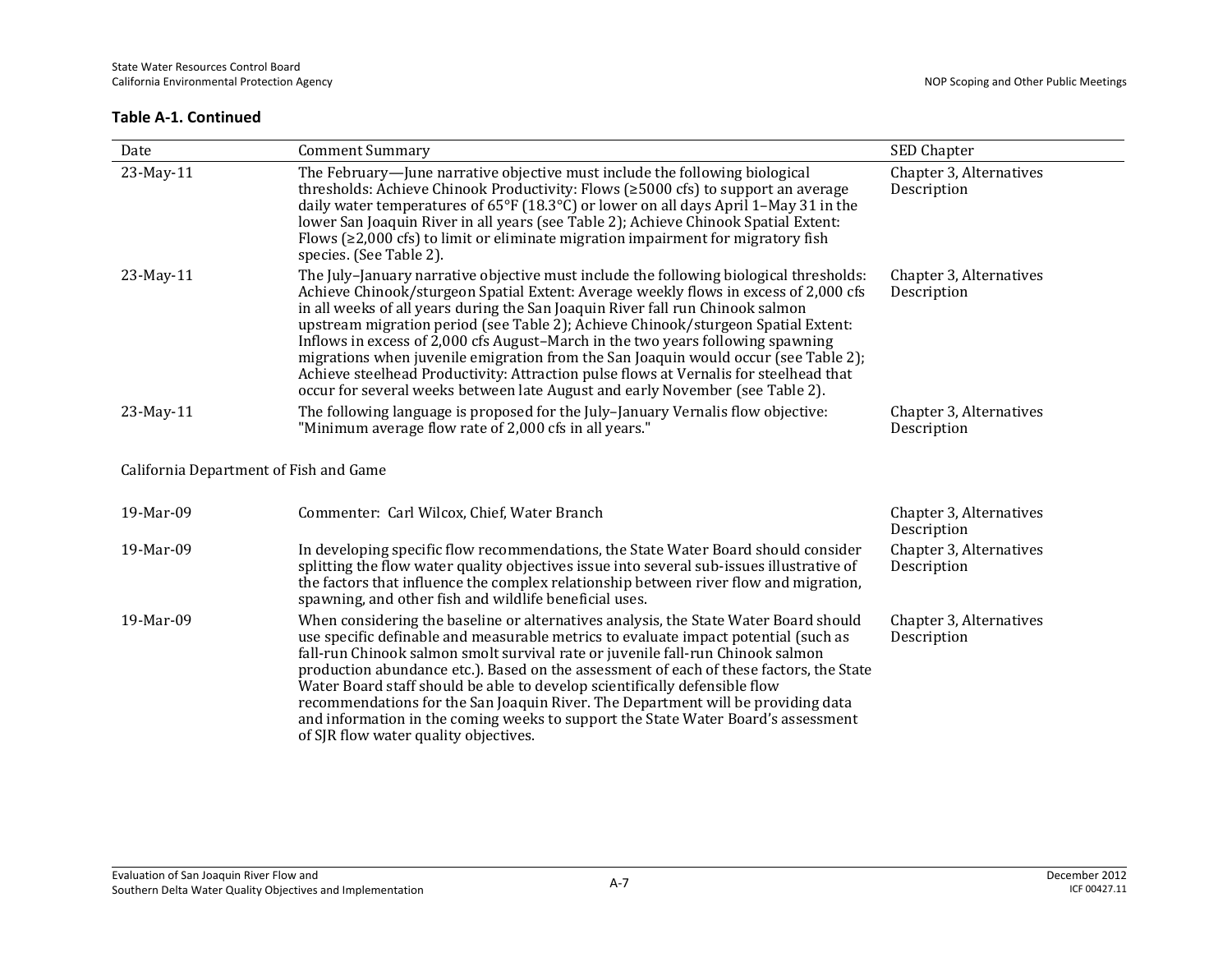| Date      | <b>Comment Summary</b>                                                                                                                                                                                                                                                                                                                                                                                                                                                                                                                                                                                                                                                                     | SED Chapter                                                                                                                               |  |
|-----------|--------------------------------------------------------------------------------------------------------------------------------------------------------------------------------------------------------------------------------------------------------------------------------------------------------------------------------------------------------------------------------------------------------------------------------------------------------------------------------------------------------------------------------------------------------------------------------------------------------------------------------------------------------------------------------------------|-------------------------------------------------------------------------------------------------------------------------------------------|--|
| 19-Mar-09 | The State Water Board should consider a range of feasible alternatives for<br>implementing flow-related water quality objectives for the San Joaquin River. These<br>alternatives should consider at least: Implementation of objectives by water right<br>holders; implementation of objectives using existing study based design (i.e., the<br>existing Vernalis Adaptive Management Program [VAMP]); use of another approach<br>for implementing flow objectives that builds on the successes of VAMP (such as<br>managing flow in the SJR basin to hit flow targets at Vernalis) and avoids VAMP's<br>limitations (e.g., so far the VAMP has not produced its intended study results). | Chapter 3, Alternatives<br>Description                                                                                                    |  |
| 19-Mar-09 | Any study based design should be flexible enough to seek and incorporate a change in<br>flows and/or study design (i.e., allow for adaptive management) as necessary to apply<br>emerging information.                                                                                                                                                                                                                                                                                                                                                                                                                                                                                     | Chapter 3, Alternatives<br>Description                                                                                                    |  |
| 19-Mar-09 | The State Water Board should explicitly evaluate the environmental effects of any new<br>flow water quality objectives on riparian habitat and floodplain habitat.                                                                                                                                                                                                                                                                                                                                                                                                                                                                                                                         | Chapter 6, Flooding, Sediment,<br>and Erosion; Chapter 7, Aquatic<br>Resources, and Chapter 8,<br><b>Terrestrial Biological Resources</b> |  |
| 19-Mar-09 | This evaluation of potential environmental effects should include an assessment of<br>longer term climate change impacts on the hydrology of the system, to the riparian<br>corridor, and on the ecological services provided by the SJR.                                                                                                                                                                                                                                                                                                                                                                                                                                                  | Chapter 14, Energy Resources<br>and Climate Change                                                                                        |  |
|           | Commenter: Scott Cantrell, Water Branch Acting Chief                                                                                                                                                                                                                                                                                                                                                                                                                                                                                                                                                                                                                                       |                                                                                                                                           |  |
| 23-May-11 | DFG agrees with the direction of the revised NOP and supports increased water flows<br>and more natural pattern in the San Joaquin watershed.                                                                                                                                                                                                                                                                                                                                                                                                                                                                                                                                              |                                                                                                                                           |  |
| 23-May-11 | DFG supports the use of a narrative value for the San Joaquin River fish and wildlife<br>flow objective.                                                                                                                                                                                                                                                                                                                                                                                                                                                                                                                                                                                   |                                                                                                                                           |  |
| 23-May-11 | DFG agrees the fish and wildlife objective should be based on maintaining flow<br>conditions in the River sufficient to support natural production of viable fish<br>populations.                                                                                                                                                                                                                                                                                                                                                                                                                                                                                                          |                                                                                                                                           |  |
| 23-May-11 | DFG recommends the fish and wildlife criteria be focused on juvenile salmon<br>production, and then secondarily on adult salmon.                                                                                                                                                                                                                                                                                                                                                                                                                                                                                                                                                           | Chapter 3, Alternatives<br>Description and Chapter 7,<br><b>Aquatic Resources</b>                                                         |  |
| 23-May-11 | The base flows must provide adequate adult spawning and juvenile rearing habitat, as<br>well as unimpeded fish passage from the tributaries to the Delta.                                                                                                                                                                                                                                                                                                                                                                                                                                                                                                                                  | Chapter 7, Aquatic Resources                                                                                                              |  |
| 23-May-11 | The Coordinated Operations Group and adaptive management strategy should focus<br>on providing flows to protect all fish life stages                                                                                                                                                                                                                                                                                                                                                                                                                                                                                                                                                       | Chapter 7, Aquatic Resources                                                                                                              |  |
| 23-May-11 | DFG supports Vernalis compliance locations and the additional geographic scope of<br>the NOP. Compliance point(s) should ensure flow benefits to fish are provided through<br>the tributaries and downstream to Vernalis.                                                                                                                                                                                                                                                                                                                                                                                                                                                                  |                                                                                                                                           |  |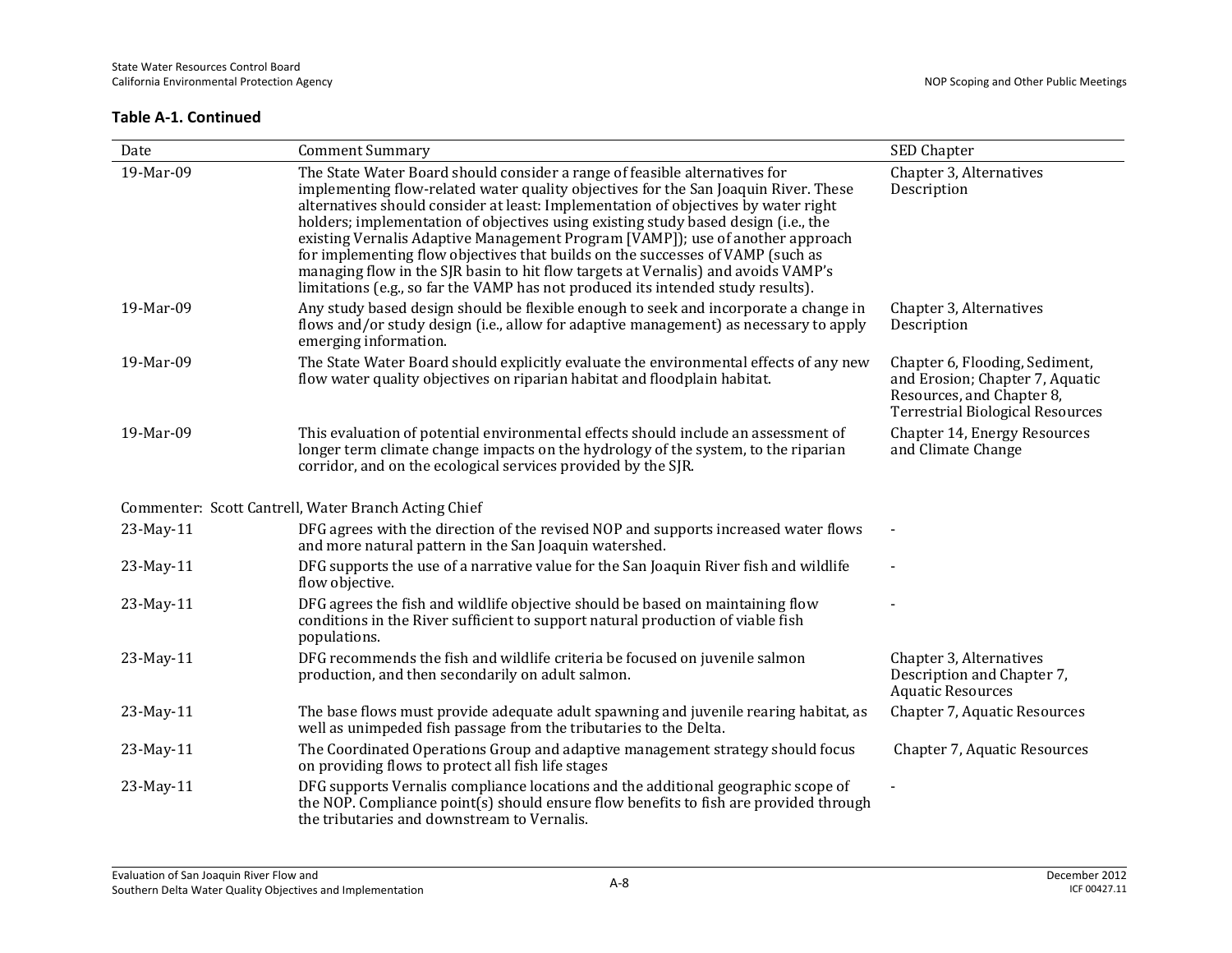| Date      | <b>Comment Summary</b>                                                                                                                                                                                                                                                                                                                                                                                           | SED Chapter                                                                                                 |
|-----------|------------------------------------------------------------------------------------------------------------------------------------------------------------------------------------------------------------------------------------------------------------------------------------------------------------------------------------------------------------------------------------------------------------------|-------------------------------------------------------------------------------------------------------------|
| 23-May-11 | The lower rim dams/reservoirs reduce water flows and elevate water temperatures in<br>the lower San Joaquin River; these affects prevent sufficient production of juvenile<br>salmon. The SED will need to demonstrate how flows will be maintained in the San<br>Joaquin River and tributaries (so as to support sufficient production of juvenile<br>salmon).                                                  | Chapter 7, Aquatic Resources                                                                                |
| 23-May-11 | Narrative language that limits diversions of more flow than is necessary for a covered<br>benefit use should be included in the SED.                                                                                                                                                                                                                                                                             | Chapter 3, Alternatives<br>Description                                                                      |
| 23-May-11 | The NOP does not indicate the percent of unimpaired flows (UIF) to be evaluated. DFG<br>recommends current conditions be the baseline and two alternative flow rates be<br>considered: 40% UIF and 60% UIF <sup>1</sup> .                                                                                                                                                                                        | Chapter 3, Alternatives<br>Description                                                                      |
| 23-May-11 | It is not clear how the percent UIF will be calculated. DFG recommends using the<br>example provided in the Feb 7, 2011 comment letter, which uses a 3-day averaging<br>period with a 3-day lag.                                                                                                                                                                                                                 | Chapter 3, Alternatives<br>Description                                                                      |
| 23-May-11 | Additional discussion on how key issues related to the determination of percent UIF<br>for the project alternatives and adaptive management program should be provided.<br>Specifically 1) range of variables 2) use of a percent UIF that may not be measureable<br>and 3) affect to inflow to export $(I/E)$ ratios.                                                                                           | Chapter 3, Alternatives<br>Description                                                                      |
| 23-May-11 | DFG supports the formation of a coordinated operations group (COG) and San Joaquin<br>River Monitoring and Evaluation Program (SJRMEP), but will need additional funding<br>to participate.                                                                                                                                                                                                                      | Chapter 3, Alternatives<br>Description                                                                      |
| 23-May-11 | DFG recommends the following be clarified/provided regarding the COG and<br>SJRMEDP: 1) how the groups will be supported (including an evaluation of<br>alternatives); 2) definition of agency roles; 3) information on the process used for<br>decision making; 4) information on the development of definable and measurable<br>goals; and 5) information on safeguards to assure strong scientific standards. | Chapter 3, Alternatives<br>Description                                                                      |
| 23-May-11 | A clear and concise definition of adaptive management should be developed.                                                                                                                                                                                                                                                                                                                                       | Chapter 3, Alternatives<br>Description                                                                      |
| 23-May-11 | Describe how the amendment process will be coordinated/integrated with the Federal<br>Energy Regulatory Commission (FERC).                                                                                                                                                                                                                                                                                       | Chapter 1, Introduction; Chapter<br>3, Alternatives Description;<br>Chapter 19, Antidegradation<br>Analysis |
| 23-May-11 | Urgent action to address vulnerable populations of fall-run Chinook in the San Joaquin<br>River tributaries is needed. Consider increasing instream flows in the Merced and<br>Tuolumne River prior to issuance of the FERC licenses.                                                                                                                                                                            | Chapter 3, Alternatives<br>Description                                                                      |

<sup>&</sup>lt;sup>1</sup> Any reference in this appendix to 20% Unimpaired, 40% Unimpaired, and 60% Unimpaired is the same as LSJR Alternative 2, LSJR Alternative 3, and LSJR Alternative 4, respectively. Any reference to 1.0 EC Objective and 1.4 EC Objective is the same as SDWQ Alternative 2 and SDWQ Alternative 3, respectively.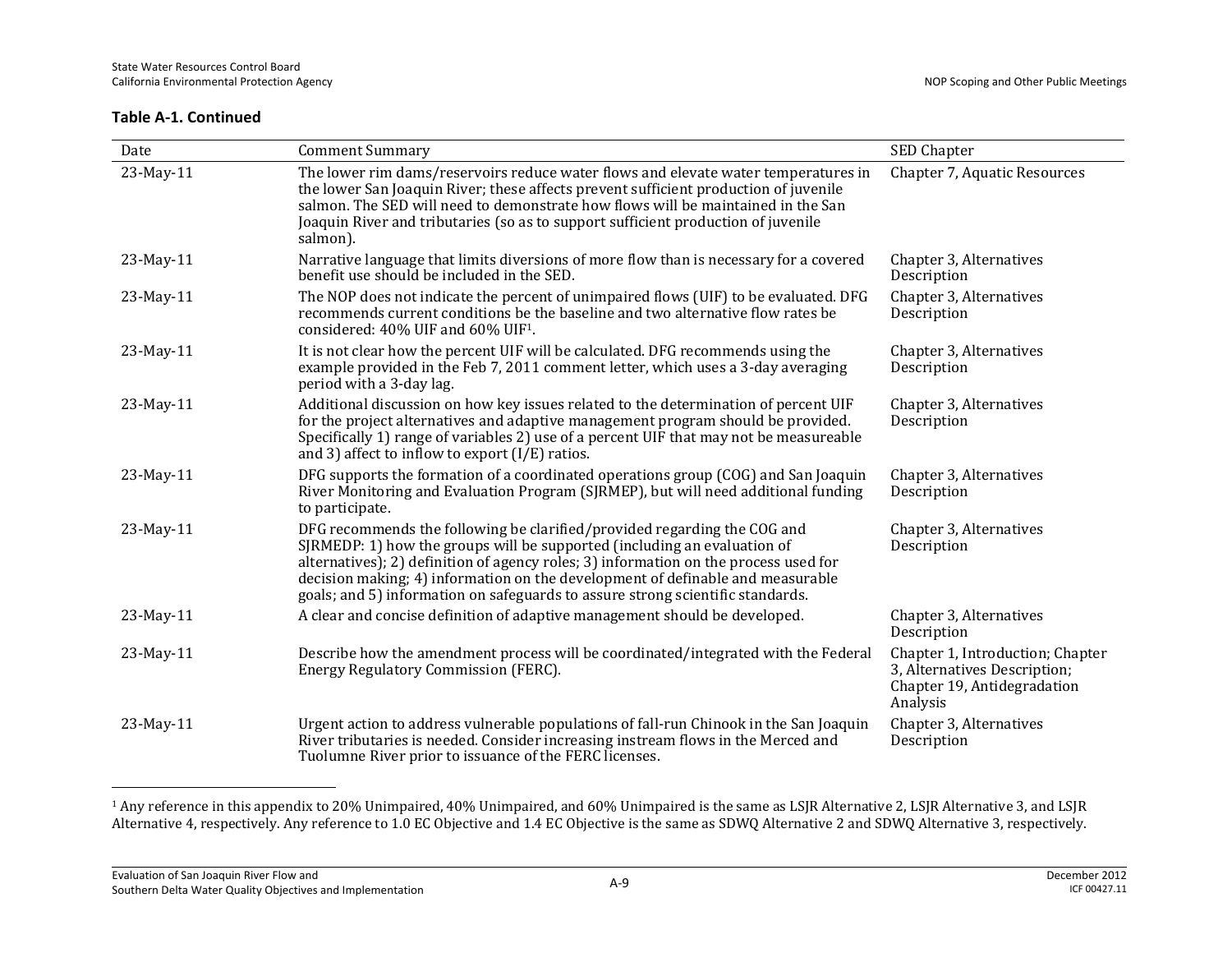| Date                                            | <b>Comment Summary</b>                                                                                                                                                                                                                                                                   | SED Chapter                                                                                                 |
|-------------------------------------------------|------------------------------------------------------------------------------------------------------------------------------------------------------------------------------------------------------------------------------------------------------------------------------------------|-------------------------------------------------------------------------------------------------------------|
| 23-May-11                                       | Explain how the SWRCB will use its Public Trust and Clean Water Act authority to<br>ensure future FERC license instream flow terms are in agreement Bay-Delta Plan<br>standards.                                                                                                         | Chapter 1, Introduction; Chapter<br>3, Alternatives Description;<br>Chapter 19, Antidegradation<br>Analysis |
| 23-May-11                                       | Describe how coordination/integration with other state and federal programs (e.g.,<br>San Joaquin River Restoration Program, Central Valley Project Improvement Act) will<br>be managed.                                                                                                 | Chapter 1, Introduction; Chapter<br>3, Alternatives Description;<br>Chapter 19, Antidegradation<br>Analysis |
| 23-May-11                                       | Provide a more robust description of how SWRCB will phase the implementation of<br>the flow objectives and the projected timeline.                                                                                                                                                       | Chapter 3, Alternatives<br>Description                                                                      |
| 23-May-11                                       | DWR recommends the project timeline be front loaded with action to quickly stabilize<br>the anadromous fish population.                                                                                                                                                                  |                                                                                                             |
| 23-May-11                                       | DWR supports changes to the southern Delta agricultural water quality objectives but<br>recommends all actions that result in an increase in flows do not also increase the salt<br>loading downstream.                                                                                  | Chapter 5, Water Supply, Surface<br>Hydrology, and Water Quality                                            |
| California Department of Transportation         |                                                                                                                                                                                                                                                                                          |                                                                                                             |
|                                                 | Commenter: Gary Arnold, Statewide Local Development-Intergovernmental Review Coordinator                                                                                                                                                                                                 |                                                                                                             |
| 19-Mar-09                                       | CalTrans would like to establish ongoing consultation and collaboration with the State<br>Water Board to ensure existing Best Management Practices related to water quality<br>and runoff in the relevant area are coordinated with the State Water Board's updates<br>where applicable. |                                                                                                             |
| <b>California Department of Water Resources</b> |                                                                                                                                                                                                                                                                                          |                                                                                                             |
| Commenter: Erick Soderlund, Staff Counsel       |                                                                                                                                                                                                                                                                                          |                                                                                                             |
| 19-Mar-09                                       | It is an appropriate time to review and potentially modify South Delta salinity<br>objectives.                                                                                                                                                                                           |                                                                                                             |
| 19-Mar-09                                       | DWR supports a staged approach.                                                                                                                                                                                                                                                          |                                                                                                             |
| 19-Mar-09                                       | Recommends that SWB narrow its scope of review to focus on South Delta salinity and<br>prepare an EIR for the single purpose of proceeding with review and potential<br>modifications to the South Delta salinity objectives and WR implementing those<br>objectives.                    |                                                                                                             |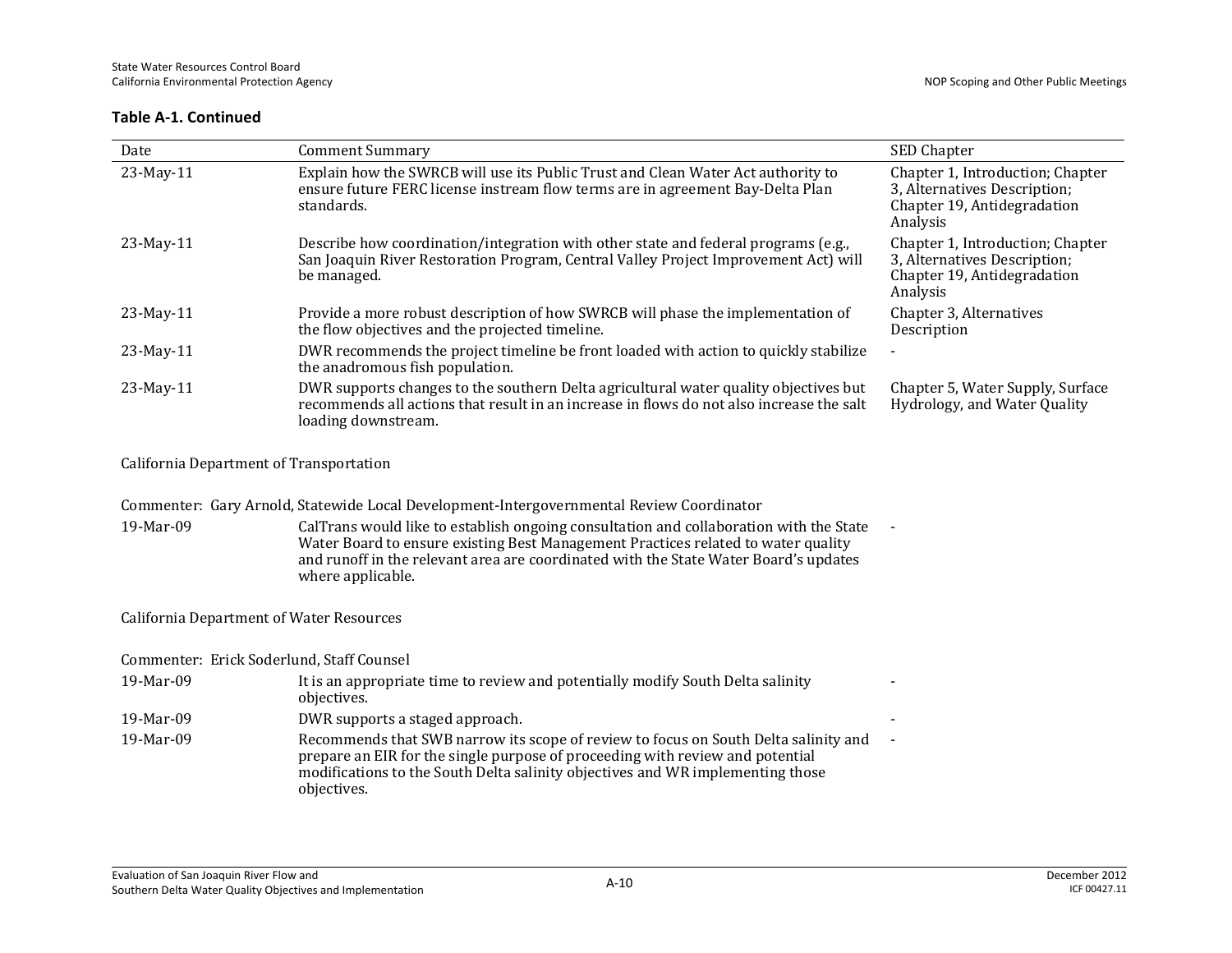| Date                                      | <b>Comment Summary</b>                                                                                                                                                                                                                                                                                                                                         | SED Chapter                                                                                                 |
|-------------------------------------------|----------------------------------------------------------------------------------------------------------------------------------------------------------------------------------------------------------------------------------------------------------------------------------------------------------------------------------------------------------------|-------------------------------------------------------------------------------------------------------------|
| 19-Mar-09                                 | Baseline must take into account existing conditions and problems associated with<br>diverting water from Bay-Delta.                                                                                                                                                                                                                                            | <b>Chapter 2 Existing Water</b><br>Resources and Management;<br>Chapter 3, Alternatives<br>Description; All |
| 19-Mar-09                                 | No project alternative should address existing conditions as well as future<br>consequences of current objectives, which requires the SWB to study future<br>consequences of implementation of the current South Delta salinity objectives and<br>program of implementation, such as effects on supply and fish.                                               | Chapter 3, Alternatives<br>Description; Appendix D                                                          |
| 19-Mar-09                                 | DWR recommends the SWB consider the following: variations in precipitation and<br>hydrology each year; WQ on SJR upstream of the South Delta.                                                                                                                                                                                                                  | Chapter 5, Water Supply, Surface<br>Hydrology, and Water Quality                                            |
| 19-Mar-09                                 | DWR recommends the SWB consider the following: influence and characterization of<br>dischargers into the SJR; effects of local dischargers into South Delta channels; and<br>illegal water diversion affecting the South Delta salinity and flows; illegal diversions<br>affecting the South Delta salinity and flows.                                         | Chapter 5, Water Supply, Surface<br>Hydrology, and Water Quality                                            |
| 19-Mar-09                                 | DWR recommends the SWB consider the following: variation in WQ needs of crops<br>during different growth stages; relationship between leaching, rainfall, applied WQ,<br>and crop production in South Delta.                                                                                                                                                   | Chapter 12, Agricultural<br>Resources                                                                       |
| 19-Mar-09                                 | DWR believes that SWB should review these objectives following other actions (ESA<br>consultation with NMFS) that may affect this review.                                                                                                                                                                                                                      | Chapter 3, Alternatives<br>Description; Chapter 7, Aquatic<br>Resources                                     |
| 19-Mar-09                                 | DWR believes more time is needed to determine the best course of action for<br>establishing SJRF objectives that protect all relevant beneficial uses, such as the BO to<br>protect several salmonid species and green sturgeon, expected in June 2009.                                                                                                        |                                                                                                             |
| 19-Mar-09                                 | Need for SJRF entering Delta may change depending on outcomes of BDCP.                                                                                                                                                                                                                                                                                         | Chapter 5, Water Supply, Surface<br>Hydrology, and Water Quality                                            |
| 19-Mar-09                                 | DWR recommends that the SWB postpone beginning any EIR of the SJRF objectives<br>until NMFS is issued this summer, and a draft BDCP is scheduled to be available for<br>public review this summer.                                                                                                                                                             |                                                                                                             |
| Commenter: Erick Soderlund, Staff Counsel |                                                                                                                                                                                                                                                                                                                                                                |                                                                                                             |
| 23-May-11                                 | DWR questions whether: 1) "flow-only" objectives are appropriate in a water quality<br>control plan, and 2) if considered appropriate, are "flow-only" objectives the best<br>approach to efficiently manage the system to protect those beneficial uses.                                                                                                      |                                                                                                             |
| 23-May-11                                 | Conflict between the basic purposes of the Porter-Cologne Water Quality Control Act<br>(Water Code § 13000 et seq.) (Porter-Cologne Act) and proposed the project.<br>Essentially, by making flow itself a water quality objective, the State Water Board has<br>expanded the scope of the Porter-Cologne Act beyond that which it was intended to<br>control. | Chapter 1, Introduction; Chapter<br>3, Alternatives Description;<br>Chapter 19, Antidegradation<br>Analysis |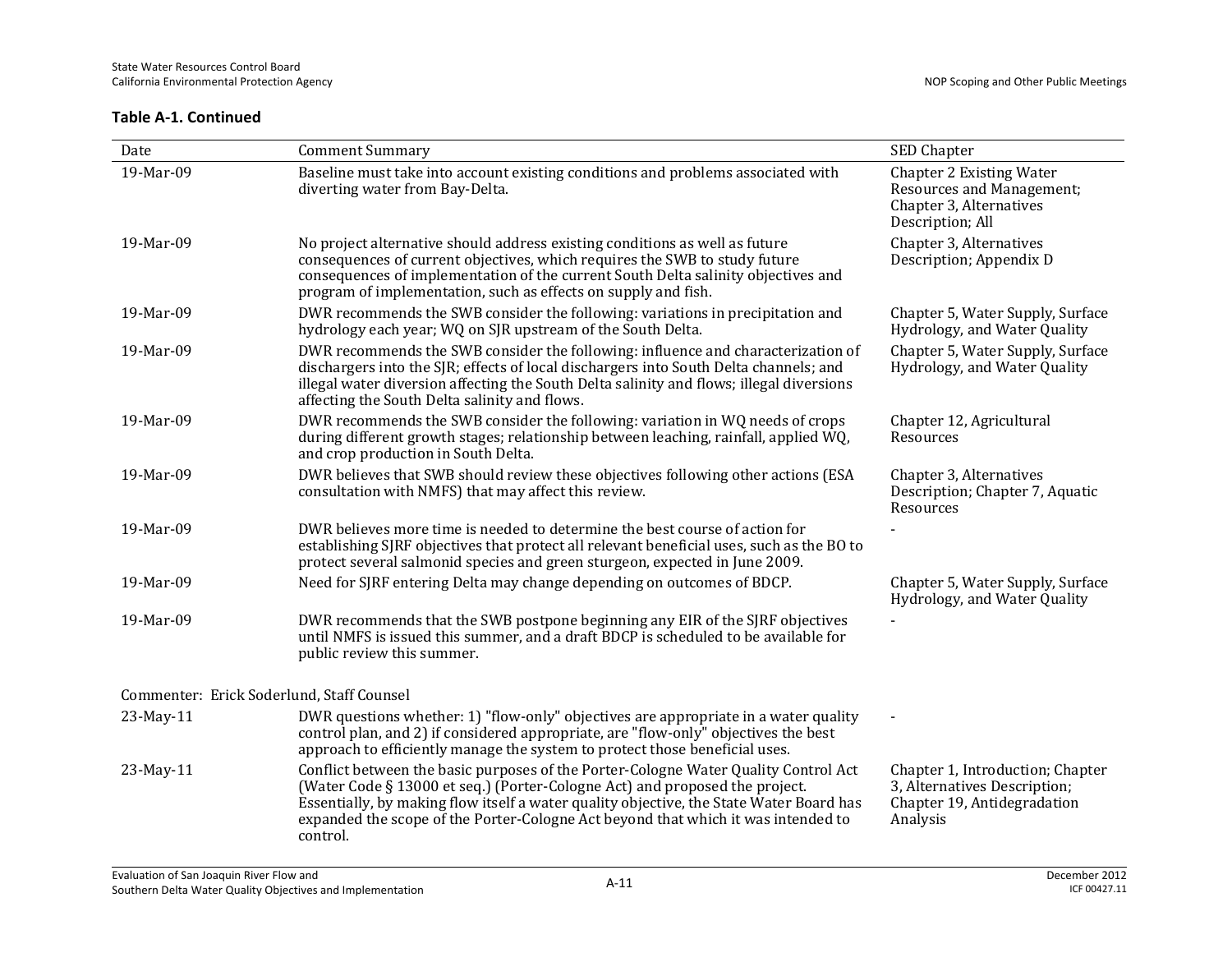| Date      | <b>Comment Summary</b>                                                                                                                                                                                                                                                                                                                                                                                                                                                                                                                                                                                                                                                                              | SED Chapter                                                                                                        |
|-----------|-----------------------------------------------------------------------------------------------------------------------------------------------------------------------------------------------------------------------------------------------------------------------------------------------------------------------------------------------------------------------------------------------------------------------------------------------------------------------------------------------------------------------------------------------------------------------------------------------------------------------------------------------------------------------------------------------------|--------------------------------------------------------------------------------------------------------------------|
| 23-May-11 | It is imperative that the State Water Board distinguish those problems and/or<br>solutions which have flow patterns or diversions at their root from those which are<br>inherently connected with flow itself.                                                                                                                                                                                                                                                                                                                                                                                                                                                                                      | Chapter 3, Alternatives<br>Description; Chapter 5, Water<br>Supply, Surface Hydrology, and<br><b>Water Quality</b> |
| 23-May-11 | DWR recommends that the State Water Board adapt its current approach to allow for<br>the development of objectives that are based on causal mechanisms, such as habitat,<br>predation and diversion avoidance, etc., where flow may be used to achieve an<br>objective but is not necessarily the objective itself.                                                                                                                                                                                                                                                                                                                                                                                 | Chapter 3, Alternatives<br>Description; Chapter 1,<br>Introduction                                                 |
| 23-May-11 | It is DWR's understanding that an appropriate life-cycle model has not yet been<br>developed for salmonids. Nonetheless the lack of such a model should not prevent the<br>State Water Board from recognizing its necessity in this process and even encouraging<br>the fishery agencies to develop an appropriate model.                                                                                                                                                                                                                                                                                                                                                                           | Chapter 7, Aquatic Resources                                                                                       |
| 23-May-11 | Throughout the process to review and potentially modify the San Joaquin River flow<br>objectives, the State Water Board has stated that a comprehensive discussion or<br>analysis of such issues as the flow split at the Head of Older River (HOR) and the<br>effects of diversion by DWR and the U.S. Bureau of Reclamation (USBR) on flows<br>through Old and Middle Rivers (OMR) is not necessary because these issues are not<br>the subject of the State Water Board's current review. DWR has agreed with the Board<br>that these issues are outside the scope of the current review but they continue to be<br>discussed as possible issues for future proceedings.                         |                                                                                                                    |
| 23-May-11 | DWR provides information in these comments to help inform the Board of the current<br>studies regarding SWP and CVP operations and impacts on salmonid survival in the<br>Delta.                                                                                                                                                                                                                                                                                                                                                                                                                                                                                                                    | Chapter 7, Aquatic Resources                                                                                       |
| 23-May-11 | The conclusions in the Draft Technical Report on OMR are not supported by the best<br>available science and the Draft Report should be revised.                                                                                                                                                                                                                                                                                                                                                                                                                                                                                                                                                     | Appendix C                                                                                                         |
| 23-May-11 | Kimmerer and Nobriga 2008 article and other PTM studies analyzing salmon smolts in<br>the Delta do not support the concept that the export facilities create a "zone of<br>influence" effecting salmonid smelt behavior. In addition, nowhere do the authors<br>state or make any assertion that supports the statement contained in the Draft<br>Technical Report that "any fish that enters the central or southern Delta has a high<br>probability of being entrained and lost at the pumps. DWR respectfully requests that<br>this statement be removed from the report, since it is not an accurate statement as to<br>the conclusion of the report, and scientific studies do not support it. | Appendix C                                                                                                         |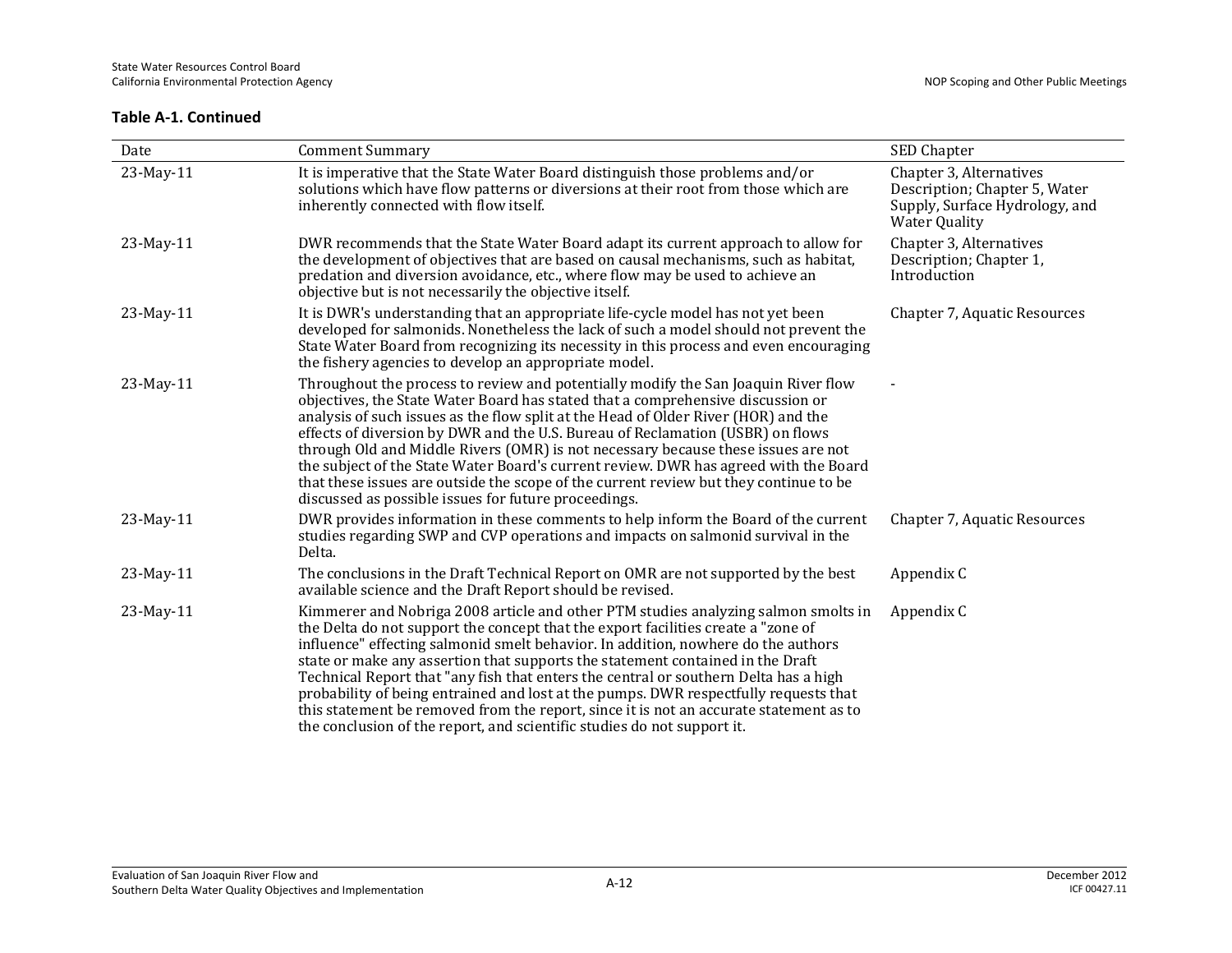| Date      | <b>Comment Summary</b>                                                                                                                                                                                                                                                                                                                                                                                                                                                                                                                                                                                                                                                                                                                                                                                                                                                                                                                                                                                                                                                                                                                                                                                                                              | SED Chapter                                                     |
|-----------|-----------------------------------------------------------------------------------------------------------------------------------------------------------------------------------------------------------------------------------------------------------------------------------------------------------------------------------------------------------------------------------------------------------------------------------------------------------------------------------------------------------------------------------------------------------------------------------------------------------------------------------------------------------------------------------------------------------------------------------------------------------------------------------------------------------------------------------------------------------------------------------------------------------------------------------------------------------------------------------------------------------------------------------------------------------------------------------------------------------------------------------------------------------------------------------------------------------------------------------------------------|-----------------------------------------------------------------|
| 23-May-11 | Researchers have analyzed the relationship between project exports and salmonid<br>survival. The studies conducted during that time have either failed to establish any<br>significant statistical relationship between exports and survival, or, more surprisingly,<br>have shown a positive relationship between exports and survival. While studies fail to<br>show a statistically significant relationship between exports and salmonid survival,<br>studies have shown a positive relationship between San Joaquin River flows and<br>survival.                                                                                                                                                                                                                                                                                                                                                                                                                                                                                                                                                                                                                                                                                               | Chapter 7, Aquatic Resources                                    |
| 23-May-11 | DWR believes there are several hurdles that must be overcome before water project<br>operators can use computed unimpaired flow for real time operations. DWR offers the<br>following recommendations:<br>A. The methods developed to date for computing unimpaired flows will require<br>revisiting to overcome deficiencies in the current assumptions and to standardize and<br>streamline the different data sources.<br>B. The uncertainty inherent in measuring the observed data (e.g., streamflows,<br>precipitation) and computed parameters (e.g., evapotranspiration, depletions, stream-<br>aquifer interaction) needs to be considered. Also, the quicker a computed value for<br>unimpaired flow is required, the greater the number of assumptions needed to<br>determine the value. Therefore, establishing the standards so that the errors made in<br>the forecast mode can be rectified in hindsight should be considered.<br>C. Remote sensing and telemetered data have a great potential to be part of the<br>process; however, the maturity of the technology for real-time operations will need to<br>be assessed.<br>D. Buy-in from stakeholders on an agreed upon approach is essential for<br>successful implementation. | Chapter 3, Alternatives<br>Description; Appendix C              |
| 23-May-11 | There is a serious question whether water levels and, to a lesser extent, water<br>circulation are proper subjects of water quality objectives.                                                                                                                                                                                                                                                                                                                                                                                                                                                                                                                                                                                                                                                                                                                                                                                                                                                                                                                                                                                                                                                                                                     | Chapter 1, Introduction; Chapter<br>3, Alternatives Description |
| 23-May-11 | It is unclear whether water circulation is appropriately addressed in the water quality<br>context. More importantly, however, is that the current proposal makes no effort to<br>quantify the impacts of the SWP and the CVP on water circulation in the southern<br>Delta and, instead, assumes it is sufficient for them to be fully responsible for<br>implementing this new objective.                                                                                                                                                                                                                                                                                                                                                                                                                                                                                                                                                                                                                                                                                                                                                                                                                                                         | Chapter 1, Introduction; Chapter<br>3, Alternatives Description |
| 23-May-11 | The potential draft modifications to the numerical salinity objectives accurately reflect<br>the current state of knowledge, are reasonably protective of agricultural beneficial<br>uses, and DWR supports their implementation.                                                                                                                                                                                                                                                                                                                                                                                                                                                                                                                                                                                                                                                                                                                                                                                                                                                                                                                                                                                                                   |                                                                 |
| 23-May-11 | While the Board no doubt has the authority to take action necessary to protect the<br>consumptive uses in the southern Delta, the approach to make water levels a water<br>quality objective is flawed by equating its water quality planning function with the<br>protection of water rights.                                                                                                                                                                                                                                                                                                                                                                                                                                                                                                                                                                                                                                                                                                                                                                                                                                                                                                                                                      | Chapter 1, Introduction; Chapter<br>3, Alternatives Description |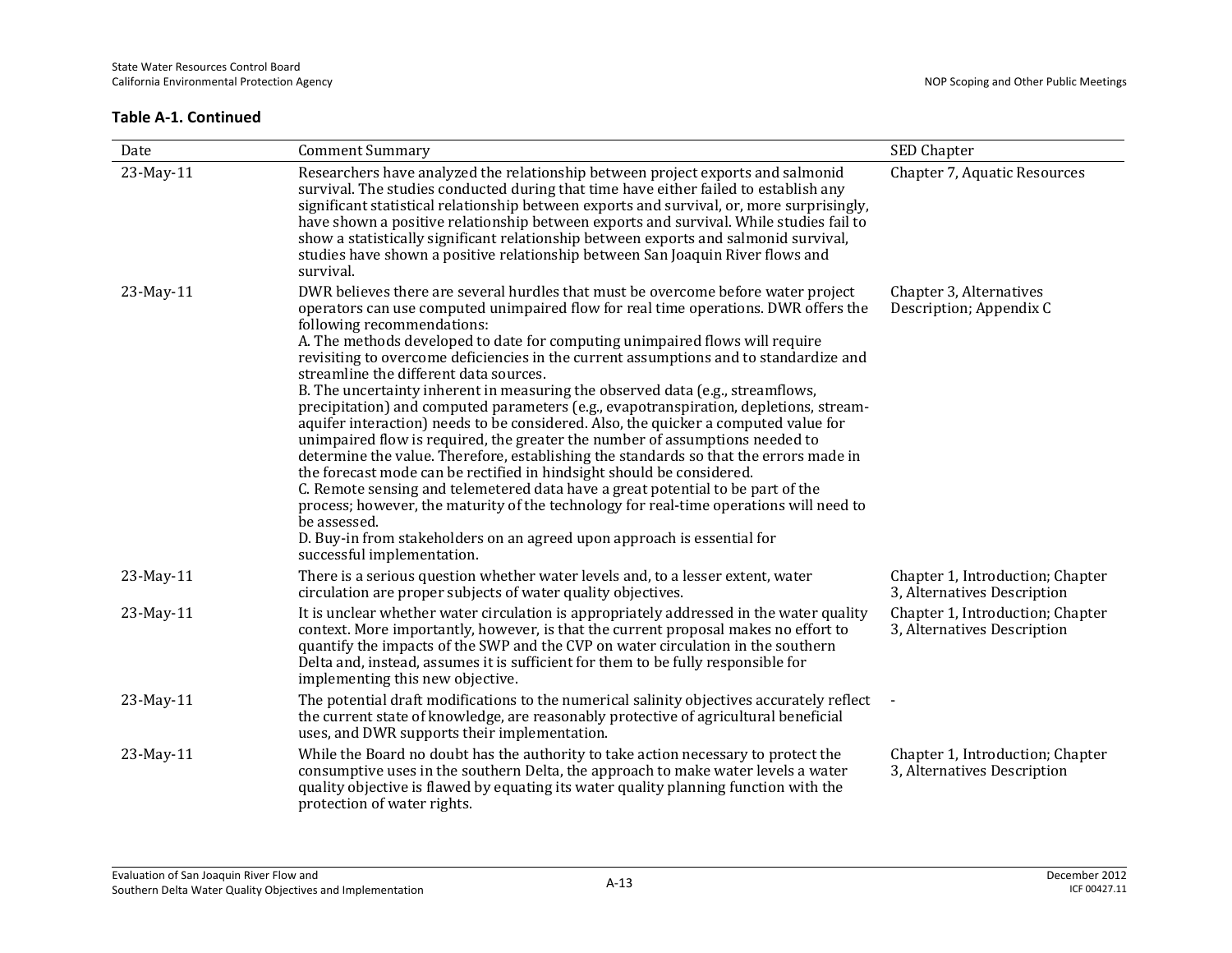| Date                                                                                                                                          | <b>Comment Summary</b>                                                                                                                                                                                                                                                                                                                                                                                                                                          | SED Chapter                            |
|-----------------------------------------------------------------------------------------------------------------------------------------------|-----------------------------------------------------------------------------------------------------------------------------------------------------------------------------------------------------------------------------------------------------------------------------------------------------------------------------------------------------------------------------------------------------------------------------------------------------------------|----------------------------------------|
|                                                                                                                                               |                                                                                                                                                                                                                                                                                                                                                                                                                                                                 |                                        |
| 23-May-11                                                                                                                                     | DWR is conducting and will provide to the Board a computer modeling analysis that<br>will illustrate the effects SWP and CVP pumping has on circulation, in general, and on<br>the creation or movement of null zones.                                                                                                                                                                                                                                          | Appendix H                             |
| 23-May-11                                                                                                                                     | Responsibility for achieving the objectives should be assigned among several entities<br>shown to affect southern Delta salinity, and not just the projects. DWR finds it<br>unreasonable that the State Water Board would even entertain assigning<br>responsibility to DWR and the USBR to develop and implement an operations plan that<br>will "avoid localized concentration of salts associated with agricultural water use and<br>municipal discharges." | Chapter 3, Alternatives<br>Description |
| 23-May-11                                                                                                                                     | The Board should develop a comprehensive program to implement such an objective<br>"which will include the projects and other users along the watercourse."                                                                                                                                                                                                                                                                                                     | Chapter 3, Alternatives<br>Description |
| 23-May-11                                                                                                                                     | Any additional reporting and studying requirements be evaluated in conjunction with<br>the many reports, monitoring and coordination DWR currently conducts in response<br>to State Water Board requirements.                                                                                                                                                                                                                                                   | $\blacksquare$                         |
| California Water Impact Network/California Sportfishing Protection Alliance/AquAlliance                                                       |                                                                                                                                                                                                                                                                                                                                                                                                                                                                 |                                        |
| Commenter: Carolee Krieger, President, California Water Impact Network; Bill Jennings, Chairman, California Sportfishing Protection Alliance; |                                                                                                                                                                                                                                                                                                                                                                                                                                                                 |                                        |

| $8$ -July-08 | Questions related to the strategic workplan published by the State Water Board<br>including but not limited to: how much water does the Delta need; how will a<br>comprehensive Delta monitoring plan be created; when will fish screens be installed<br>on Delta export pumps; when will new conditions on export pumping be<br>implemented; how will salt loading in the San Joaquin River and Delta be addressed;<br>when will water storage levels be increased to protect river flows in dry years. |
|--------------|----------------------------------------------------------------------------------------------------------------------------------------------------------------------------------------------------------------------------------------------------------------------------------------------------------------------------------------------------------------------------------------------------------------------------------------------------------------------------------------------------------|
| $8$ -July-08 | Provided specific comments on Draft Strategic Workplan, including but not limited to:<br>water quality and contaminant control; once through cooling; sediment objectives;<br>invasive species management; blue green algae; ambient ammonia concentrations;<br>selenium; comprehensive monitoring program; san Joaquin river flows and southern<br>delta salinity; and comprehensive review of Bay Delta Plan, water rights, and<br>requirements to protect fish and the public trust.                  |
| $8$ -July-08 | Draft Strategic worksplan fails to use its legal authority to protect California's<br>environment and economy.                                                                                                                                                                                                                                                                                                                                                                                           |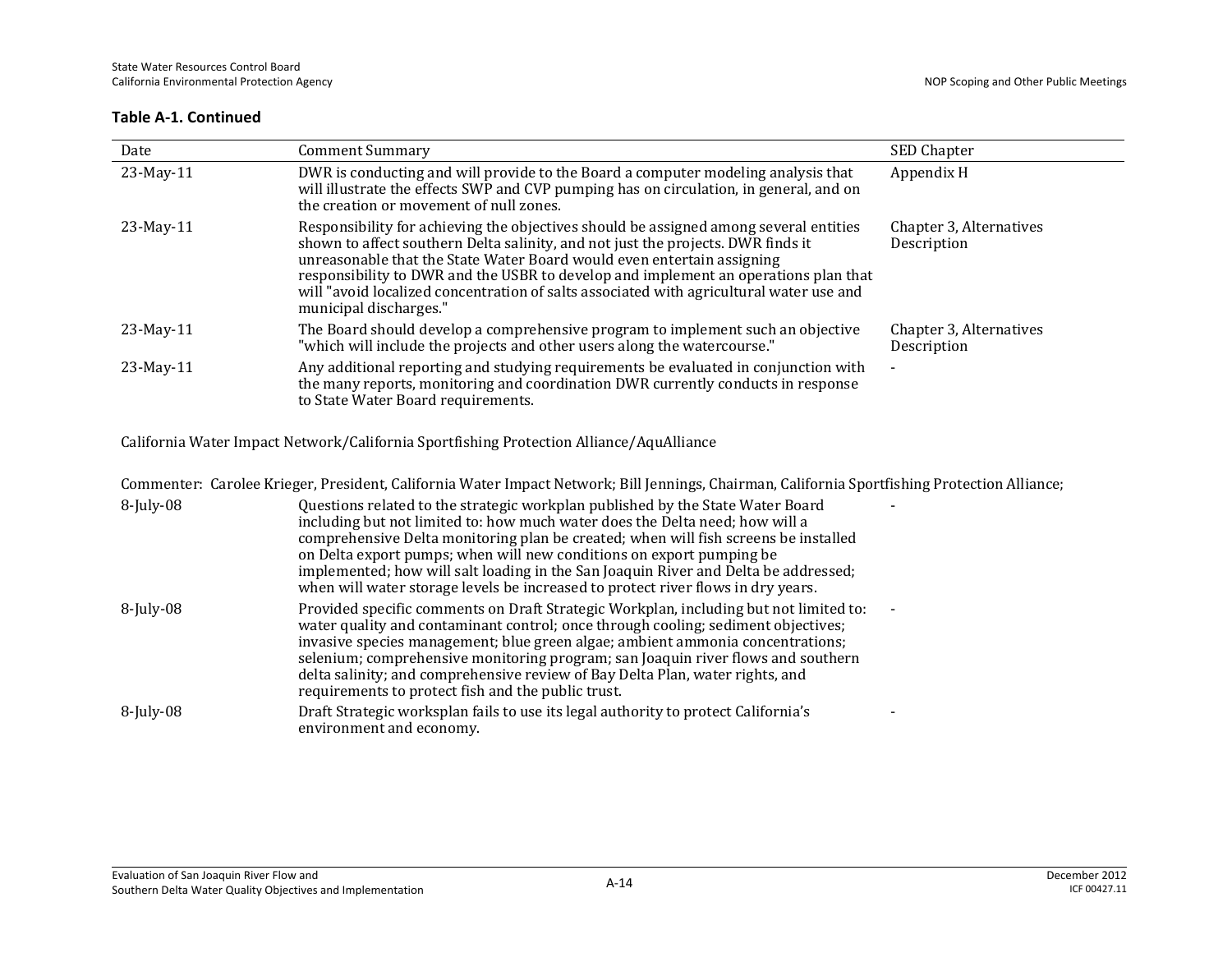| Date                                                                                                                                          | <b>Comment Summary</b>                                                                                                                                                                                                                                                                                                                                                                                                                                                                                                                                                                                                                                                                                                                                                                                                                                                                                         | SED Chapter                                 |  |
|-----------------------------------------------------------------------------------------------------------------------------------------------|----------------------------------------------------------------------------------------------------------------------------------------------------------------------------------------------------------------------------------------------------------------------------------------------------------------------------------------------------------------------------------------------------------------------------------------------------------------------------------------------------------------------------------------------------------------------------------------------------------------------------------------------------------------------------------------------------------------------------------------------------------------------------------------------------------------------------------------------------------------------------------------------------------------|---------------------------------------------|--|
| Commenter: Carolee Krieger, President, California Water Impact Network; Bill Jennings, Chairman, California Sportfishing Protection Alliance; |                                                                                                                                                                                                                                                                                                                                                                                                                                                                                                                                                                                                                                                                                                                                                                                                                                                                                                                |                                             |  |
| 10-June-09                                                                                                                                    | Includes detailed comments regarding the State Water Board's draft staff report for<br>the Periodic Review of the Water Quality Control Plan for the San Francisco<br>Bay/Sacramento-San Joaquin Delta Estuary.                                                                                                                                                                                                                                                                                                                                                                                                                                                                                                                                                                                                                                                                                                |                                             |  |
| 10-June-09                                                                                                                                    | Comments recommend a complete revision of the Water Quality Control Plan,<br>including but not limited to: minimum incorporated reasonable and prudent measures<br>contained in the Salmon and Delta Smelt biological opinions; eliminate the Vernalis<br>Adaptive Management and return to D-1641 pulse flows; evaluate how much water is<br>necessary for Bady-Delta ecosystem health; develop and implement fish screen<br>criteria; develop and implement plan for fish doubling narrative; rescind the waiver of<br>the agricultural water quality standards; consider adoption of land retirement<br>program; conduct water right investigation; provide dedicated cold water storage;<br>investigate salt loading; prevent redirected impacts to Trinity River and other<br>tributaries; develop selenium standards; develop focus on water use efficiency; create<br>comprehensive monitoring program. |                                             |  |
|                                                                                                                                               | Commenter: Carolee Krieger, President, California Water Impact Network; Bill Jennings, Chairman, California Sportfishing Protection Alliance;                                                                                                                                                                                                                                                                                                                                                                                                                                                                                                                                                                                                                                                                                                                                                                  |                                             |  |
| 6-Dec-10                                                                                                                                      | Includes detailed comments on the SJR Technical Report and attachments related to<br>the detailed comments from others regarding the SJR Technical Report.                                                                                                                                                                                                                                                                                                                                                                                                                                                                                                                                                                                                                                                                                                                                                     | Appendix C                                  |  |
| 6-Dec-10                                                                                                                                      | Temperature needs to be addressed by river reach and identify the spatial and<br>temporal extent of temperature.                                                                                                                                                                                                                                                                                                                                                                                                                                                                                                                                                                                                                                                                                                                                                                                               | Appendix C                                  |  |
| 6-Dec-10                                                                                                                                      | Omission of upstream flow contributions from the Upper San Joaquin River is<br>unexplained and unjustified.                                                                                                                                                                                                                                                                                                                                                                                                                                                                                                                                                                                                                                                                                                                                                                                                    | Appendix C                                  |  |
| $6$ -Dec-10                                                                                                                                   | The range of alternatives examined is inadequate and the technical report should<br>address the discrepancy between it and the Development of Flow Criteria for the<br>Sacramento-San Joaquin Delta Ecosystem and include and analyze a 75% unimpaired<br>flow.                                                                                                                                                                                                                                                                                                                                                                                                                                                                                                                                                                                                                                                | Appendix C                                  |  |
| 6-Dec-10                                                                                                                                      | Build on the Central Valley Water Quality control Board evaluation of salinity<br>published in 2006.                                                                                                                                                                                                                                                                                                                                                                                                                                                                                                                                                                                                                                                                                                                                                                                                           | Appendix C                                  |  |
| 6-Dec-10                                                                                                                                      | The technical report should explicitly identify the additional need for modeling and<br>studies that will be required before the Hoffman report conclusions can be used.                                                                                                                                                                                                                                                                                                                                                                                                                                                                                                                                                                                                                                                                                                                                       | Appendix C                                  |  |
| 6-Dec-10                                                                                                                                      | The technical report ignores other chemical constituents and should include<br>information necessary to support an antidegradation analysis for proposed alternative<br>that would increase concentration or residence time and lower water quality.                                                                                                                                                                                                                                                                                                                                                                                                                                                                                                                                                                                                                                                           | Appendix C                                  |  |
| $6$ -Dec-10                                                                                                                                   | The technical report and SED need to address the consequences of altered flow<br>regimes on constituents found in the San Joaquin River and the Delta.                                                                                                                                                                                                                                                                                                                                                                                                                                                                                                                                                                                                                                                                                                                                                         | Appendix C; Chapter 7, Aquatic<br>Resources |  |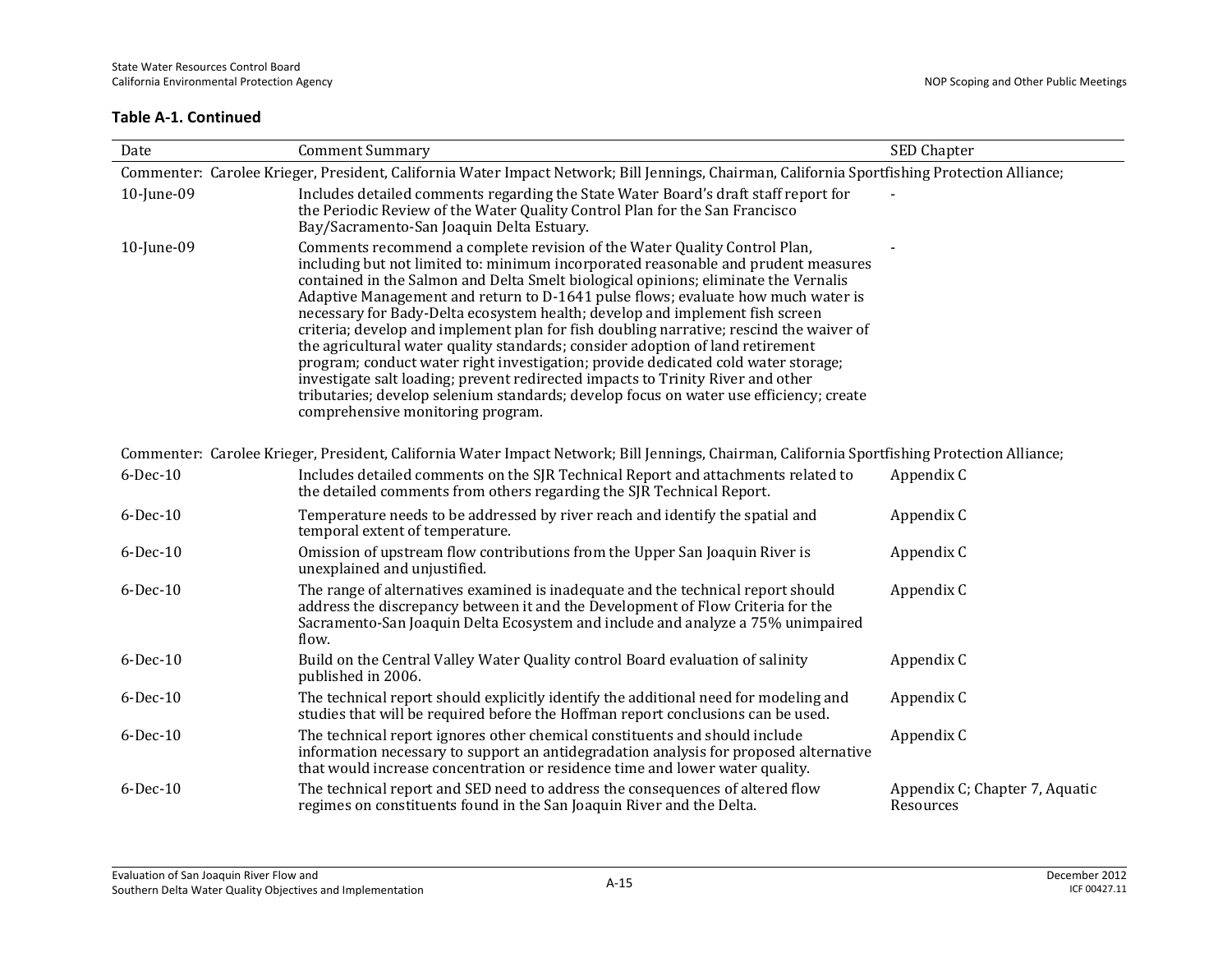| Date                                            | <b>Comment Summary</b>                                                                                                                                                                                                                                                                                                                                                                                                                                                                                 | SED Chapter                                                                          |
|-------------------------------------------------|--------------------------------------------------------------------------------------------------------------------------------------------------------------------------------------------------------------------------------------------------------------------------------------------------------------------------------------------------------------------------------------------------------------------------------------------------------------------------------------------------------|--------------------------------------------------------------------------------------|
| 6-Dec-10                                        | Technical report needs to identify the requirements necessary to protect fish in each<br>tributary and impacts to specific water users in specific tributaries from<br>implementation of whatever flow regime is identified to be sufficiently protective.                                                                                                                                                                                                                                             | Appendix C; Chapter 3,<br>Alternatives Description; Chapter<br>13, Service Providers |
| $6$ -Dec-10                                     | If results from CalSim II modeling are relied upon in the technical report, the<br>assumptions behind the model runs and limitations of the model output must be made<br>explicitly clear.                                                                                                                                                                                                                                                                                                             | Appendix C                                                                           |
| Barbara Vlamis, Executive Director, AquAlliance | Commenter: Carolee Krieger, President, California Water Impact Network; Bill Jennings, Chairman, California Sportfishing Protection Alliance;                                                                                                                                                                                                                                                                                                                                                          |                                                                                      |
| 8-Feb-11                                        | To recover fish abundances, it will be essential for the Board to restrict Delta export<br>pumping, increase tributary and mainstem flows of Central Valley rivers, establish<br>sustainable controls on salinity and contaminant sources upstream in the San Joaquin<br>River basin, and invest in restoring critical floodplain and streambank habitat along<br>the mainstem and the tributaries that fish can use to rear and grow and survive<br>migration through the Delta to the Pacific Ocean. | Chapter 3, Alternatives<br>Description                                               |
| 8-Feb-11                                        | Each proposed flow regime for Vernalis should be analyzed under the following CEQA<br>alternatives: 1) A determined large percent of Vernalis flows is met from New<br>Melones, 2) Responsibility for Vernalis flows is divided among the main tributaries<br>proportional to unimpaired flows from each tributary, and 3) Responsibility for<br>Vernalis flows is divided among the main tributaries and the upper San Joaquin<br>proportional to unimpaired flows.                                   | Chapter 3, Alternatives<br>Description                                               |
| 8-Feb-11                                        | The central decision the Board will need to make involves the question of balancing<br>protection of the public trust with other Beneficial Uses of water reliant on the Delta.                                                                                                                                                                                                                                                                                                                        |                                                                                      |
| 8-Feb-11                                        | The SED must evaluate a range of alternatives, including a no export and reduced<br>export alternative, and take into account (CWC 85021) reducing reliance on the Delta.                                                                                                                                                                                                                                                                                                                              | Chapter 3, Alternatives<br>Description                                               |
| 8-Feb-11                                        | The SED must address the over appropriation of water in the Central Valley.                                                                                                                                                                                                                                                                                                                                                                                                                            |                                                                                      |
|                                                 | Commenter: Carolee Krieger, CWIN President; Bill Jennings, CSPA Chairman; and Barbara Valmis, AA Executive Director                                                                                                                                                                                                                                                                                                                                                                                    |                                                                                      |
| 23-May-11                                       | The Board should incorporate into preparation of the SED its full informational and<br>video record from the Delta Flow Criteria proceeding from January-April 2010. The<br>Board's Delta Flow Criteria Report (August 2010) can and should be used in<br>preparation of the SED.                                                                                                                                                                                                                      |                                                                                      |
| 23-May-11                                       | It is the beneficial uses which must receive Board attention in the process of public<br>trust balancing and analysis. The Board's duty now is to credibly balance all of the<br>beneficial uses of water in the estuary so that public trust resources are protected, and<br>so that reasonable uses and methods of diversion of water are employed by all water<br>users.                                                                                                                            |                                                                                      |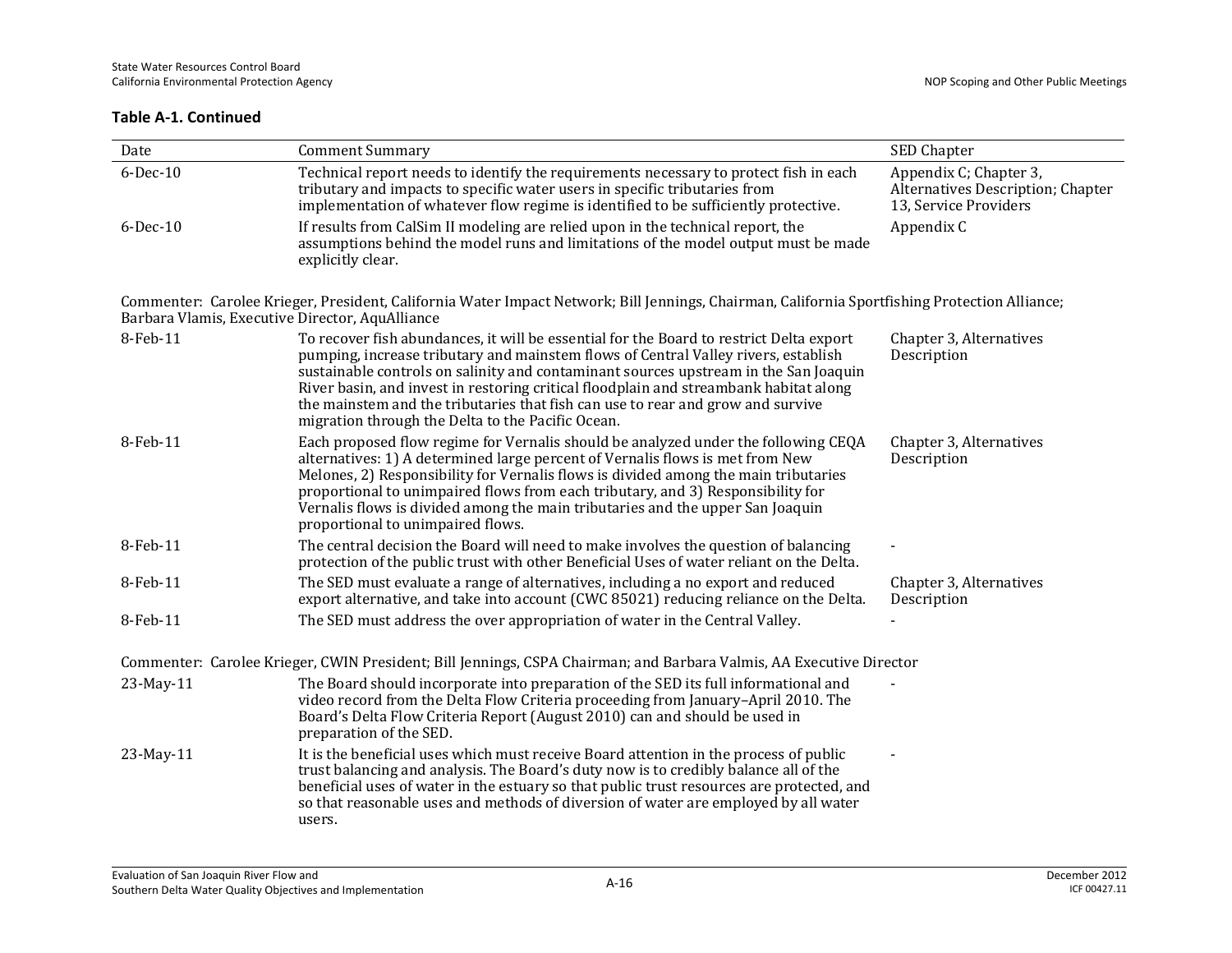| Date      | <b>Comment Summary</b>                                                                                                                                                                                                                                                                                                                                                                                                                                                                                                                                     | SED Chapter                                                                                                                     |
|-----------|------------------------------------------------------------------------------------------------------------------------------------------------------------------------------------------------------------------------------------------------------------------------------------------------------------------------------------------------------------------------------------------------------------------------------------------------------------------------------------------------------------------------------------------------------------|---------------------------------------------------------------------------------------------------------------------------------|
| 23-May-11 | The exclusion of the upper San Joaquin River basin above the river's confluence with<br>the Merced River is not adequately explained.                                                                                                                                                                                                                                                                                                                                                                                                                      | Chapter 1, Introduction; Chapter<br>3, Alternatives Description                                                                 |
| 23-May-11 | The Board fails to specify a proposed project for its SJR flow criteria. It does not<br>specify a proposed flow standard as a percent of unimpaired flow in the river basin at<br>Vernalis and does not explicitly discuss compliance points on tributaries.                                                                                                                                                                                                                                                                                               | Chapter 3, Alternatives<br>Description                                                                                          |
| 23-May-11 | The Board does not include an alternative that would require the bypass of 75% of<br>unimpaired flow on the SJR (even though this was considered on the Sacramento River<br>in the Delta Flow Criteria Report). The SWRCB should explain a 75% criterion in the<br>SED or justify why it is unreasonable.                                                                                                                                                                                                                                                  | Chapter 3, Alternatives<br>Description                                                                                          |
| 23-May-11 | The proposed San Joaquin River flow language in NOP Attachment 2 does not consider<br>that San Joaquin River exports from Friant Dam to Kern County are an important<br>cause of flow deficiencies to the Delta and of South Delta salinity problems.                                                                                                                                                                                                                                                                                                      | Chapter 3, Alternatives<br>Description                                                                                          |
| 23-May-11 | The Board offers new salinity criteria for interior South Delta locations that would<br>increase allowable salinity (as measured by Electrical Conductivity) by 40-43%, in<br>order to reduce potential violations of salinity objectives by the California Department<br>of Water Resources and the US Bureau of Reclamation. This does not solve salinity<br>problems in the Delta; instead, it defines them away. The Board provides no salinity<br>source control program for agricultural drainage discharged from the western San<br>Joaquin Valley. | Chapter 3, Alternatives<br>Description                                                                                          |
| 23-May-11 | The Board has not provided adequate rationale to justify excluding the San Joaquin<br>River above its confluence with the Merced River (the "upper San Joaquin River") from<br>the "project area" for purposes of environmental evaluation of proposed San Joaquin<br>River flow criteria.                                                                                                                                                                                                                                                                 | Chapter 3, Alternatives<br>Description                                                                                          |
| 23-May-11 | In its Water Rights Orders 2010-0029 and 2009-0058-DWR, the Board authorized<br>interim schedules for "experimental flows" sought by the parties to the San Joaquin<br>River Restoration Program and settlement agreement. At minimum, these interim<br>flows should be incorporated into the project description, so that it is clear that upper<br>San Joaquin River flows will contribute to solving flow and water quality problems in<br>the Delta.                                                                                                   | Chapter 3, Alternatives<br>Description; Chapter 15, LSJR<br>Alternative 1 and SDWQ<br>Alternative 1 (No Project<br>Alternative) |
| 23-May-11 | There needs to be a basic description in the SED of how future contributions from the<br>upper San Joaquin River will contribute to improving the health of the Bay-Delta<br>estuary (in the form of project alternatives).                                                                                                                                                                                                                                                                                                                                | All and Chapter 15, LSJR<br>Alternative 1 and SDWQ<br>Alternative 1 (No Project<br>Alternative)                                 |
| 23-May-11 | The NOP's project description of "X percent of unimpaired flow" is not a legally<br>adequate project description for the February through June time period. The State<br>Water Resources Control Board should commit to specified flow criteria for the<br>project description and use the SED's required Alternatives analysis to evaluate the<br>efficacy of alternative percentages of unimpaired flow criteria against the project<br>description.                                                                                                     | Chapter 3, Alternatives<br>Description                                                                                          |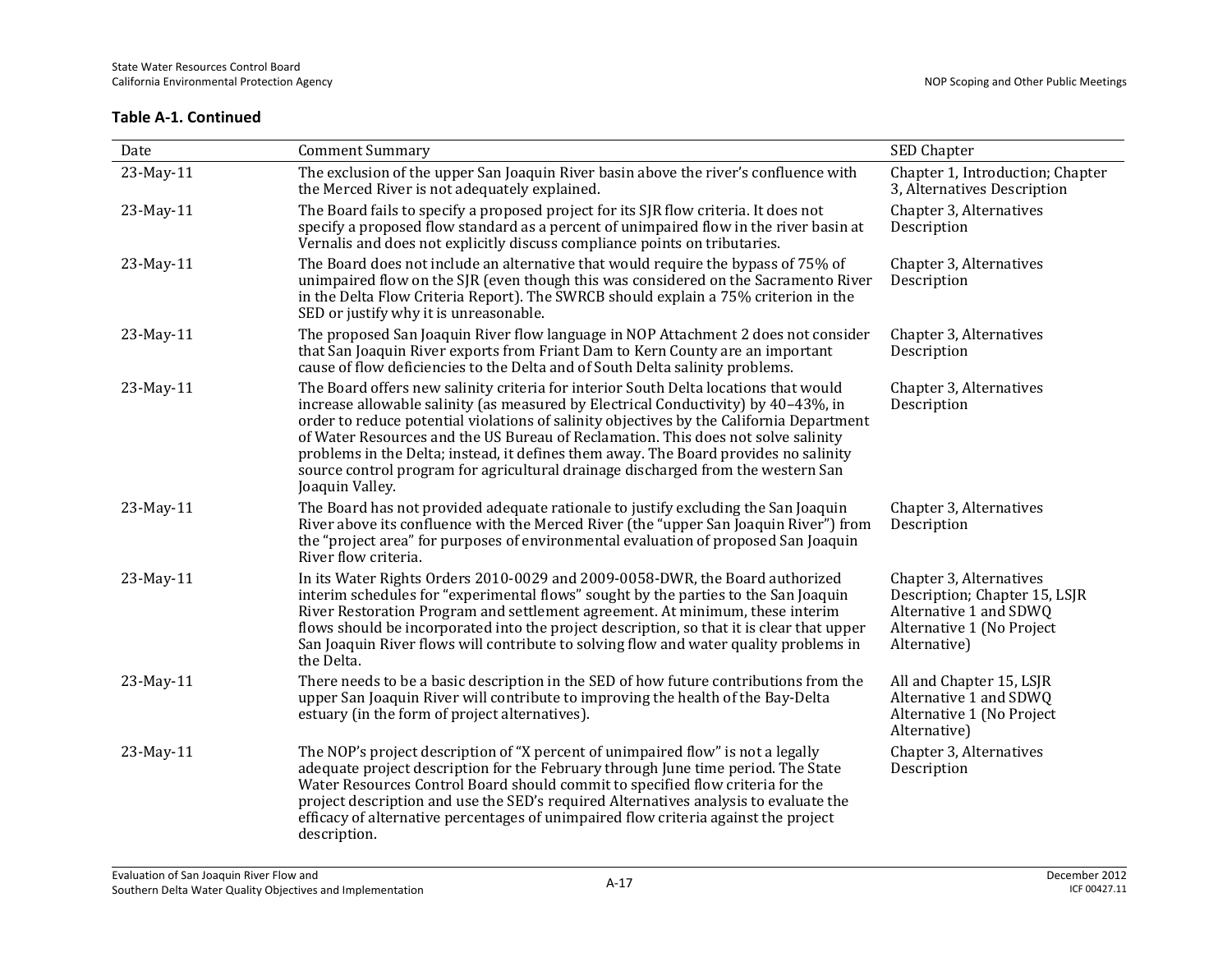| Date      | <b>Comment Summary</b>                                                                                                                                                                                                                                                                                                                                                                                                                                                                                                                                           | SED Chapter                                                                                                        |
|-----------|------------------------------------------------------------------------------------------------------------------------------------------------------------------------------------------------------------------------------------------------------------------------------------------------------------------------------------------------------------------------------------------------------------------------------------------------------------------------------------------------------------------------------------------------------------------|--------------------------------------------------------------------------------------------------------------------|
| 23-May-11 | Each alternative should include the upper San Joaquin River basin as part of the<br>project area for the San Joaquin River flow and the South Delta salinity objectives<br>revision.                                                                                                                                                                                                                                                                                                                                                                             | Chapter 3, Alternatives<br>Description                                                                             |
| 23-May-11 | Each alternative should be studied at the same level of detail as that required for the<br>project description.                                                                                                                                                                                                                                                                                                                                                                                                                                                  | All                                                                                                                |
| 23-May-11 | The document should identify an environmentally superior alternative, as required by<br>the California Environmental Quality Act, and specify criteria applied by the Board in<br>the SED.                                                                                                                                                                                                                                                                                                                                                                       | All                                                                                                                |
| 23-May-11 | The Board should address terrestrial habitat components that address ecological<br>function in addition to flow and salinity parameters, such as floodplain inundation, etc.                                                                                                                                                                                                                                                                                                                                                                                     | Chapter 8, Terrestrial Biological<br>Resources                                                                     |
| 23-May-11 | The Board should include a 75% of unimpaired flow at Vernalis flow alternative.                                                                                                                                                                                                                                                                                                                                                                                                                                                                                  | Chapter 3, Alternatives<br>Description                                                                             |
| 23-May-11 | The Board should also analyze 20, 40, and 60% of unimpaired flow at Vernalis flow<br>alternatives.                                                                                                                                                                                                                                                                                                                                                                                                                                                               | Chapter 3, Alternatives<br>Description                                                                             |
| 23-May-11 | The Board should evaluate the feasibility and impacts of ending exports from Friant<br>Dam through the Friant-Kern Canal out of the San Joaquin River basin to Tulare, Kings,<br>and Kern counties, to see what potential beneficial impacts this would have on the<br>Bay-Delta estuary, San Joaquin River flows, and Bureau of Reclamation compliance<br>with existing and proposed south Delta salinity standards.                                                                                                                                            | Chapter 3, Alternatives<br>Description                                                                             |
| 23-May-11 | The Board should evaluate the feasibility and impacts of reducing or ending diversions<br>on the Tuolumne River by the City and County of San Francisco, replacing all or part of<br>San Francisco's supplies with water diverted through the Contra Costa Canal for<br>storage at Los Vaqueros, or through new facilities to a new alternative west-of-Delta<br>storage reservoir. In either case, conveyance from west-of-Delta storage would be<br>made through interties to the South Bay Aqueduct and/or San Francisco's existing<br>water delivery system. | Chapter 3, Alternatives<br>Description                                                                             |
| 23-May-11 | A "Zero Friant Exports" alternative should be analyzed in a second alternative in<br>combination with the San Francisco west-of-Delta storage alternative.                                                                                                                                                                                                                                                                                                                                                                                                       | Chapter 3, Alternatives<br>Description                                                                             |
| 23-May-11 | Each flow alternative should be analyzed with two salinity scenarios: existing south<br>Delta salinity objectives and proposed objectives.                                                                                                                                                                                                                                                                                                                                                                                                                       | Chapter 5, Water Supply, Surface<br>Hydrology, and Water Quality                                                   |
| 23-May-11 | Each alternative should be analyzed with the assumption that there would be no water<br>transfers forthcoming from the Sacramento Valley under either a drought water bank<br>framework or a long-term water transfer program framework. Similarly, no new<br>diversions from the Sacramento River or new storage in the Sacramento Valley should<br>be included either.                                                                                                                                                                                         | Chapter 3, Alternatives<br>Description; Chapter 5, Water<br>Supply, Surface Hydrology, and<br><b>Water Quality</b> |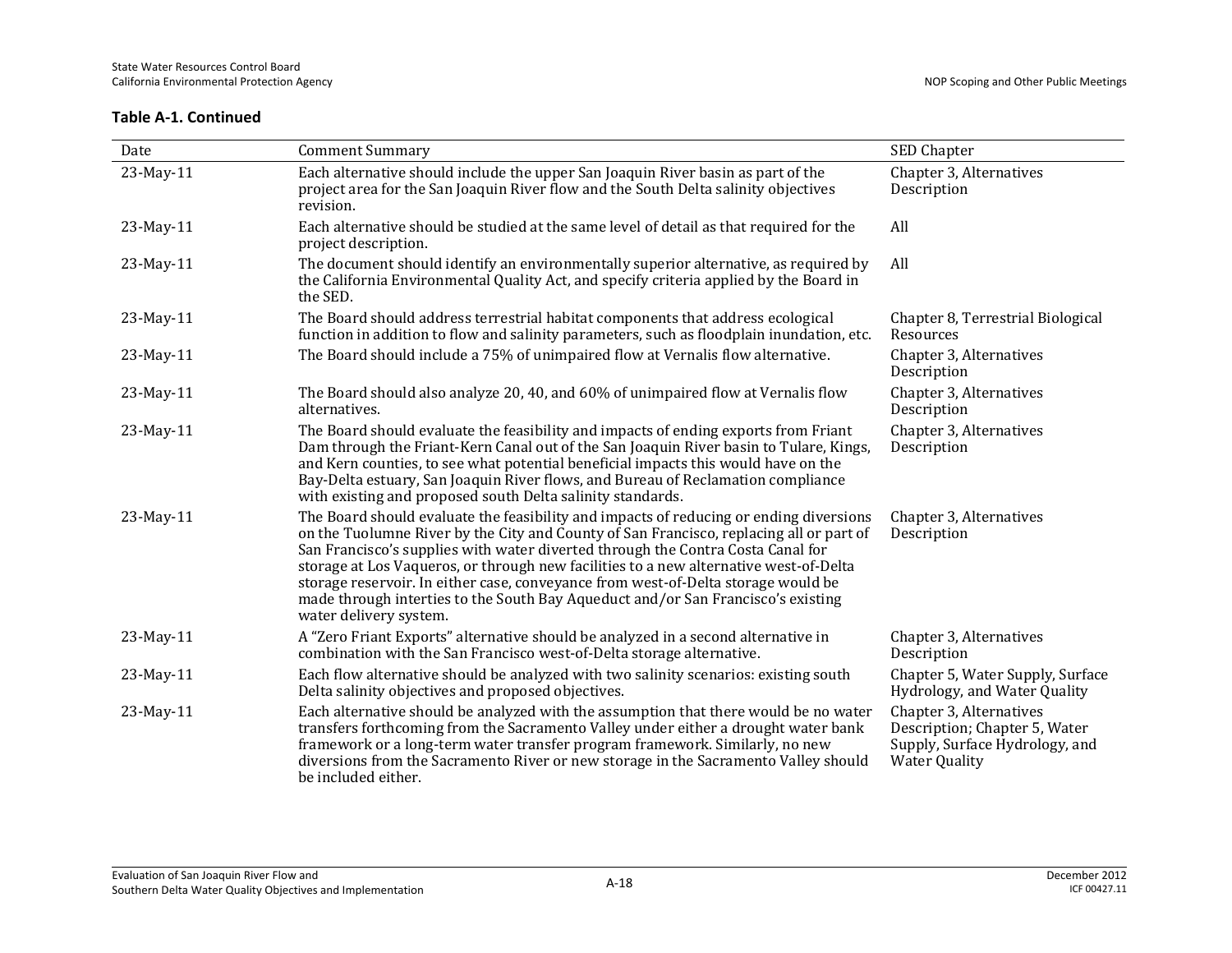| Date      | <b>Comment Summary</b>                                                                                                                                                                                                                                                                                                                                                                                                                                                                                                                                                                                      | SED Chapter                                                                                                                                                            |
|-----------|-------------------------------------------------------------------------------------------------------------------------------------------------------------------------------------------------------------------------------------------------------------------------------------------------------------------------------------------------------------------------------------------------------------------------------------------------------------------------------------------------------------------------------------------------------------------------------------------------------------|------------------------------------------------------------------------------------------------------------------------------------------------------------------------|
| 23-May-11 | Each alternative should be analyzed with the inclusion of a complete shutdown or very<br>low volume of export pumps at both the Banks and Jones pumping plants during<br>periods when anadromous fish and other listed species are present, in place of the<br>installation of temporary barriers in South Delta channels.                                                                                                                                                                                                                                                                                  | Chapter 3, Alternatives<br>Description; Chapter 5, Water<br>Supply, Surface Hydrology, and<br><b>Water Quality</b>                                                     |
| 23-May-11 | Each alternative should be analyzed with an Irrigated Lands Program scenario that<br>assumes full compliance by agricultural drainage dischargers throughout the San<br>Joaquin Valley.                                                                                                                                                                                                                                                                                                                                                                                                                     | Chapter 3, Alternatives<br>Description; Chapter 12,<br>Agricultural Resources; Chapter<br>15, LSJR Alternative 1 and SDWQ<br>Alternative 1 (No Project<br>Alternative) |
| 23-May-11 | The SED should describe life histories of all listed species as fully as possible.                                                                                                                                                                                                                                                                                                                                                                                                                                                                                                                          | Chapter 7, Aquatic Resources;<br>Chapter 8 Terrestrial Biological<br>Resources                                                                                         |
| 23-May-11 | The SED should summarize all existing local fishery restoration efforts on major<br>tributary streams, including the salmon restoration flows and stocking of the upper<br>San Joaquin River under auspices of the San Joaquin River Restoration Program.                                                                                                                                                                                                                                                                                                                                                   | Chapter 7, Aquatic Resources                                                                                                                                           |
| 23-May-11 | The SED should describe the impacts to anadromous and other aquatic fish species of<br>the proposed revisions to the Bay-Delta Water Quality Control Plan of changes in<br>water quality resulting from its implementation, including in particular the effects on<br>aquatic biota of changes in South Delta salinity standards.                                                                                                                                                                                                                                                                           | Chapter 7, Aquatic Resources                                                                                                                                           |
| 23-May-11 | The SED must include a listing of the major water rights holders and state and federal<br>project water contractors in the San Joaquin River basin, together with their permitted<br>or licensed diversion rates and contributions to storage, and a description of how they<br>receive their supplies.                                                                                                                                                                                                                                                                                                     | Chapter 2, Water Resources                                                                                                                                             |
| 23-May-11 | In the Setting, the SED should address the historical/unimpaired flow (near-natural)<br>hydrograph with alterations to the hydrograph resulting from all component streams<br>of the San Joaquin River and Delta by rim reservoir and Delta pumping operations.                                                                                                                                                                                                                                                                                                                                             | Chapter 2, Water Resources;<br>Chapter 5, Water Supply, Surface<br>Hydrology, and Water Quality                                                                        |
| 23-May-11 | If CalSIM II and/or III are to be used to estimate water supply impacts from changes in<br>reservoir and Delta pumping operations, the SED should fully disclose methodological<br>and data limitations of the modeling effort, and should use sensitivity analysis to show<br>the relative volatility of water supply impacts that results from changes in key<br>assumptions. The Board should build into the SED's time schedule the peer review of<br>all CalSIM II and III modeling results, in order to increase the public's confidence in<br>how best to interpret the water supply impact results. | Chapter 3, Alternatives<br>Description; Chapter 5, Water<br>Supply, Surface Hydrology, and<br><b>Water Quality</b>                                                     |
| 23-May-11 | The analysis in the SED should quantify the degree to which each water right holder is<br>deprived of water supply under each alternative (discuss how reliable are historic and<br>anticipated deliveries, and the face value of water rights, given a range of flows<br>contemplated by the State Water Board in its project description and alternatives).                                                                                                                                                                                                                                               | Chapter 3, Alternatives<br>Description; Chapter 5, Water<br>Supply, Surface Hydrology, and<br><b>Water Quality</b>                                                     |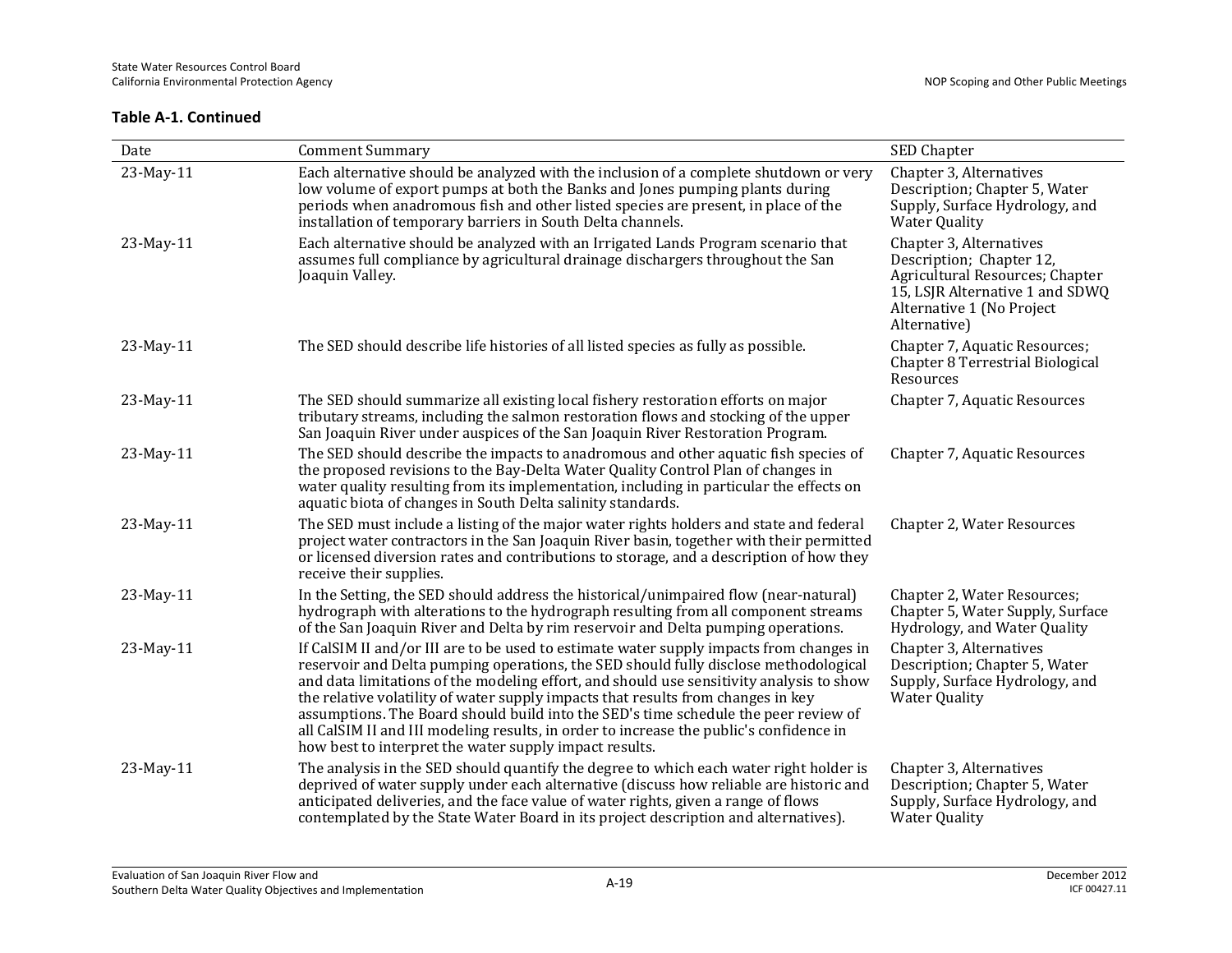| Date      | <b>Comment Summary</b>                                                                                                                                                                                                                                                                                                                                                                                                | SED Chapter                                                                             |
|-----------|-----------------------------------------------------------------------------------------------------------------------------------------------------------------------------------------------------------------------------------------------------------------------------------------------------------------------------------------------------------------------------------------------------------------------|-----------------------------------------------------------------------------------------|
| 23-May-11 | The SED should include and evaluate reasonable climate change scenarios for the San<br>Joaquin River basin flows.                                                                                                                                                                                                                                                                                                     | Chapter 14. Energy Resources<br>and Climate Change                                      |
| 23-May-11 | The Setting section of the SED should describe the magnitude and general locations of<br>groundwater overdraft prevalent in the San Joaquin Valley and San Joaquin River<br>basin.                                                                                                                                                                                                                                    | Chapter 9, Groundwater<br>Resources                                                     |
| 23-May-11 | The Setting should characterize which streams reaches are gaining flows from<br>groundwater and which are losing flows to groundwater.                                                                                                                                                                                                                                                                                | Chapter 9, Groundwater<br>Resources                                                     |
| 23-May-11 | The SED should describe expected effects on groundwater levels in geographically<br>differentiated locations.                                                                                                                                                                                                                                                                                                         | Chapter 9, Groundwater<br>Resources                                                     |
| 23-May-11 | The SED should include and evaluate reasonable climate change scenarios for the<br>groundwater resources of the San Joaquin River basin.                                                                                                                                                                                                                                                                              | Chapter 9, Groundwater<br>Resources; Chapter 14, Energy<br>Resources and Climate Change |
| 23-May-11 | The SED should provide in its Setting section adequate descriptions of the State Water<br>Resources Control Board's antidegradation policies, total mean daily load<br>requirements, areas where agricultural waivers of discharge requirements are in<br>place, and other regulatory programs that indicate the full range of the State Board's<br>regulatory authority and capacity in the San Joaquin River Basin. | Chapter 1 Introduction, Chapter<br>19, Antidegradation Analysis                         |
| 23-May-11 | Mitigation measures should identify programmatic objectives for the State Water<br>Resources Control Board that will avoid or reduce impacts to less than significant<br>levels.                                                                                                                                                                                                                                      | All                                                                                     |
| 23-May-11 | The Board's SED must address the impacts to South Delta agricultural diverters and<br>irrigators of relaxing the Board's salinity objective, and accordingly justify this<br>proposed relaxation in light of the Board's stated antidegradation policy.                                                                                                                                                               | Chapter 12, Agricultural<br>Resources                                                   |
| 23-May-11 | Rather than proposing a revision in the salinity standards at this time, the Board<br>should be arranging for peer review of the report and its underlying models, and<br>funding the necessary comprehensive studies to eliminate the significant data gaps<br>acknowledged by Dr. Hoffman.                                                                                                                          | Appendix C                                                                              |
| 23-May-11 | As a matter of statewide water policy, cost-effectiveness, and the public trust resource<br>protection of the San Joaquin River and the agricultural beneficial uses of the South<br>Delta, it is essential to focus source control efforts on agricultural drainage dischargers<br>located in the western San Joaquin Valley.                                                                                        | Chapter 3, Alternatives<br>Description; Chapter 12,<br><b>Agricultural Resources</b>    |
| 23-May-11 | Our organizations note that the Bureau's estimate of flow volumes needed to meet the<br>more stringent irrigation season salinity standard brackets the amount of water<br>involved in our combined "Zero Friant" and rerouted San Francisco flow volumes, 1.3<br>million acre-feet. This further suggests that our proposed combined alternative merits<br>study in the SED.                                         | Chapter 3, Alternatives<br>Description                                                  |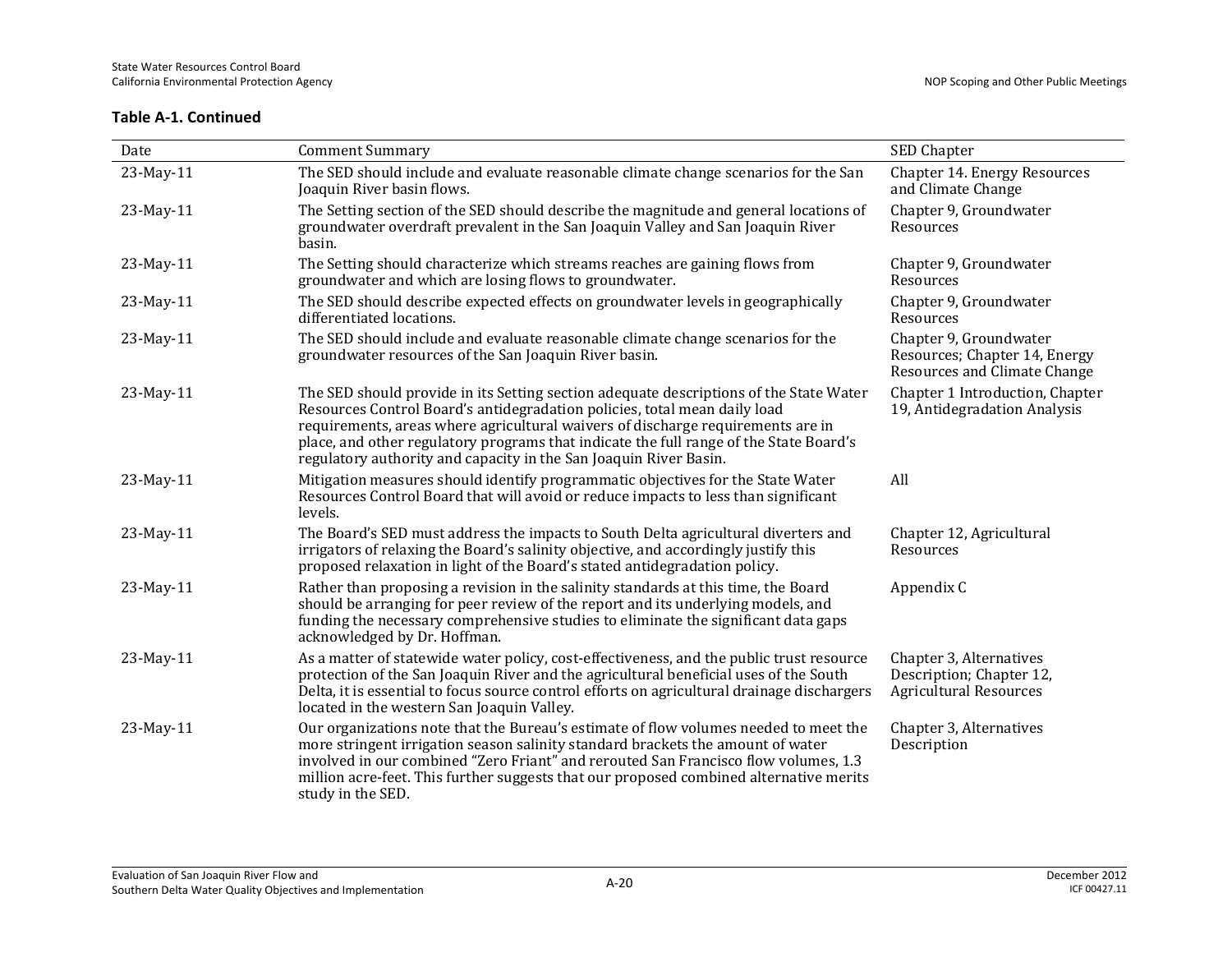| Date                       | <b>Comment Summary</b>                                                                                                                                                                                                                                                                                                                                                                                                                                                                                                                                                                                                                                                                                                                                                                                                                                                                                                                                                                                                                                                                                                                                                                                                                                                     | SED Chapter                                                                          |
|----------------------------|----------------------------------------------------------------------------------------------------------------------------------------------------------------------------------------------------------------------------------------------------------------------------------------------------------------------------------------------------------------------------------------------------------------------------------------------------------------------------------------------------------------------------------------------------------------------------------------------------------------------------------------------------------------------------------------------------------------------------------------------------------------------------------------------------------------------------------------------------------------------------------------------------------------------------------------------------------------------------------------------------------------------------------------------------------------------------------------------------------------------------------------------------------------------------------------------------------------------------------------------------------------------------|--------------------------------------------------------------------------------------|
| 23-May-11                  | The Land Use Setting section should identify floodplains along all the major tributaries<br>and upper San Joaquin River that would be inundated, and the anticipated frequency<br>with which they would be inundated for purposes of slowing and dispersing flood<br>flows and providing floodplain habitat for juvenile salmon preparing to migrate out of<br>the San Joaquin River basin with spring flows.                                                                                                                                                                                                                                                                                                                                                                                                                                                                                                                                                                                                                                                                                                                                                                                                                                                              | Chapter 6, Flooding, Sediment,<br>and Erosion                                        |
| 23-May-11                  | The State Water Resources Control Board should include the following in its analysis<br>of cumulative impacts:<br>• Federal Energy Regulatory Commission potential instream flows and other related<br>water quality studies that have been or will be conducted in relation to relicensing<br>processes under way for the Oroville Facilities the Merced River Project, and the Don<br>Pedro Project.<br>· U.S. Bureau of Reclamation and California Department of Water Resources<br>compliance with the modified Cease and Desist Order in the Board's Water Rights<br>Order 2010-0002.<br>• U.S. Fish and Wildlife Service review of the federal Endangered Species Act status of<br>the Sacramento splittail.<br>• U.S. National Marine Fisheries Service's Biological Opinions for operation of the<br>Trinity River Division (both 2000 opinion and their upcoming opinion, provided it is<br>timely for SED preparation).<br>• U.S. Bureau of Reclamation and San Luis-Delta Mendota Water Authority discharges<br>of salt, selenium, and boron from the Grasslands Bypass Project, and their cumulative<br>impact on Delta salinity objectives, as well as impacts on efforts to restore Chinook<br>salmon to the San Joaquin River upstream of the Merced River. | Chapter 15, LSJR Alternative 1<br>and SDWQ Alternative 1 (No<br>Project Alternative) |
| Central Delta Water Agency |                                                                                                                                                                                                                                                                                                                                                                                                                                                                                                                                                                                                                                                                                                                                                                                                                                                                                                                                                                                                                                                                                                                                                                                                                                                                            |                                                                                      |
|                            | Commenter: Dante John Nomellini, Jr., Attorney for the CDWA                                                                                                                                                                                                                                                                                                                                                                                                                                                                                                                                                                                                                                                                                                                                                                                                                                                                                                                                                                                                                                                                                                                                                                                                                |                                                                                      |
| 1-Oct-08                   | The implementation plan for the southern Delta salinity and San Joaquin River flow<br>objectives needs to be modified to address Term 91.                                                                                                                                                                                                                                                                                                                                                                                                                                                                                                                                                                                                                                                                                                                                                                                                                                                                                                                                                                                                                                                                                                                                  | Chapter 1, Introduction; Chapter<br>3, Alternatives Description                      |
| 1-Oct-08                   | The implementation plan needs to consider and define the project's legal<br>responsibilities with regard to providing salinity control for the southern Delta and<br>San Joaquin River flows before any consideration is given to imposing salinity control<br>or flow burdens on any other water right holder.                                                                                                                                                                                                                                                                                                                                                                                                                                                                                                                                                                                                                                                                                                                                                                                                                                                                                                                                                            | Chapter 1, Introduction; Chapter<br>3, Alternatives Description                      |
|                            | Commenter: Dante John Nomellini, Jr., Attorney for the CDWA                                                                                                                                                                                                                                                                                                                                                                                                                                                                                                                                                                                                                                                                                                                                                                                                                                                                                                                                                                                                                                                                                                                                                                                                                |                                                                                      |
| 19-Mar-09                  | Project too broad—NOP premature. Insufficient information to determine scope and<br>significance of effects of this project. NOP should be set aside until proposed project is<br>developed enough to be described in a future NOP.                                                                                                                                                                                                                                                                                                                                                                                                                                                                                                                                                                                                                                                                                                                                                                                                                                                                                                                                                                                                                                        | Chapter 1, Introduction; Chapter<br>3, Alternatives Description                      |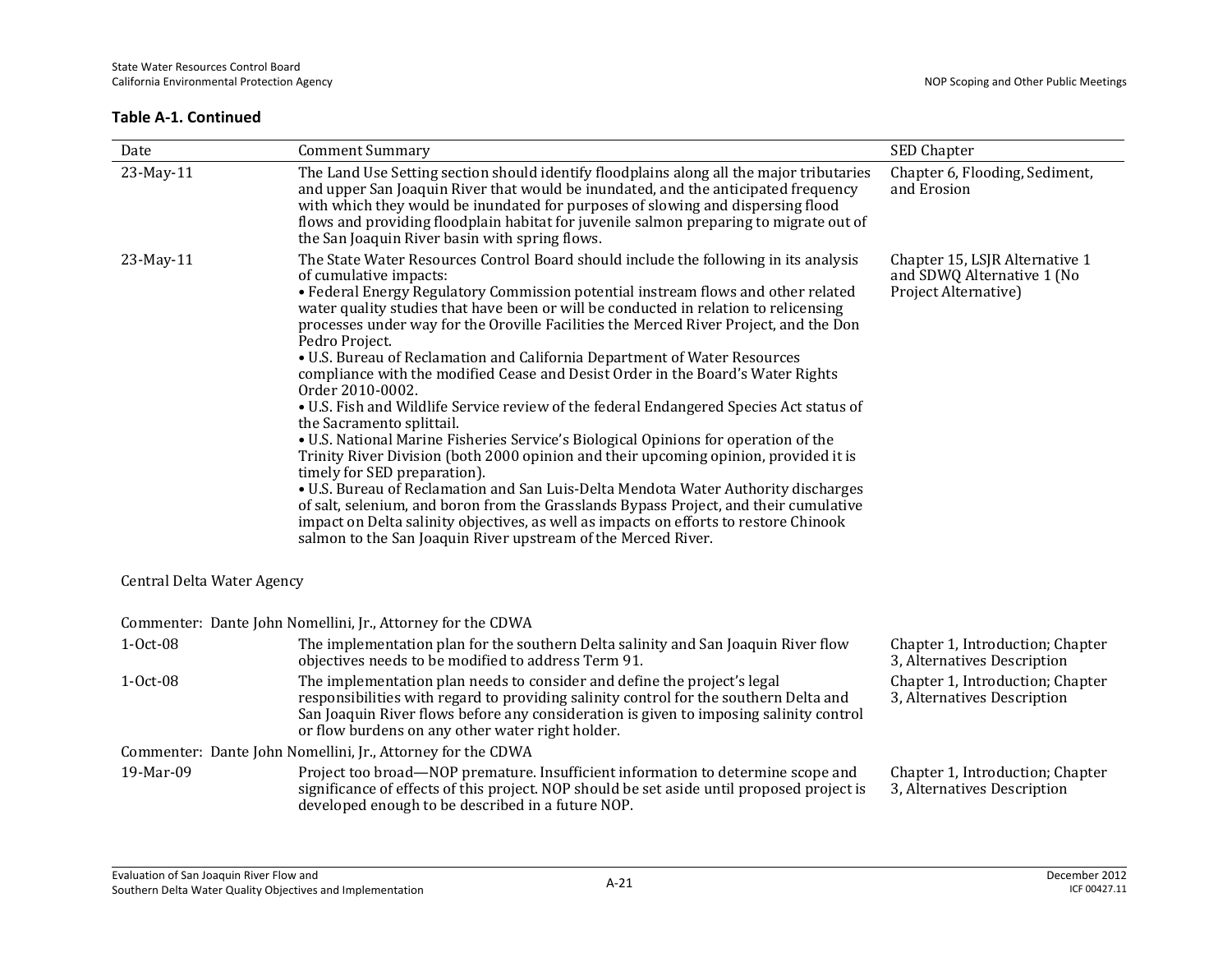| Date        | <b>Comment Summary</b>                                                                                                                                                                                                                                                                                                                                                                                                                                                                                | SED Chapter                                                                          |
|-------------|-------------------------------------------------------------------------------------------------------------------------------------------------------------------------------------------------------------------------------------------------------------------------------------------------------------------------------------------------------------------------------------------------------------------------------------------------------------------------------------------------------|--------------------------------------------------------------------------------------|
| 19-Mar-09   | Farming operations in South Delta act as a salt reservoir and improve Delta water<br>quality. Refer to DWR's July 1956 Report No. 4, which describes causes of salinity<br>degradation and actions that improve salinity conditions and finds that agricultural<br>practices in the Delta lowlands enhance rather than degrade water en route to Tracy<br>Pumping Plant.                                                                                                                              | Chapter 12, Agricultural<br>Resources                                                |
| 19-Mar-09   | Farming operations in South Delta improve Delta water quality. Groundwater<br>underlying farmlands in the southern Delta is very high and wild vegetation consumes<br>more water than farming operations, as recognized in D-990, 1961, pg. 46.                                                                                                                                                                                                                                                       | Chapter 12, Agricultural<br>Resources                                                |
| 19-Mar-09   | This process must consider applicable laws and policies related to protecting and<br>promoting South Delta farming operations. Environmental documentation should fully<br>acknowledge laws and policies applicable to topics of southern Delta salinity and SJRF<br>objectives and measures to implement those objectives.                                                                                                                                                                           | Chapter 12, Agricultural<br>Resources                                                |
| 19-Mar-09   | Cumulative impacts should be included in NOP's list of potential environmental<br>effects.                                                                                                                                                                                                                                                                                                                                                                                                            | Chapter 15, LSJR Alternative 1<br>and SDWQ Alternative 1 (No<br>Project Alternative) |
|             | Commenter: Dante John Nomellini, Jr., Attorney for the CDWA                                                                                                                                                                                                                                                                                                                                                                                                                                           |                                                                                      |
| 6-April-09  | Joined in comments submitted by South Delta Water Agency.                                                                                                                                                                                                                                                                                                                                                                                                                                             | Appendix C                                                                           |
| 6-April-09  | Improvement of water quality for all beneficial uses should be the goal and exports of<br>water from the Delta to the west side of the San Joaquin Valley contribute to the<br>degradation of the San Joaquin River and are the source of the problem. The CVP<br>deliveries assisted by the SWP coordinated operations and joint points of diversion<br>are the causes of the salinity problem and should be required to mitigate their impacts<br>to the River before others are required to do so. | Chapter 1, Introduction; Chapter<br>3, Alternatives Description                      |
|             | Commenter: Dante John Nomellini, Jr., Attorney for the CDWA                                                                                                                                                                                                                                                                                                                                                                                                                                           |                                                                                      |
| 22-April-09 | The Notice of Preparation pursuant to CEQA for any potential amendments to the<br>southern Delta salinity and San Joaquin River flow objectives was prematurely issued.                                                                                                                                                                                                                                                                                                                               | Chapter 1, Introduction; Chapter<br>3, Alternatives Description                      |
| 22-April-09 | Farming operations in the southern Delta act as a salt reservoir and improve Delta<br>water quality.                                                                                                                                                                                                                                                                                                                                                                                                  | Chapter 12, Agricultural<br>Resources; Appendix C                                    |
| 22-April-09 | Farming operations in the southern Delta also improve Delta water quantity.                                                                                                                                                                                                                                                                                                                                                                                                                           | Chapter 12, Agricultural<br>Resources; Appendix C                                    |
| 22-April-09 | This process must discuss and consider all applicable laws and policies related to<br>protecting and promoting southern Delta farming operations.                                                                                                                                                                                                                                                                                                                                                     | Chapter 12, Agricultural<br>Resources                                                |
| 22-April-09 | The implementation plan for the southern Delta salinity and San Joaquin River flow<br>objectives needs to be modified to forthrightly address Term 91.                                                                                                                                                                                                                                                                                                                                                |                                                                                      |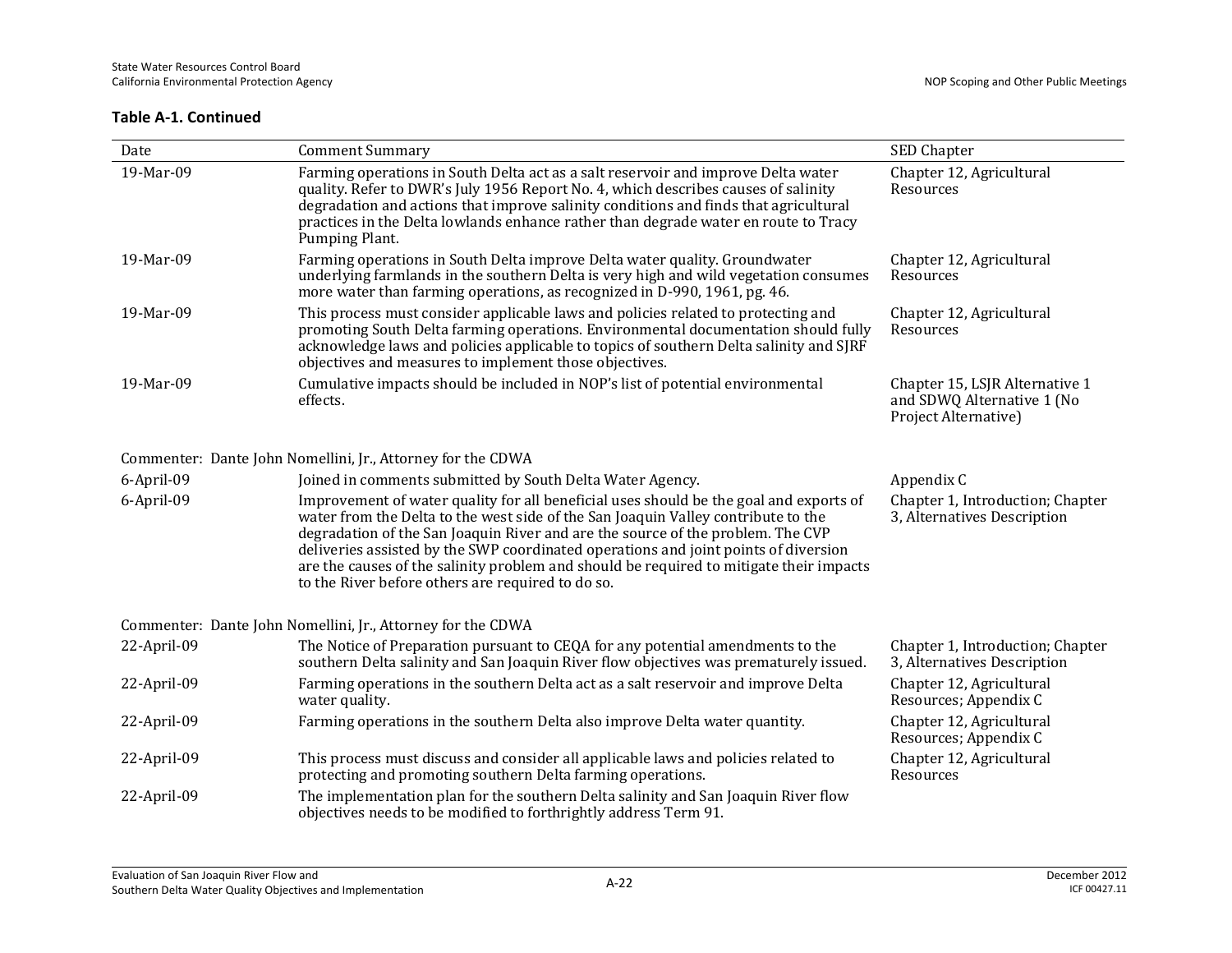| Date           | <b>Comment Summary</b>                                                                                                                                                                                                                                                                                                                                                                                                               | SED Chapter                                                           |
|----------------|--------------------------------------------------------------------------------------------------------------------------------------------------------------------------------------------------------------------------------------------------------------------------------------------------------------------------------------------------------------------------------------------------------------------------------------|-----------------------------------------------------------------------|
| 22-April-09    | The implementation plan needs to consider and define the project's legal<br>responsibilities with regard to providing salinity control for the southern Delta and<br>San Joaquin River flows before any consideration is given to imposing salinity control<br>or flow burdens on any other water right holder.                                                                                                                      | Chapter 1, Introduction                                               |
| $6$ -Dec- $10$ | CVP deliveries assisted by the SWP coordinated operations and joint point of<br>diversions are the cause of the degradation of the San Joaquin River. The CVP/SWP<br>should be required to mitigate their impacts on the San Joaquin River before others<br>are required to modify their actions. Portion of the water exported from the Delta by<br>the projects should be required to restore the San Joaquin River water quality. | Chapter 1, Introduction and<br>Chapter 3, Alternatives<br>Description |
| 23-May-11      | Previous comments made during the public staff workshop on April 6, 2009 are<br>hereby incorporated.                                                                                                                                                                                                                                                                                                                                 |                                                                       |
| 23-May-11      | CDWA also incorporates December 6, 2010 comments titled, "San Joaquin River<br><b>Technical Report Comments."</b>                                                                                                                                                                                                                                                                                                                    |                                                                       |
| 23-May-11      | Commenters are unable to provide "specific detail" due to the paucity of information<br>regarding "water rights and other actions" spoken of in the NOP.                                                                                                                                                                                                                                                                             |                                                                       |
| 23-May-11      | What is the "intended purpose" of the San Joaquin River flows once they pass Vernalis<br>and where is the evidence to support that purpose?                                                                                                                                                                                                                                                                                          | Chapter 3, Alternatives<br>Description                                |
| 23-May-11      | The SWRCB must comply with all applicable laws and priorities associated with<br>imposing flow restrictions or water diversions.                                                                                                                                                                                                                                                                                                     | Chapter 1, Introduction; Chapter<br>3, Alternatives Description       |
| 23-May-11      | Consider and fully discuss and analyze in the EIR the following (before the SWRCB can<br>lawfully impose responsibility to meet a flow objective on any Delta water user): SWP<br>and CVP must take full responsibility for mitigations including impacts from reverse<br>or reduced flows, drainage into the SJ River from the west side of the SJ Valley, and<br>damage to spawning areas.                                         | Chapter 3, Alternatives<br>Description                                |
| 23-May-11      | Consider and fully discuss and analyze in the EIR the following (before the SWRCB can<br>lawfully impose responsibility to meet a flow objective on any Delta water user): SWP<br>and CVP must provide adequate salinity control.                                                                                                                                                                                                    | Chapter 3, Alternatives<br>Description                                |
| 23-May-11      | Consider and fully discuss and analyze in the EIR the following (before the SWRCB can<br>lawfully impose responsibility to meet a flow objective on any Delta water user): The<br>CVPIA burdens are those of CVP.                                                                                                                                                                                                                    |                                                                       |
| 23-May-11      | Consider and fully discuss and analyze in the EIR the following (before the SWRCB can<br>lawfully impose responsibility to meet a flow objective on any Delta water user): SWP<br>and CVP responsible for fish and wildlife preservation with enhanced costs attributed<br>to the State General Fund.                                                                                                                                | Chapter 18, Economic Analyses                                         |
| 23-May-11      | Consider and fully discuss and analyze in the EIR the following (before the SWRCB can<br>lawfully impose responsibility to meet a flow objective on any Delta water user): SWP<br>and CVP must maintain adequate water supply while controlling for salinity by<br>managing releases of storage into the Delta.                                                                                                                      | Chapter 3, Alternatives<br>Description                                |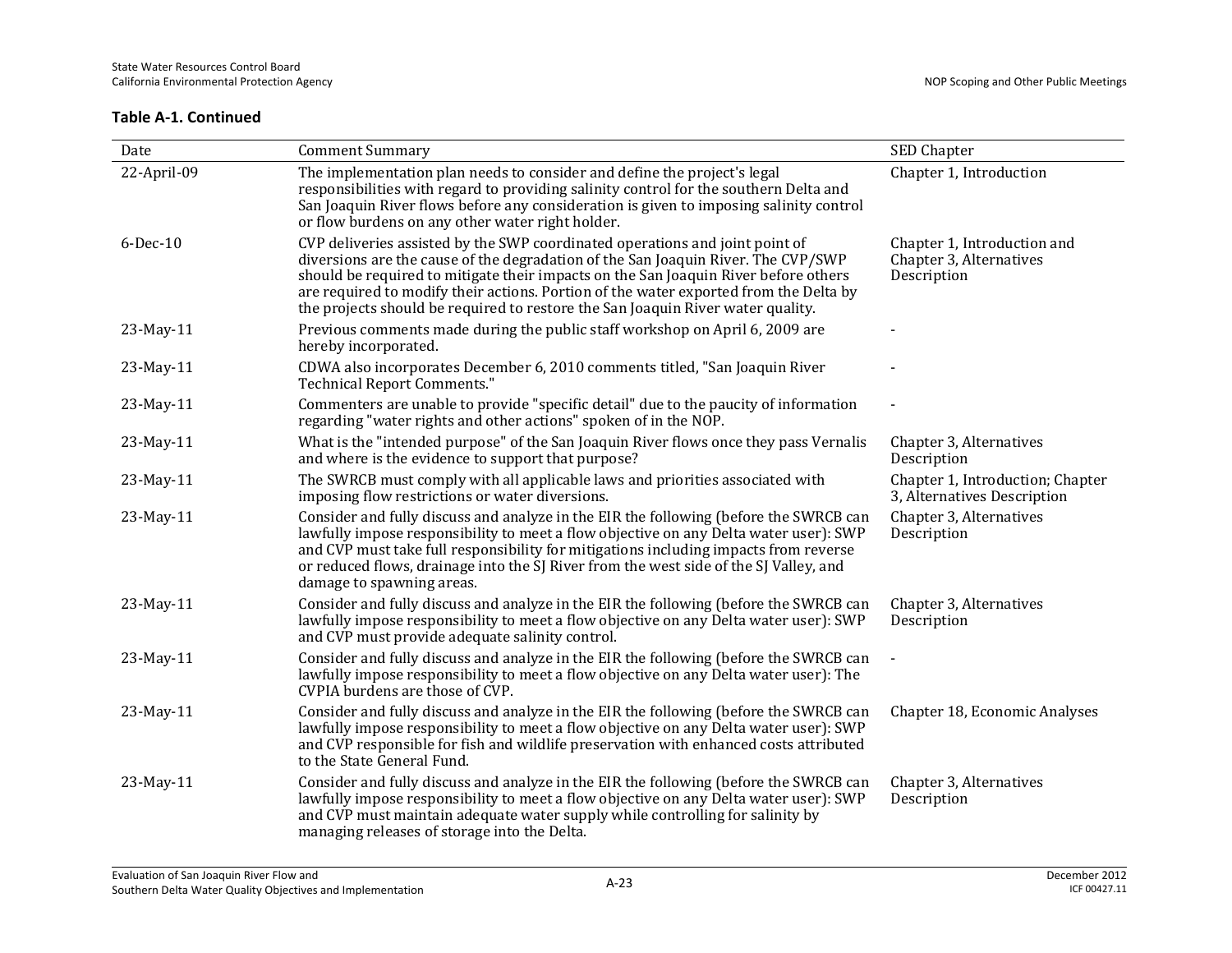| Date      | <b>Comment Summary</b>                                                                                                                                                                                                                                                                                                                                                        | SED Chapter                            |
|-----------|-------------------------------------------------------------------------------------------------------------------------------------------------------------------------------------------------------------------------------------------------------------------------------------------------------------------------------------------------------------------------------|----------------------------------------|
| 23-May-11 | Consider and fully discuss and analyze in the EIR the following (before the SWRCB can<br>lawfully impose responsibility to meet a flow objective on any Delta water user): In<br>allocating the burden within the SWP and CVP, the uses within the Delta and other<br>watersheds of origin must be accorded priority over exports.                                            | Chapter 3, Alternatives<br>Description |
| 23-May-11 | Consider and fully discuss and analyze in the EIR the following (before the SWRCB can<br>lawfully impose responsibility to meet a flow objective on any Delta water user):<br>Tributaries above Delta would hold remaining burden allocable among other water<br>users. Exporters other than SWP and CVP must yield priority to users within the Delta.                       | Chapter 3, Alternatives<br>Description |
| 23-May-11 | Consider and fully discuss and analyze in the EIR the following (before the SWRCB can<br>lawfully impose responsibility to meet a flow objective on any Delta water user): If a<br>user yields water that can be replaced with SWP or CVP water, then they should<br>provide said water so long as it's truly stored water.                                                   | Chapter 3, Alternatives<br>Description |
| 23-May-11 | SWRCB has been wrongfully imposing responsibility on Term 91 water rights holders<br>and this must stop until the SWRCB addresses the propriety of such an imposition in<br>its water quality control plan and subsequent water rights proceedings. Such<br>imposition (as imposing responsibility on term 91 water rights holders) should also<br>be analyzed in the EIR.    | Chapter 3, Alternatives<br>Description |
| 23-May-11 | Questions regarding Term 91 Water Rights including: What specific water quality<br>objective is the Term 91 water right holder being held responsible for? Does the Term<br>91 water right holder's water use actually negatively impact those water quality<br>objectives? Is it legal to impose those responsibilities on a water right holder to meet<br>SWRCB objectives? |                                        |
| 23-May-11 | It is not clear that Term 91 agricultural users impact salinity objectives and may<br>actually be a benefit.                                                                                                                                                                                                                                                                  |                                        |
| 23-May-11 | Agricultural use in Delta may benefit outflow as the SWRCB recognized in its Decision<br>990 (page 46).                                                                                                                                                                                                                                                                       | Chapter 12, Agricultural<br>Resources  |
| 23-May-11 | Reclamation of Delta waters has reduced plants that consume more water than crops<br>grown on these lands. Therefore, water consumption has likely decreased and more<br>stream flow entering Delta reaches the lower end to repel saline invasion.                                                                                                                           | Chapter 12, Agricultural<br>Resources  |
| 23-May-11 | SWRCB has not said who is responsible to meet Bay-Delta water quality plan<br>objectives on Term 91 water right holders in its 1995 or 2006 water quality control<br>plans or subsequent proceedings.                                                                                                                                                                         |                                        |
| 23-May-11 | The current imposition of responsibility to meet existing water quality objectives on<br>Term 91 water rights holders is contrary to law as is any future imposition of<br>responsibility on holders of southern Delta salinity requirements.                                                                                                                                 |                                        |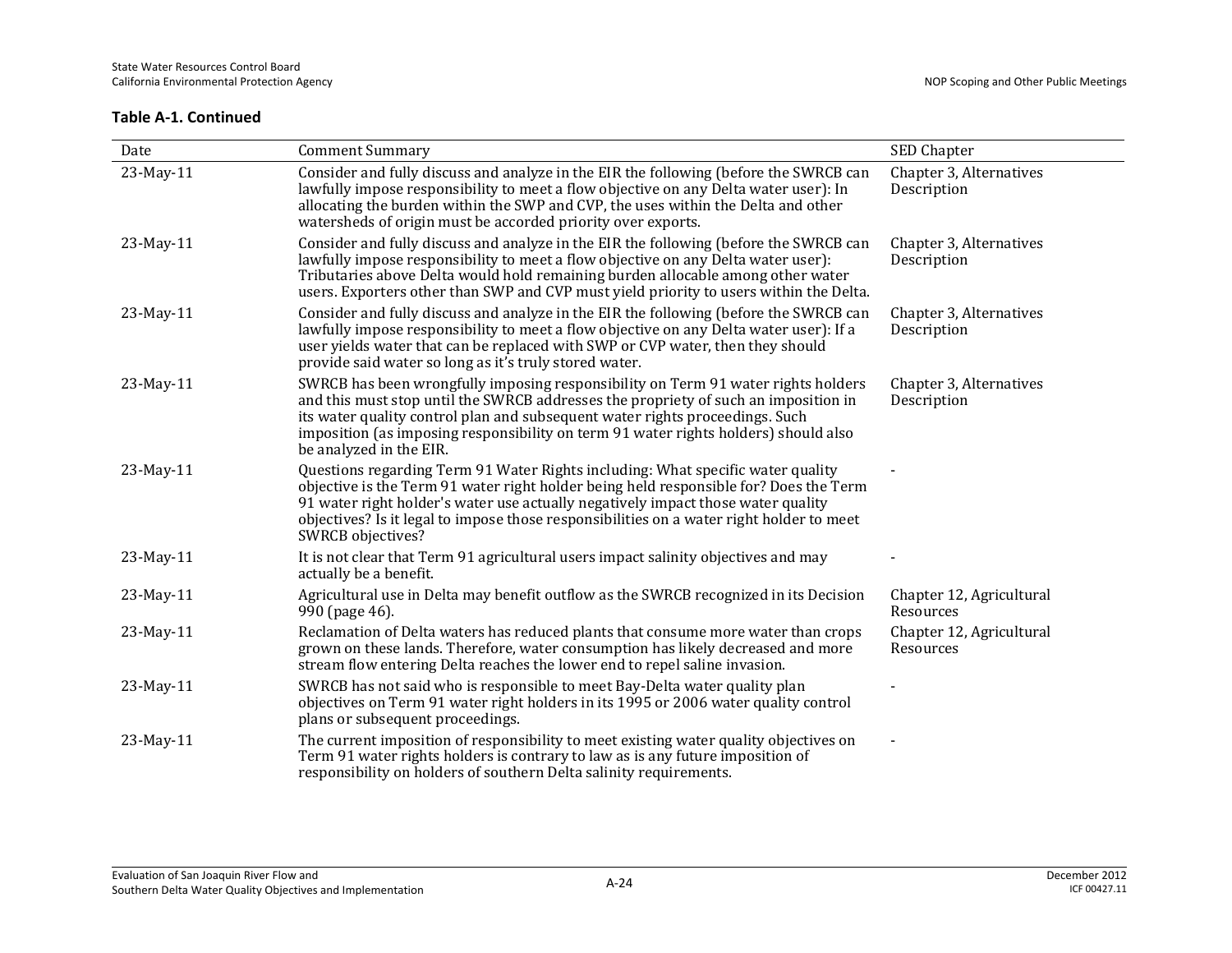| Date                                         | <b>Comment Summary</b>                                                                                                                                                                                                                                                                                                                                                                                                                                                                                                                                                                                                                                                                                                                                                                                                                                                         | SED Chapter                                                                                                                                                                     |
|----------------------------------------------|--------------------------------------------------------------------------------------------------------------------------------------------------------------------------------------------------------------------------------------------------------------------------------------------------------------------------------------------------------------------------------------------------------------------------------------------------------------------------------------------------------------------------------------------------------------------------------------------------------------------------------------------------------------------------------------------------------------------------------------------------------------------------------------------------------------------------------------------------------------------------------|---------------------------------------------------------------------------------------------------------------------------------------------------------------------------------|
| Central Valley Clean Water Association       |                                                                                                                                                                                                                                                                                                                                                                                                                                                                                                                                                                                                                                                                                                                                                                                                                                                                                |                                                                                                                                                                                 |
| Commenter: Debbie Webster, Executive Officer |                                                                                                                                                                                                                                                                                                                                                                                                                                                                                                                                                                                                                                                                                                                                                                                                                                                                                |                                                                                                                                                                                 |
| 19-Mar-09                                    | The State Water Board must evaluate the water quality objectives and program of<br>implementation as applicable to municipal wastewater discharges in accordance with<br>Water Code Sections 13000 and 13241. Specifically, the Board must address the<br>changes made to the 2006 Plan that have implications on POTWs.                                                                                                                                                                                                                                                                                                                                                                                                                                                                                                                                                       | Chapter 1, Introduction; Chapter<br>3, Alternatives Description;<br>Chapter 13, Service Providers                                                                               |
| 19-Mar-09                                    | The State Water Board must consider the environmental effects of the existing, new or<br>revised objectives and implementation program as well as project alternatives with<br>regard to POTWs. For example, if POTWs are required to meet more stringent<br>requirements that require construction of new treatment facilities etc. those impacts<br>must be addressed.                                                                                                                                                                                                                                                                                                                                                                                                                                                                                                       | Chapter 1, Introduction; Chapter<br>3, Alternatives Description;<br>Chapter 13, Service Providers                                                                               |
| 19-Mar-09                                    | The State Water Board should coordinate with the CV-SALTS and the Drinking Water<br>Policy Development Processes.                                                                                                                                                                                                                                                                                                                                                                                                                                                                                                                                                                                                                                                                                                                                                              | Chapter 3, Alternatives<br>Description; Chapter 15, LSJR<br>Alternative 1 and SDWQ<br>Alternative 1 (No Project<br>Alternative); Chapter 19,<br><b>Antidegradation Analysis</b> |
| Commenter: Debbie Webster, Executive Officer |                                                                                                                                                                                                                                                                                                                                                                                                                                                                                                                                                                                                                                                                                                                                                                                                                                                                                |                                                                                                                                                                                 |
| 23-May-11                                    | The State Water Board should adopt the southern Delta salinity objectives in a manner<br>consistent with the Writ of Mandate directing it to conduct the required Water Code<br>Section 13241 analysis.                                                                                                                                                                                                                                                                                                                                                                                                                                                                                                                                                                                                                                                                        | Chapter 3, Alternatives<br>Description                                                                                                                                          |
| 23-May-11                                    | Because the State Water Board did not conduct the required Water Code analysis<br>when it established the southern Delta salinity objectives, the State Water Board<br>should conduct such an analysis as part of its current review of the 2006 Bay-Delta<br>Plan.                                                                                                                                                                                                                                                                                                                                                                                                                                                                                                                                                                                                            | Appendix H                                                                                                                                                                      |
| 23-May-11                                    | The board is required to analyze specific factors when developing water quality<br>objectives pursuant to Water Code Section 13241, and must develop a comprehensive<br>implementation plan under Water Code Section 13242. The factors that the State<br>Water Board must consider when it adopts water quality objectives include: (a) Past,<br>present, and probable future beneficial uses of water. (b) Environmental<br>characteristics of the hydrographic unit under consideration, including the quality of<br>water available thereto. (c) Water quality conditions that could reasonably be<br>achieved through the coordinated control of all factors, which affect water quality in<br>the area. (d) Economic considerations. (e) The need for developing housing within the<br>region. (f) The need to develop and use recycled water. (Wat. Code, $\S 13241$ .) | Appendix H                                                                                                                                                                      |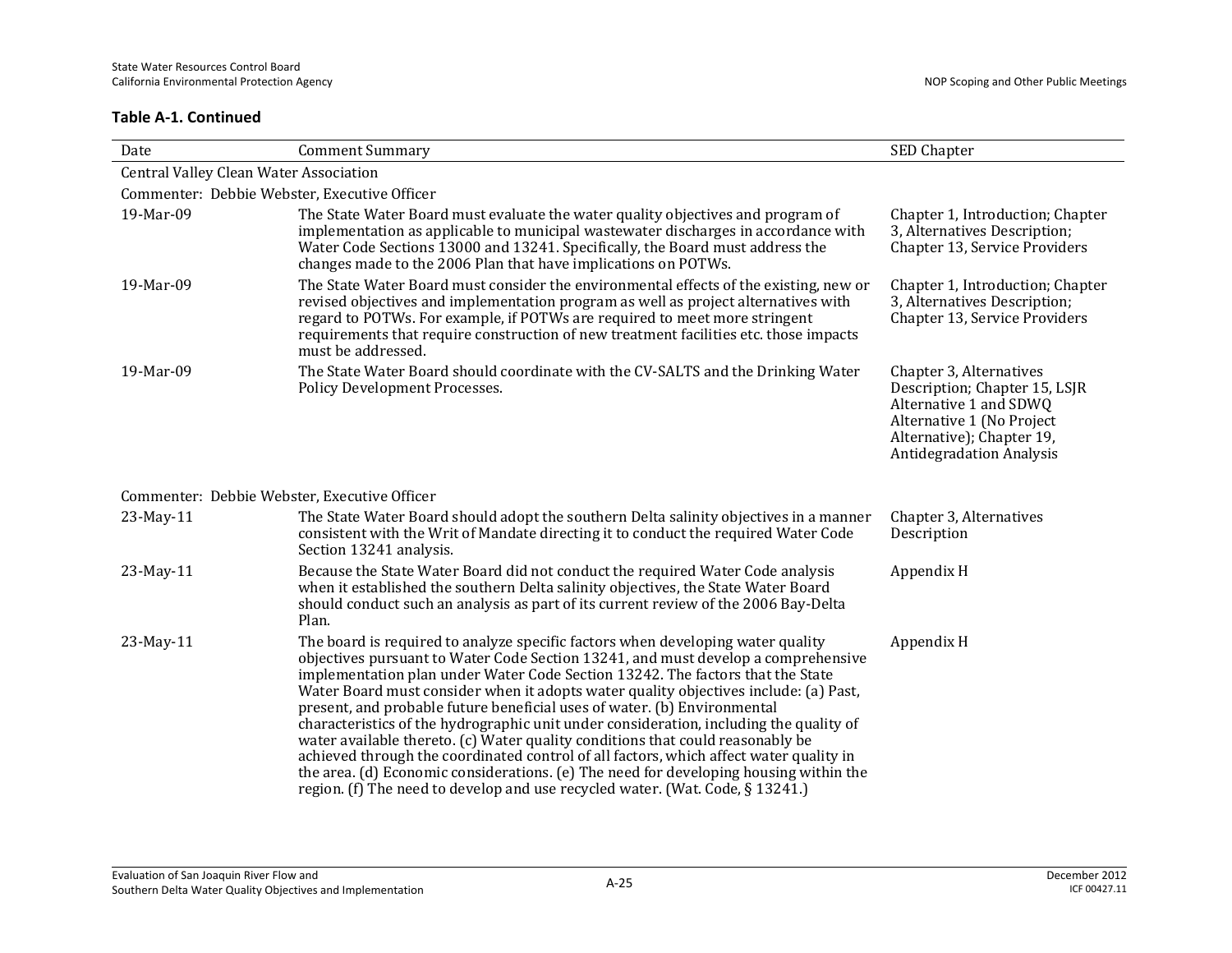| Date      | <b>Comment Summary</b>                                                                                                                                                                                                                                                                                                                                                                                                                                                                                                                                                                                                                                                                                                                                                                                                       | SED Chapter                                                                                        |
|-----------|------------------------------------------------------------------------------------------------------------------------------------------------------------------------------------------------------------------------------------------------------------------------------------------------------------------------------------------------------------------------------------------------------------------------------------------------------------------------------------------------------------------------------------------------------------------------------------------------------------------------------------------------------------------------------------------------------------------------------------------------------------------------------------------------------------------------------|----------------------------------------------------------------------------------------------------|
| 23-May-11 | The board must assess the costs of an adopted or amended objective based on: (1)<br>whether it is being attained; (2) the methods available to achieve compliance if the<br>objective is not being attained; and (3) the costs of those methods.                                                                                                                                                                                                                                                                                                                                                                                                                                                                                                                                                                             | Chapter 18, Economic Analyses;<br>Appendix H                                                       |
| 23-May-11 | The State Water Board has an "affirmative duty" to consider any information on<br>compliance costs or other economic impacts provided by the regulated community<br>and other interested parties. If the potential economic impacts are significant, the<br>State Water Board must articulate why the objective is necessary to protect beneficial<br>uses in a reasonable manner despite the adverse consequences. Where an amended<br>objective is at issue, the associated staff report or resolution may address the<br>economic considerations.                                                                                                                                                                                                                                                                         | Chapter 18, Economic Analyses                                                                      |
| 23-May-11 | To comply with Water Code Section 13241, the State Water Board should use<br>modeling tools for the Delta and Delta watershed (e.g., DSM2, WARMF) with some<br>refinements. Specifically, the modeling tools should be used to assess 1) water quality<br>conditions that could reasonably be achieved through the coordinated control of all<br>factors which affect water quality in the southern Delta; 2) the incremental impact<br>that salinity controls on POTWs will have on southern Delta salinity levels as an<br>element of the "coordinated control for all factors;" and, 3) if it is reasonable to require<br>costly POTW improvements that would produce incremental effects.                                                                                                                                | Chapter 5, Water Supply, Surface<br>Hydrology, and Water Quality;<br>Chapter 18, Economic Analysis |
| 23-May-11 | The affirmative duty to regulate water quality reasonably requires the State Water<br>Board to consider the costs of compliance. Consider the economic factors related<br>specifically to wastewater dischargers. Undertake an analysis as to the costs of<br>applying the southern Delta salinity objectives to POTWs or locations beyond the<br>original compliance locations. Consider information regarding the need and costs of<br>installing and operating advanced treatment technologies. For example the costs<br>associated with treatment technologies, such as microfiltration/reverse osmosis. The<br>State Water Board must carefully balance the environmental and economic factors<br>when undertaking a Section 13241 analysis to ensure its regulations are ultimately<br>reasonable as applied to POTWs. | Chapter 18, Economic Analyses                                                                      |
| 23-May-11 | The State Water Board must develop an adequate program of implementation that<br>describes the actions necessary for municipal dischargers to achieve the EC objectives,<br>provides a reasonable time schedule for the actions to be taken, and includes a<br>description of the monitoring required to determine their compliance.                                                                                                                                                                                                                                                                                                                                                                                                                                                                                         | Chapter 3, Alternatives<br>Description                                                             |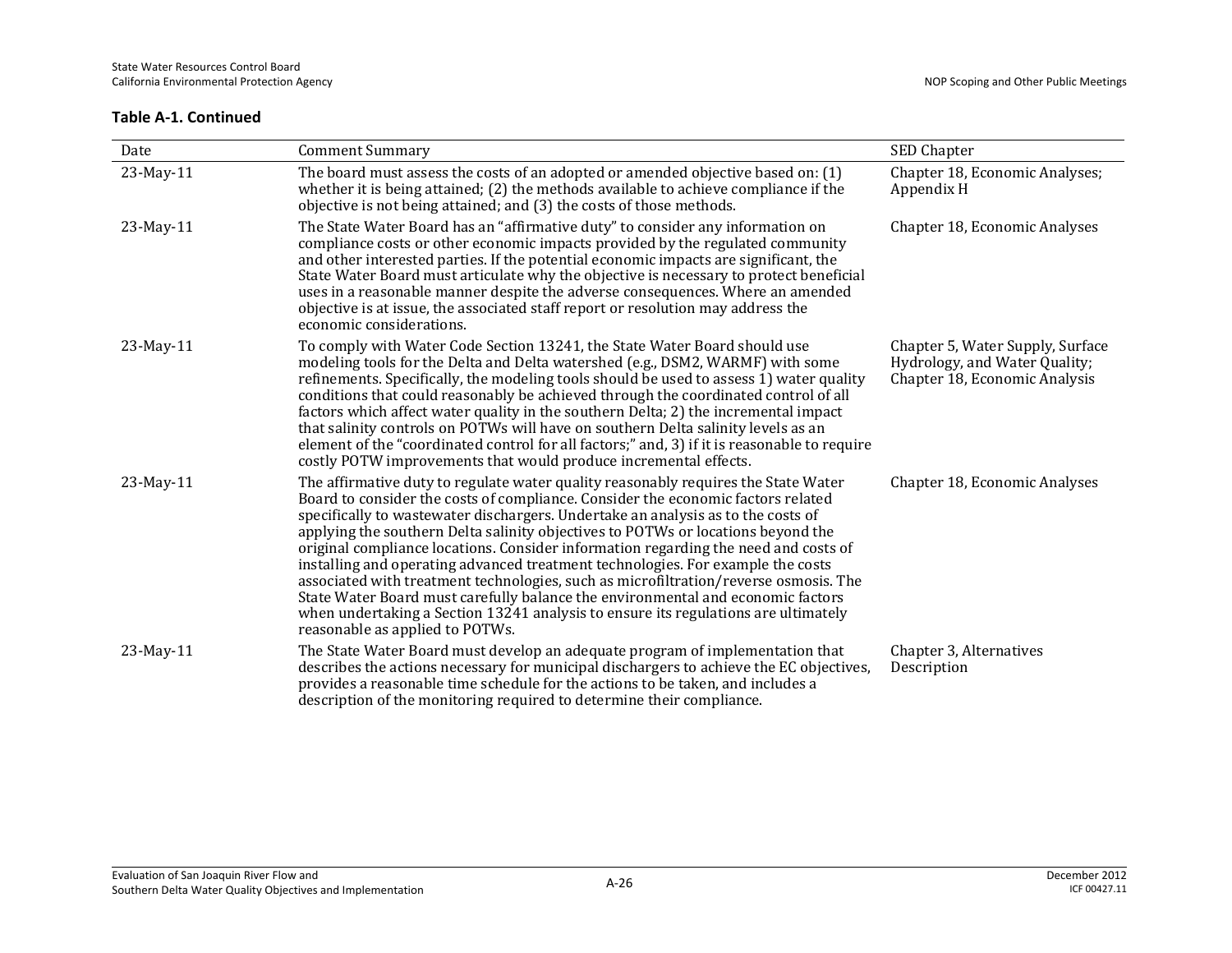| Date                                        | <b>Comment Summary</b>                                                                                                                                                                                                                                                                                                                                                                                                                                                                                                                                                                                                                                                                                                                           | SED Chapter                                                                                   |
|---------------------------------------------|--------------------------------------------------------------------------------------------------------------------------------------------------------------------------------------------------------------------------------------------------------------------------------------------------------------------------------------------------------------------------------------------------------------------------------------------------------------------------------------------------------------------------------------------------------------------------------------------------------------------------------------------------------------------------------------------------------------------------------------------------|-----------------------------------------------------------------------------------------------|
| 23-May-11                                   | CVCWA supports the proposed removal of the minimal implementation plan<br>requirements in the 2006 Bay-Delta Plan that requires the Central Valley Regional<br>Water Board to impose discharge controls on in-Delta discharges of salts by<br>agricultural, domestic, and municipal dischargers. However, the draft program of<br>implementation in the NOP fails to provide clear direction as to how EC water quality<br>objectives shall be applied to POTWs. If the State Water Board intends to delay<br>application of the southern Delta EC objectives to POTWs until the Central Valley's CV-<br>SALTS program has been fully implemented, which CVCWA would support, then the<br>program of implementation needs to state this clearly. | Chapter 3, Alternatives<br>Description                                                        |
| 23-May-11                                   | Also, the program of implementation needs to include a clear schedule of compliance<br>for POTWs to comply with either the existing southern Delta EC objectives, those<br>proposed in the revised NOP, or whatever is ultimately adopted by the State Water<br>Board or through CV-SALTS. In the absence of clear direction and schedule of<br>compliance, POTWs will be subject to the southern Delta water quality objectives<br>immediately because the State Water Board's compliance schedule policy would not<br>apply.                                                                                                                                                                                                                   | Chapter 3, Alternatives<br>Description                                                        |
| 23-May-11                                   | Further, as part of the CEQA environmental review process, an assessment of the<br>potential environmental effects of how POTWs would comply with the southern Delta<br>salinity objectives should consider impacts that may result from the need to modify or<br>expand treatment facilities, or obtain alternative water supply sources (i.e., switching<br>from groundwater to surface water, or drilling into deeper aquifers for less saline<br>waters).                                                                                                                                                                                                                                                                                    | Chapter 13, Service Providers;<br>Chapter 18, Economic Analyses;<br>Appendix H                |
| 23-May-11                                   | Support the State Water Board's consideration of recent scientific studies. Specifically,<br>the State Water Board should continue to consider the recent study indicating that the<br>700 mhos/cm is more restrictive than necessary.                                                                                                                                                                                                                                                                                                                                                                                                                                                                                                           |                                                                                               |
| 23-May-11                                   | The State Water Board should also consider the available information regarding the<br>extent to which POTWs contribute to existing salinity levels in the Delta. POTW<br>discharges are minor contributors to the salinity in the southern Delta (supported by<br>studies). The Board should evaluate discharges from POTWs and take into account<br>that the effect of POTW discharges on Delta salinity levels is minute as compared to<br>other sources. Consider all pertinent information and studies prior to adopting<br>objectives.                                                                                                                                                                                                      | Chapter 5, Water Supply, Surface<br>Hydrology, and Water Quality;<br>Appendix C; Appendix F.2 |
| <b>Central Valley Salinity Coalition</b>    |                                                                                                                                                                                                                                                                                                                                                                                                                                                                                                                                                                                                                                                                                                                                                  |                                                                                               |
| Commenter: Daniel Cozad, Executive Director |                                                                                                                                                                                                                                                                                                                                                                                                                                                                                                                                                                                                                                                                                                                                                  |                                                                                               |
| $16$ -M <sub>2r-09</sub>                    | The State Water Roard should integrate its planning for southern Delta salinity and                                                                                                                                                                                                                                                                                                                                                                                                                                                                                                                                                                                                                                                              | Chanter 3 Alternatives                                                                        |

16-Mar-09 The State Water Board should integrate its planning for southern Delta salinity and San Joaquin River flows with the CVSALTs effort. Chapter 3, Alternatives Description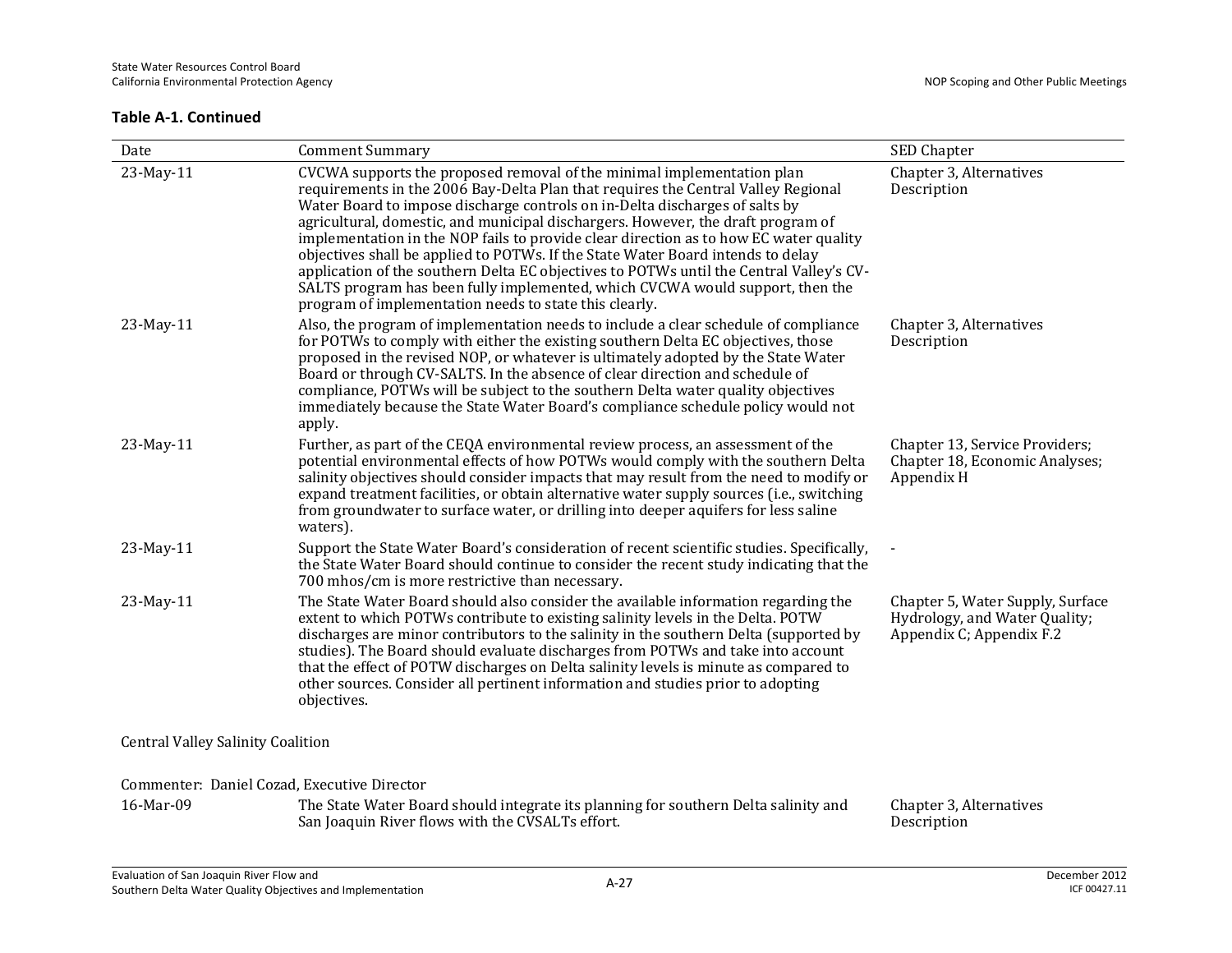| Date                      | <b>Comment Summary</b>                                                                                                                                                                                                                                                                                                                                                                                                                                                                                         | SED Chapter                                                                                                 |
|---------------------------|----------------------------------------------------------------------------------------------------------------------------------------------------------------------------------------------------------------------------------------------------------------------------------------------------------------------------------------------------------------------------------------------------------------------------------------------------------------------------------------------------------------|-------------------------------------------------------------------------------------------------------------|
| 16-Mar-09                 | Account for the cumulative effects of the ongoing planning and regulatory efforts of<br>the CVSALTs.                                                                                                                                                                                                                                                                                                                                                                                                           | Chapter 15, LSJR Alternative 1<br>and SDWQ Alternative 1 (No<br>Project Alternative)                        |
| Chowchilla Water District |                                                                                                                                                                                                                                                                                                                                                                                                                                                                                                                |                                                                                                             |
|                           | Commenter: Gary W. Sawyers, Sawyers & Holland Attorneys-at-Law                                                                                                                                                                                                                                                                                                                                                                                                                                                 |                                                                                                             |
| 23-May-11                 | Improper pre-determination of the Board's plan of implementation (Section 1 of 2 of<br>SJTA's comments).                                                                                                                                                                                                                                                                                                                                                                                                       | Chapter 1, Introduction; Chapter<br>3, Alternatives Description                                             |
| 23-May-11                 | The impropriety of utilizing the FERC process to implement flow objectives (Section 2<br>of SJTA's comments).                                                                                                                                                                                                                                                                                                                                                                                                  | Chapter 1, Introduction; Chapter<br>3, Alternatives Description                                             |
| 23-May-11                 | The urgent need for the Board to address illegal downstream diversions before<br>imposing new flow-related obligations on upstream water rights holders (Section 4 of<br>the SJTA's comments).                                                                                                                                                                                                                                                                                                                 | Chapter 3, Alternatives<br>Description                                                                      |
| 23-May-11                 | The need for scientifically supported flow regimes that reflect current conditions<br>(described generally in Sections 7-9 of SJTA's comments).                                                                                                                                                                                                                                                                                                                                                                | Chapter 3, Alternatives<br>Description                                                                      |
| 23-May-11                 | Flow responsibility allocations must include an analysis of impacts vs. benefits and<br>impacts must be assessed and considered regardless of the allocation methodology.                                                                                                                                                                                                                                                                                                                                      | Chapter 18, Economic Analyses                                                                               |
| 23-May-11                 | If responsibility for the new Vernalis flow requirements is determined based solely on<br>a water rights priority system, impacts will not be equally distributed among water<br>rights holders in the San Joaquin River Basin. Disproportional allocation would result,<br>effectively drying up junior appropriators.                                                                                                                                                                                        | Chapter 1, Introduction; Chapter<br>3, Alternatives Description;<br>Chapter 4, Introduction to<br>Analysis  |
| 23-May-11                 | Providing flows for the Chowchilla River system would be inefficient while depriving a<br>substantial area of critically needed and irreplaceable water supplies.                                                                                                                                                                                                                                                                                                                                              |                                                                                                             |
| 23-May-11                 | Concern regarding the Chowchilla River include: Providing flows for the Chowchilla<br>River system would create a false pathway for salmon; Small contributions from the<br>Chowchilla River to meet new standards would impact the Chowchilla system far<br>more than any benefit derived; and Chowchilla is committed to substantial flows to<br>the San Joaquin River as mandated by the San Joaquin River Restoration Program.<br>Additional flows would be devastating to Chowchilla and those it serves. |                                                                                                             |
| 23-May-11                 | The impropriety of utilizing the FERC process to implement flow objectives (Section 2)<br>of SJTA's comments).                                                                                                                                                                                                                                                                                                                                                                                                 | Chapter 1, Introduction; Chapter<br>3, Alternatives Description;<br>Chapter 19, Antidegradation<br>Analysis |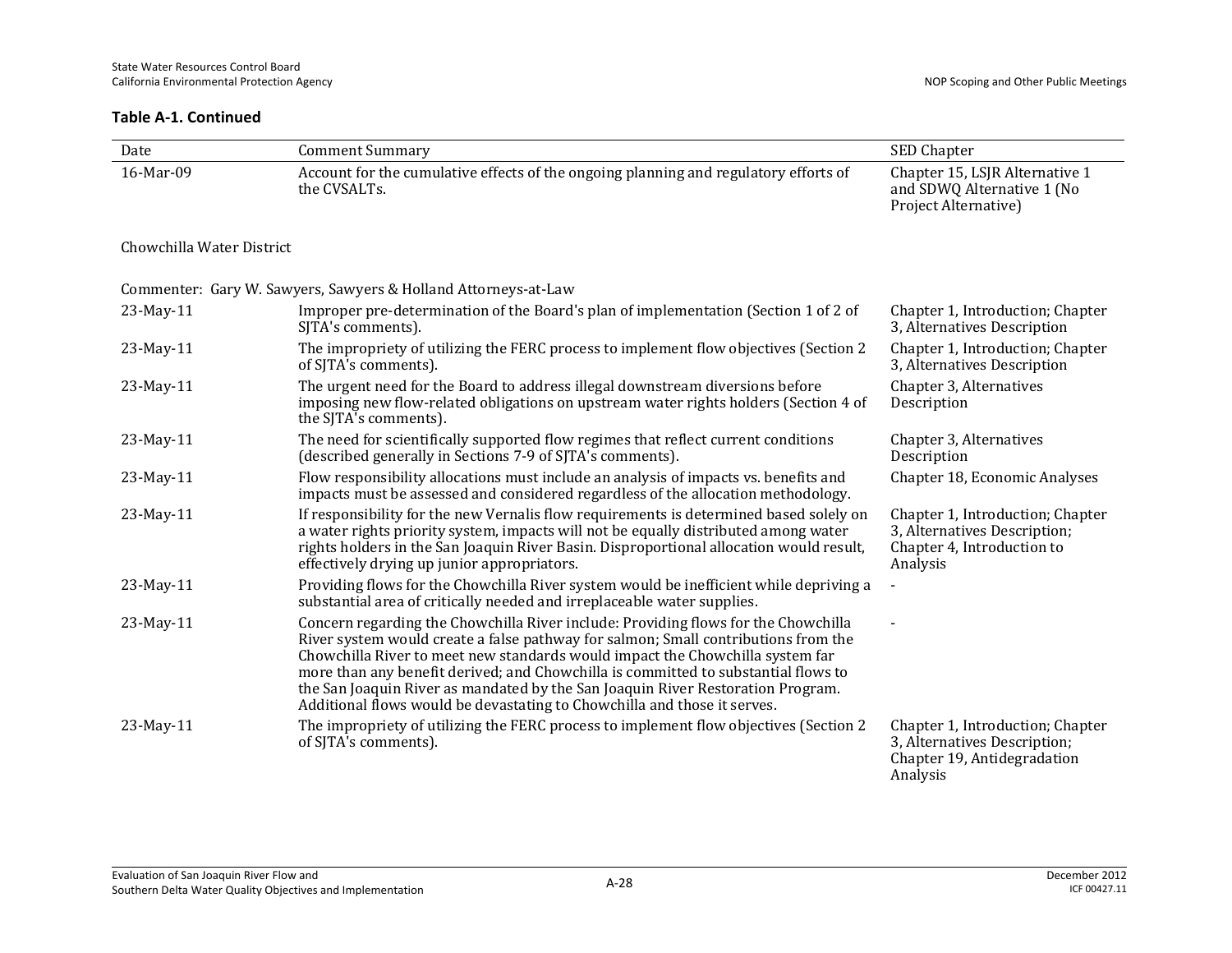| Date      | <b>Comment Summary</b>                                                                                                                                                                                                                                                                                                                                                                                                                                                                                | SED Chapter                                                                                                       |
|-----------|-------------------------------------------------------------------------------------------------------------------------------------------------------------------------------------------------------------------------------------------------------------------------------------------------------------------------------------------------------------------------------------------------------------------------------------------------------------------------------------------------------|-------------------------------------------------------------------------------------------------------------------|
|           | Contra Costa County Department of Conservation and Development                                                                                                                                                                                                                                                                                                                                                                                                                                        |                                                                                                                   |
|           |                                                                                                                                                                                                                                                                                                                                                                                                                                                                                                       |                                                                                                                   |
|           | Commenter: John Greitzer, Department of Conservation and Development                                                                                                                                                                                                                                                                                                                                                                                                                                  |                                                                                                                   |
| 23-May-11 | The county supports setting flow requirements at Vernalis, but requests these<br>requirements be quantitative for all four major tributaries in the San Joaquin Valley<br>watershed.                                                                                                                                                                                                                                                                                                                  | Chapter 3, Alternatives<br>Description                                                                            |
| 23-May-11 | The DWR's estimates of unimpaired runoff are accurate enough to be the basis of<br>quantitative flow rates. The failed Salmon Population objective is evidence enough to<br>avoid using of a narrative objective for flow rates.                                                                                                                                                                                                                                                                      | Chapter 3, Alternatives<br>Description                                                                            |
| 23-May-11 | The SWRCB should not rely on the San Joaquin River Restoration Program to<br>determine flow rates needed to restore spring-run Chinook—quantitative minimum<br>flow rates for the upper San Joaquin River Basin should be adopted as soon as<br>possible.                                                                                                                                                                                                                                             | Chapter 3, Alternatives<br>Description                                                                            |
| 23-May-11 | A minimum of 20% of the unimpaired flows should be bypassed through the tributary<br>reservoirs at all times.                                                                                                                                                                                                                                                                                                                                                                                         | Chapter 3, Alternatives<br>Description                                                                            |
| 23-May-11 | The SED should analyze an alternative based on the following principles:<br>1) Each of the four major eastside tributaries bypass at least 20% of unimpaired flow<br>(consistent with Public Trust statues).<br>2) Additional unimpaired flows to meet higher Vernalis flow requirements should be<br>based on water right priority with the San Joaquin Watershed.<br>3) A flow requirement should be used to determine whether even more flow is<br>necessary to restore fish populations.          | Chapter 3, Alternatives<br>Description                                                                            |
| 23-May-11 | Relaxing the south Delta agricultural objectives would degrade the Delta as a source of<br>drinking water and impact in-Delta water users and Delta ecosystem.                                                                                                                                                                                                                                                                                                                                        | Chapter 5, Water Supply, Surface<br>Hydrology, and Water Quality;<br>Chapter 13, Service Providers;<br>Appendix H |
| 23-May-11 | The following two alternatives should be analyzed related to agricultural objectives<br>for South Delta agriculture:<br>1) Objectives at Vernalis are 0.6 mmhos/cm from April-August and 0.85 mmhos/cm<br>from September-March<br>2) Objectives for all four South Delta agricultural areas are 0.6 mmhos/cm from April-<br>August and 0.85 mmhos/cm from September-March<br>Analysis of the<br>agricultural objectives will likely disclose there will be no added costs to SWP or CVP<br>exporters. | Chapter 3, Alternatives<br>Description                                                                            |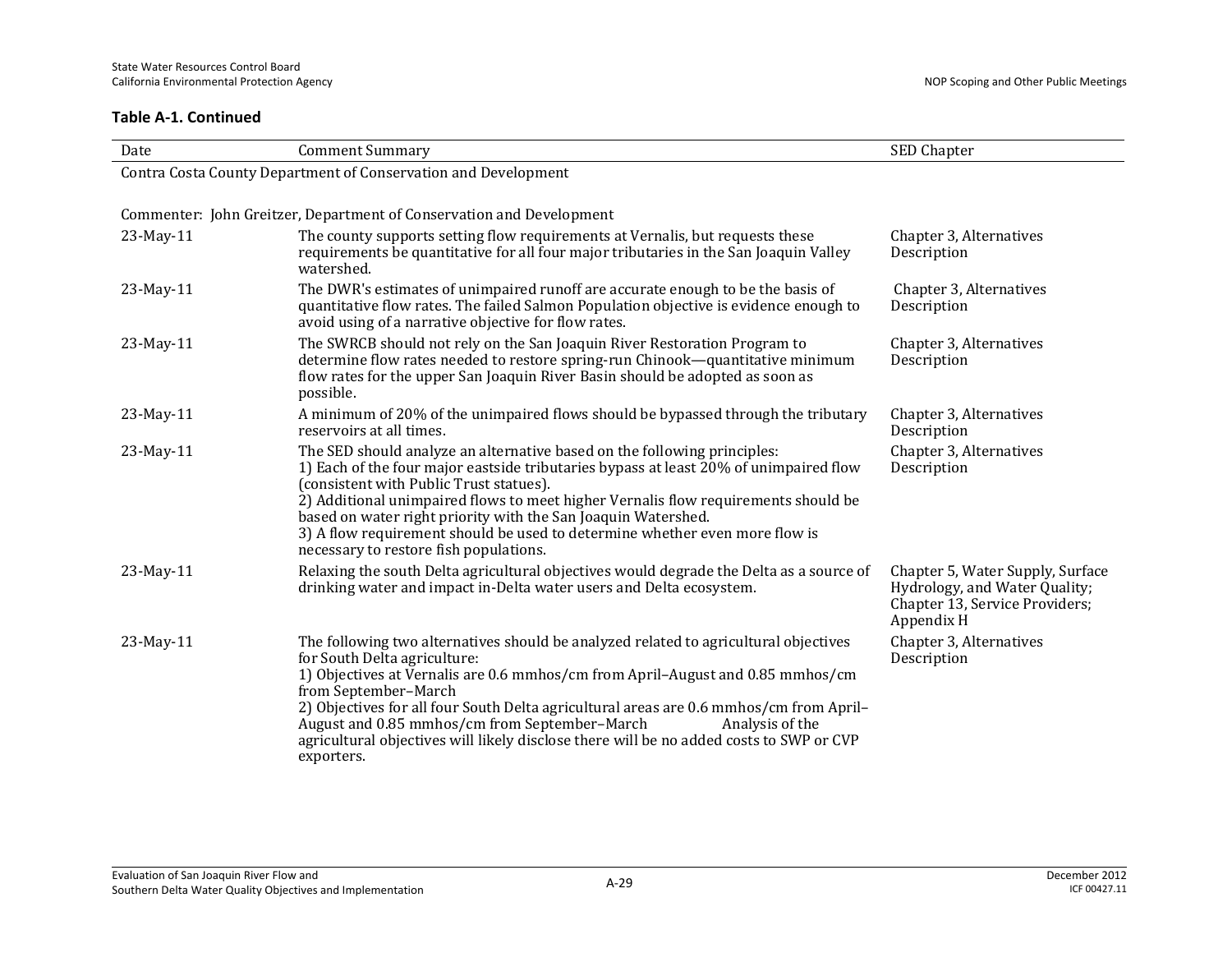| Date                        | <b>Comment Summary</b>                                                                                                                                                                                                                                                                                                                                                                                                                                  | SED Chapter                                                                                                       |
|-----------------------------|---------------------------------------------------------------------------------------------------------------------------------------------------------------------------------------------------------------------------------------------------------------------------------------------------------------------------------------------------------------------------------------------------------------------------------------------------------|-------------------------------------------------------------------------------------------------------------------|
| Contra Costa Water District |                                                                                                                                                                                                                                                                                                                                                                                                                                                         |                                                                                                                   |
|                             |                                                                                                                                                                                                                                                                                                                                                                                                                                                         |                                                                                                                   |
|                             | Commenter: Greg Gartell, Assistant General Manager                                                                                                                                                                                                                                                                                                                                                                                                      |                                                                                                                   |
| $5$ -Jan-11                 | There are municipal intakes in the southern Delta and the CCWD pumping does not<br>have a major effect on OMR flows.                                                                                                                                                                                                                                                                                                                                    | Chapter 5, Water Supply, Surface<br>Hydrology, and Water Quality                                                  |
|                             | Commenter: Leah Orloff, Water Resources Manager                                                                                                                                                                                                                                                                                                                                                                                                         |                                                                                                                   |
| 8-Feb-11                    | Regarding evaluating the success of proposed changes to flows the Board should<br>utilize metrics that recognize the cyclical nature of salmon populations (i.e. boom-<br>bust). It may be more appropriate to use metrics that ensure environmental<br>conditions can sustain fish populations rather than fish population metrics.                                                                                                                    | Chapter 7, Aquatic Resources                                                                                      |
| 8-Feb-11                    | Adjust actions on an annual basis in an adaptive management framework: increased<br>spring outmigration flows, increased fall attraction flows, adequate temperatures<br>along the SJR and its tributaries, and sufficient flow to mobilize fine sediment.                                                                                                                                                                                              | Chapter 7, Aquatic Resources                                                                                      |
| 8-Feb-11                    | CCWD does not support the relaxation of water quality standards in the Southern<br>Delta                                                                                                                                                                                                                                                                                                                                                                |                                                                                                                   |
| 8-Feb-11                    | The Draft Technical Report does not adequately address impacts on municipal users<br>as a result of poorer water quality. An analysis should be included in the SED of<br>municipal impacts, with mitigation measures proposed, where impacts can be<br>avoided. Impacts include decreased water supply reliability and degraded water<br>quality, increased energy use and greenhouse gas emissions.                                                   | Chapter 5, Water Supply, Surface<br>Hydrology, and Water Quality;<br>Chapter 13, Service Providers;<br>Appendix H |
| 8-Feb-11                    | CCWD pumping does not have a major effect on OMR flows                                                                                                                                                                                                                                                                                                                                                                                                  | Chapter 5, Water Supply, Surface<br>Hydrology, and Water Quality                                                  |
|                             | Commenter: Leah Orloff, Water Resources Manager                                                                                                                                                                                                                                                                                                                                                                                                         |                                                                                                                   |
| 20-May-11                   | CCWD does not support the relaxation of water quality objectives in the southern<br>Delta.                                                                                                                                                                                                                                                                                                                                                              |                                                                                                                   |
| 20-May-11                   | Relaxing water quality objectives could result in degraded water quality and is counter<br>to the 2009 Delta Reform Act and State and Federal anti-degradation policy.                                                                                                                                                                                                                                                                                  | Chapter 19, Antidegradation<br>Analysis                                                                           |
| 20-May-11                   | The water quality objectives in the NOP would allow higher salinity levels than those<br>presented in the "Draft Technical Report on the Scientific Basis for Alternative San<br>Joaquin River Flow and Southern Delta Salinity Objectives." The CCWD commented on<br>this report to document the impacts increased salinity levels would have on CCWD<br>operations. Further relaxation of water quality objectives would exacerbate these<br>impacts. | Chapter 5, Water Supply, Surface<br>Hydrology, and Water Quality                                                  |
| 20-May-11                   | The comments previously submitted by CCWD on the draft technical report should be<br>considered in preparing the SED (included as an appendix to the comment letter).                                                                                                                                                                                                                                                                                   |                                                                                                                   |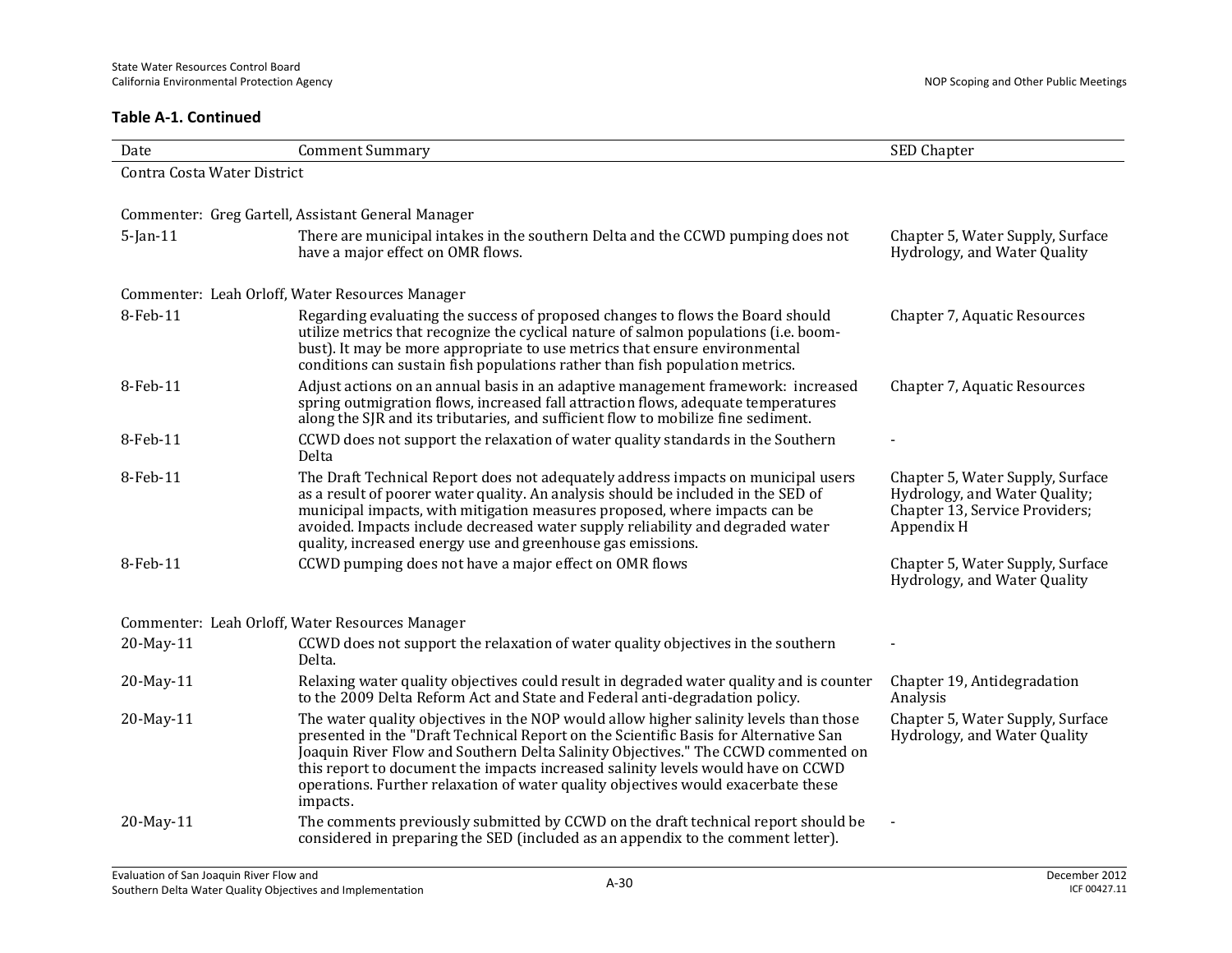| Date      | <b>Comment Summary</b>                                                                                                                                                                                                                                                                                                                                                                                                              | SED Chapter                                                                                                                         |
|-----------|-------------------------------------------------------------------------------------------------------------------------------------------------------------------------------------------------------------------------------------------------------------------------------------------------------------------------------------------------------------------------------------------------------------------------------------|-------------------------------------------------------------------------------------------------------------------------------------|
| 20-May-11 | The SED should include an analysis of the potential impacts the proposed alternative<br>flow and salinity objectives will have on municipal users in the Delta.                                                                                                                                                                                                                                                                     | Chapter 5, Water Supply, Surface<br>Hydrology, and Water Quality;<br>Chapter 13, Service Providers                                  |
| 20-May-11 | The increase in salinity objectives outside the flow objective window, July-January,<br>could lead to degraded water quality and impact beneficial uses.                                                                                                                                                                                                                                                                            | Chapter 7, Aquatic Resources;<br>Chapter 12, Agricultural<br>Resources                                                              |
| 20-May-11 | Salinity increases at CCWD intakes would both decrease filling of Los Vaqueros<br>Reservoir and increase the need for blending water, resulting in more frequent<br>occasions when CCWD would be unable to meet the delivered water quality goal.<br>Water releases from Los Vaqueros Reservoir to meet water quality objectives would<br>reduce the amount of water available to CCWD during a drought or a catastrophic<br>event. | Chapter 5, Water Supply, Surface<br>Hydrology, and Water Quality;<br>Chapter 13, Service Providers                                  |
| 20-May-11 | CCWD's operating permits contain limitations on diversions from the Delta to protect<br>sensitive species; the benefit afforded to these species through the limitations may<br>decrease if less water is available due to increased salinity.                                                                                                                                                                                      | Chapter 5, Water Supply, Surface<br>Hydrology, and Water Quality;<br>Chapter 13, Service Providers                                  |
| 20-May-11 | Increased salinity at CCWD intakes would require increased releases, which use<br>energy and generate GHG emissions.                                                                                                                                                                                                                                                                                                                | Chapter 5, Water Supply, Surface<br>Hydrology, and Water Quality;<br>Chapter 14, Energy Resources<br>and Climate Change; Appendix H |
| 20-May-11 | The SED should include a multiyear, monthly time series of flows and water quality<br>with and without the proposed changes in flow and salinity objectives at each<br>municipal intake in the Delta.                                                                                                                                                                                                                               | Chapter 5, Water Supply, Surface<br>Hydrology, and Water Quality                                                                    |
| 20-May-11 | The SED should include a sufficient range of hydrologic conditions.                                                                                                                                                                                                                                                                                                                                                                 | Chapter 5, Water Supply, Surface<br>Hydrology, and Water Quality                                                                    |
| 20-May-11 | The SED should disclose monthly and seasonal water quality impacts.                                                                                                                                                                                                                                                                                                                                                                 | Chapter 5, Water Supply, Surface<br>Hydrology, and Water Quality                                                                    |
| 20-May-11 | The water quality objectives would minimize the benefit of the Middle River Intake by<br>increasing fall salinity. The SED should include mitigation measures that will mitigate<br>any impacts to a less than significant level.                                                                                                                                                                                                   | Chapter 5, Water Supply, Surface<br>Hydrology, and Water Quality                                                                    |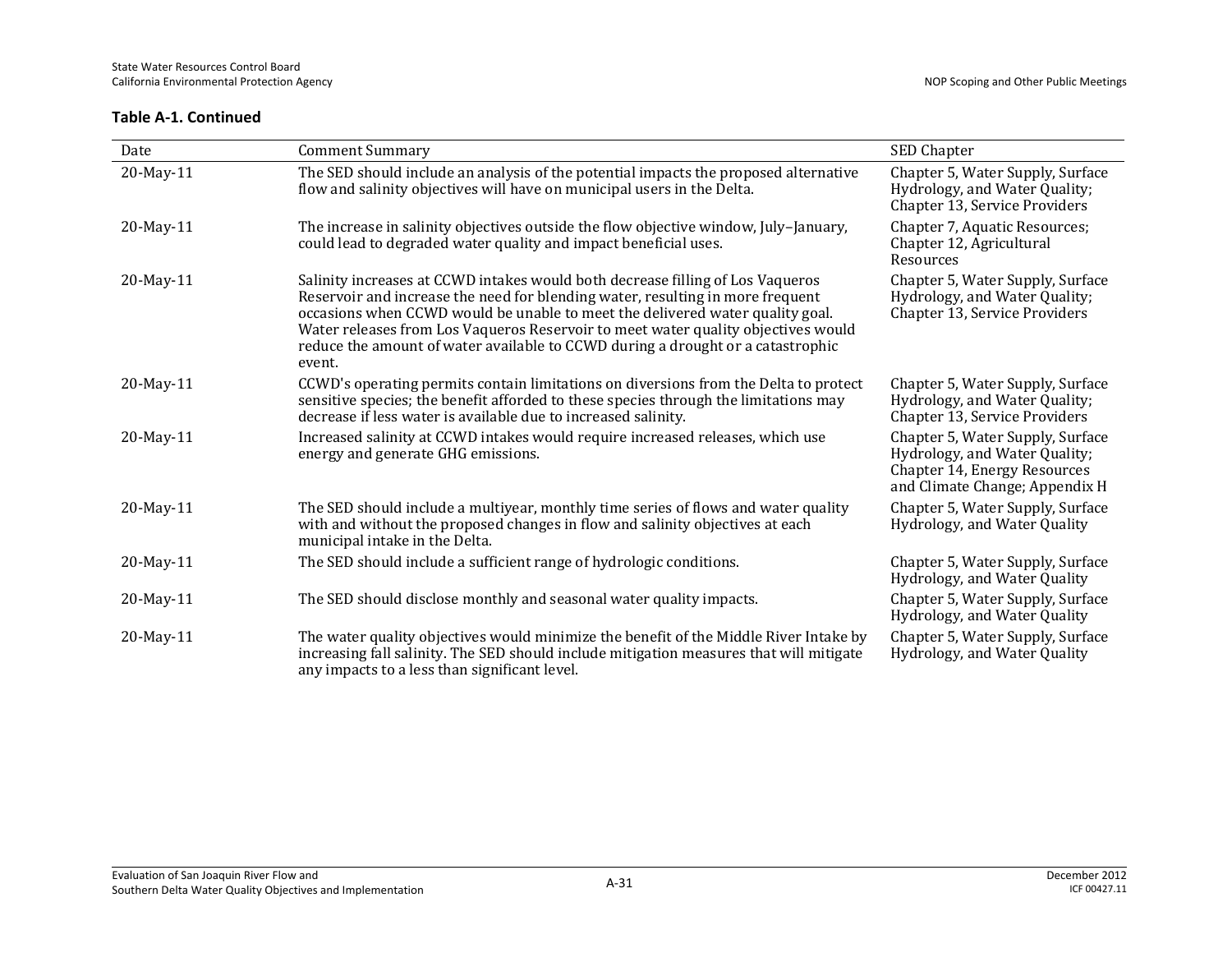| Date                      | <b>Comment Summary</b>                                                                                                                                                                                                                                                       | SED Chapter                            |
|---------------------------|------------------------------------------------------------------------------------------------------------------------------------------------------------------------------------------------------------------------------------------------------------------------------|----------------------------------------|
| Delta Stewardship Council |                                                                                                                                                                                                                                                                              |                                        |
|                           |                                                                                                                                                                                                                                                                              |                                        |
|                           | Commenter: P. Joseph Grindstaff, Executive Director                                                                                                                                                                                                                          |                                        |
| 23-May-11                 | DSC supports and encourages the timely development and enforcement of both flow<br>objectives for protecting fish and wildlife beneficial uses, and water quality objectives<br>for salinity for protecting agricultural uses.                                               |                                        |
| 23-May-11                 | DSC supports providing more natural flow conditions, including temporal and spatial<br>patterns, along with using an adaptive management approach to achieve optimal flow<br>conditions to protect fish and wildlife beneficial uses while minimizing water supply<br>costs. |                                        |
| 23-May-11                 | DSC encourages the involvement of Natural Resource Agency staff and stakeholders in<br>developing adaptive management and long-term management of SJR flows.                                                                                                                 |                                        |
| 23-May-11                 | DSC supports the proposed development of a comprehensive monitoring, special<br>studies, evaluation, and reporting program to inform real-time adaptive management<br>flow recommendations.                                                                                  |                                        |
| 23-May-11                 | DSC encourages the SWRCB to work closely with DSC to help ensure that the proposed<br>SJR monitoring and evaluation program is based on the best available science.                                                                                                          |                                        |
| 23-May-11                 | DSC supports the proposed approach for development and implementation of salinity<br>objectives and the proposal for special studies, monitoring and reporting<br>requirements.                                                                                              | Chapter 3, Alternatives<br>Description |
| $23$ -May-11              | DSC recommends that the State Water Board adopt the proposed salinity and flow<br>based objectives as quickly as possible as a first step in revising the remainder of the<br>water quality objectives in the Bay-Delta Plan.                                                |                                        |
| 23-May-11                 | DSC recommends an amended Bay-Delta Plan that specifies control actions for<br>implementation by water rights holders, including DWR and Reclamation, since it is<br>clear that the salinity regime in the Delta is driven by both natural flows and water<br>management.    | Chapter 3, Alternatives<br>Description |
| 23-May-11                 | DSC recommends that the Board adopt flow-based criteria for the SJR and the<br>remainder of the Delta that support achievement of coequal goals.                                                                                                                             |                                        |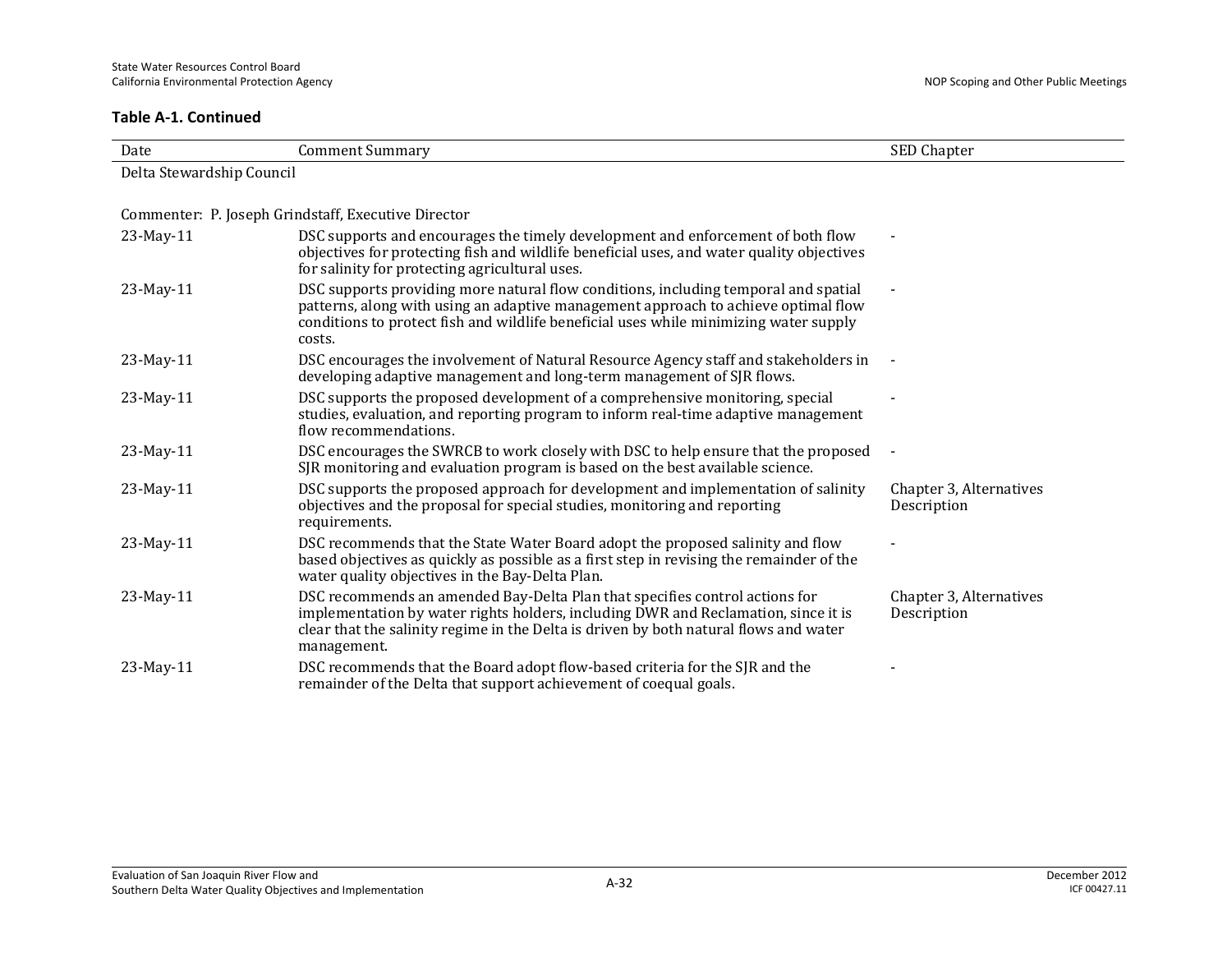| Date                          | <b>Comment Summary</b>                                                                                                                                                                                                                                                                                                                                                  | SED Chapter                                                                          |
|-------------------------------|-------------------------------------------------------------------------------------------------------------------------------------------------------------------------------------------------------------------------------------------------------------------------------------------------------------------------------------------------------------------------|--------------------------------------------------------------------------------------|
| <b>Friant Water Authority</b> |                                                                                                                                                                                                                                                                                                                                                                         |                                                                                      |
|                               |                                                                                                                                                                                                                                                                                                                                                                         |                                                                                      |
|                               | Commenter: D. Zackary Smith, Attorney for FWA                                                                                                                                                                                                                                                                                                                           |                                                                                      |
| 23-May-11                     | The ability for junior appropriators downstream of senior appropriators to divert<br>water released to meet objectives needs to be addressed in this process.                                                                                                                                                                                                           | Chapter 1, Introduction; Chapter<br>3, Alternatives Description                      |
| 23-May-11                     | Diversion and consumptive use below Vernalis violates the objectives, even if they are<br>met at Vernalis. This problem manifested in VAMP experiment and must be addressed<br>here.                                                                                                                                                                                    | Chapter 3, Alternatives<br>Description                                               |
| 23-May-11                     | Riparian diversions should cease or be limited based on unimpaired natural flows<br>when stored water is released to meet downstream objectives, and junior<br>appropriator should cease diversion when senior appropriator releases water to meet<br>objectives. State Water Board should implement an enforcement program before<br>additional releases are required. | Chapter 3, Alternatives<br>Description                                               |
| 23-May-11                     | If a pure water rights priority approach is used, an impact analysis must be done to<br>show that benefits outweigh the costs.                                                                                                                                                                                                                                          | Chapter 3, Alternatives<br>Description; Chapter 18,<br><b>Economic Analyses</b>      |
| 23-May-11                     | Tributary by tributary evaluation of flow regimes must be scientifically supported for<br>the benefit of fishery management programs.                                                                                                                                                                                                                                   | Chapter 7, Aquatic Resources;<br>Chapter 18, Economic Analyses                       |
| 23-May-11                     | VAMP should be extended until new flow regimes are implemented.                                                                                                                                                                                                                                                                                                         |                                                                                      |
| 23-May-11                     | The SED and this process must recognize the Water Management Goal of the<br>Settlement.                                                                                                                                                                                                                                                                                 | Chapter 15, LSJR Alternative 1<br>and SDWQ Alternative 1 (No<br>Project Alternative) |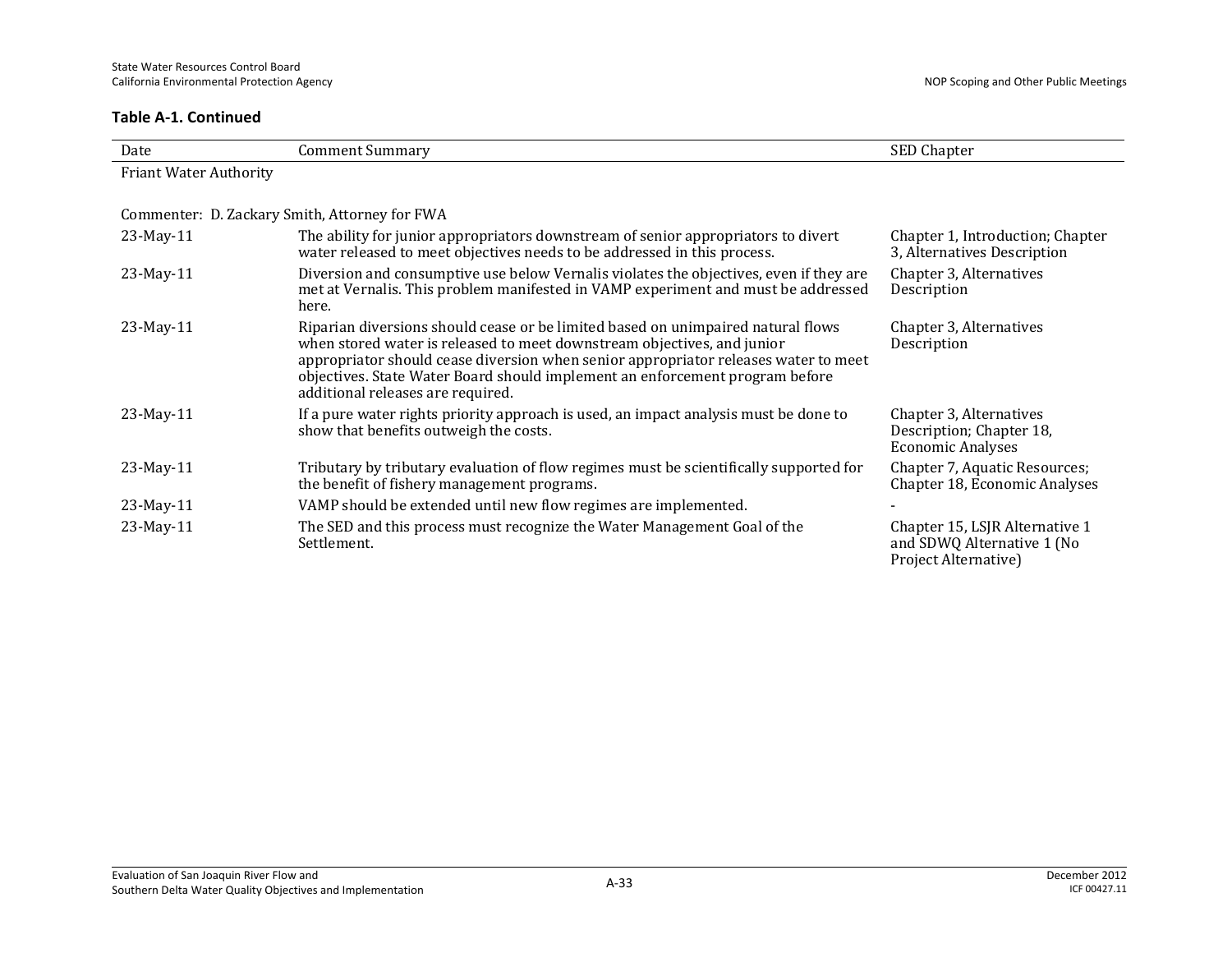| Date                                      | <b>Comment Summary</b>                                                                                                                                                                                                                                                                                                                                                                                                                                                                                                                                                                                                                                                                                                                                              | SED Chapter                                                                                                        |
|-------------------------------------------|---------------------------------------------------------------------------------------------------------------------------------------------------------------------------------------------------------------------------------------------------------------------------------------------------------------------------------------------------------------------------------------------------------------------------------------------------------------------------------------------------------------------------------------------------------------------------------------------------------------------------------------------------------------------------------------------------------------------------------------------------------------------|--------------------------------------------------------------------------------------------------------------------|
| G. Fred Lee and Associates                |                                                                                                                                                                                                                                                                                                                                                                                                                                                                                                                                                                                                                                                                                                                                                                     |                                                                                                                    |
|                                           |                                                                                                                                                                                                                                                                                                                                                                                                                                                                                                                                                                                                                                                                                                                                                                     |                                                                                                                    |
| Commenter: G. Fred Lee and Anna Jones-Lee |                                                                                                                                                                                                                                                                                                                                                                                                                                                                                                                                                                                                                                                                                                                                                                     |                                                                                                                    |
| 22-May-11                                 | The 2006 Water Quality Control Plan for the San Francisco Bay/Sacramento San<br>Joaquin Delta Estuary (Bay-Delta) (2006 Bay-Delta Plan) fails to address two of the<br>SJRJ Delta flow issues that need to be addressed as part of protecting/enhancing the<br>fall run of Chinook Salmon that spawn in the SJR tributaries.<br>1) Maintaining the flow of the SIR through the Deep Water Ship Channel (DWSC) to<br>eliminate/greatly reduce the low DO conditions that inhibit the fall run of Chinook<br>Salmon to SIR eastside tributaries.<br>2) Maintaining the flow of SJR water that is present in the SJR at Vernalis so that the<br>Chinook salmon home stream water chemical signal is present at the confluence of the<br>SJR with the Sacramento River. | Chapter 3, Alternatives<br>Description                                                                             |
| 22-May-11                                 | The SWRCB should prohibit the diversion of SJR water that would cause SJR DWSC<br>flows to decrease below about 1,000 cfs.                                                                                                                                                                                                                                                                                                                                                                                                                                                                                                                                                                                                                                          | Chapter 3, Alternatives<br>Description; Chapter 5, Water<br>Supply, Surface Hydrology, and<br><b>Water Quality</b> |
| 22-May-11                                 | The SWRCB should require that at least some of the SJR water present at Vernalis be<br>allowed to pass all the way down the SJR to its confluence with the Sacramento River<br>in the Western Delta.                                                                                                                                                                                                                                                                                                                                                                                                                                                                                                                                                                | Chapter 3, Alternatives<br>Description; Chapter 5, Water<br>Supply, Surface Hydrology, and<br><b>Water Quality</b> |
| 22-May-11                                 | With adequate flow of the SJR through the DWSC, and by allowing an appropriate<br>averaging of DO water quality objective compliance it is possible to eliminate the<br>current residual low-DO problem in the DWSC. The DSC should consider these issues<br>in developing a Directed Action that impacts the amount of SJR flow through the<br>DWSC.                                                                                                                                                                                                                                                                                                                                                                                                               | Chapter 3, Alternatives<br>Description                                                                             |
| 22-May-11                                 | It is critical that DSC establish a program that requires that the SWRCB management of -<br>the IEP Delta monitoring of the Delta channels be focused on evaluating the impact of<br>permitted water diversions on Delta water quality and Delta resources as required in<br>D-1641.                                                                                                                                                                                                                                                                                                                                                                                                                                                                                |                                                                                                                    |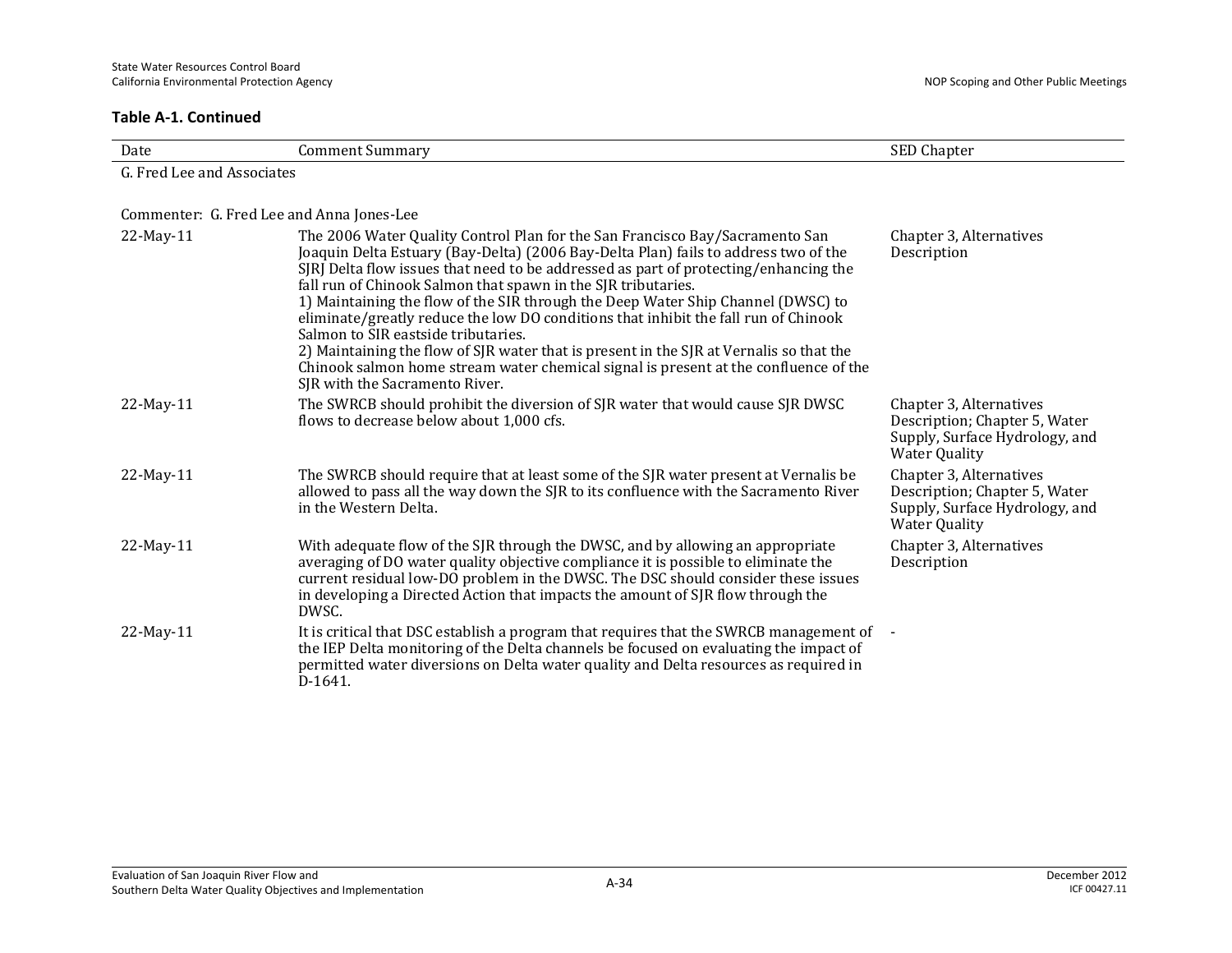| Date      | <b>Comment Summary</b>                                                                                                                                                                                                                                                           | SED Chapter                                                                                                 |
|-----------|----------------------------------------------------------------------------------------------------------------------------------------------------------------------------------------------------------------------------------------------------------------------------------|-------------------------------------------------------------------------------------------------------------|
|           | National Marine Fisheries Service (NMFS), Formerly National Oceanic and Atmospheric Administration (NOAA)                                                                                                                                                                        |                                                                                                             |
|           |                                                                                                                                                                                                                                                                                  |                                                                                                             |
|           | Commenter: Maria Rea, Supervisor, Central Valley Office                                                                                                                                                                                                                          |                                                                                                             |
| 23-May-11 | More modeling may be needed in order to evaluate effects of the proposed plan<br>without more specific parameters on percent of unimpaired flows and cfs values.                                                                                                                 | Chapter 4, Introduction to<br>Analysis; Chapter 7, Aquatic<br>Resources; Appendix F.1, F.2, and<br>L        |
| 23-May-11 | Additional modeling should be done to evaluate water temperatures that would be<br>expected with new flow standards.                                                                                                                                                             | Chapter 4, Introduction to<br>Analysis; Chapter 7, Aquatic<br>Resources; Appendix F.1 and F.2               |
| 23-May-11 | Table 3 should include the federally listed Central Valley steelhead and add flow<br>regimes that would benefit the steelhead.                                                                                                                                                   | Chapter 7, Aquatic Resources                                                                                |
| 23-May-11 | Concerned regarding reliance on FERC proceedings to implement appropriate flow<br>due to conflicting mandates and objectives.                                                                                                                                                    | Chapter 1, Introduction; Chapter<br>3, Alternatives Description;<br>Chapter 19, Antidegradation<br>Analysis |
| 23-May-11 | Also, FERC relicensing for Tuolumne and Merced Rivers will not be completed until<br>2016 and SWRCB's narrative flow objectives will need to be decided before that. It<br>would also result in delays of benefits to severely depressed anadromous fish<br>populations.         | Chapter 1, Introduction; Chapter<br>3, Alternatives Description;<br>Chapter 19, Antidegradation<br>Analysis |
| 23-May-11 | NMFS recommends that the SWRCB consider a greater range of options, including the<br>Bay Delta Conservation Plan and Delta Plan.                                                                                                                                                 | Chapter 3, Alternatives<br>Description                                                                      |
| 23-May-11 | While NMFS supports the natural flow regime, establishing flows as a percentage of<br>unimpaired flow may result in unsuitable flows for anadromous fish year round. NMFS<br>recommends the SWRCB consider year-round flows when determining percentages of<br>unimpaired flows. | Chapter 3, Alternatives<br>Description                                                                      |
| 23-May-11 | NMFS is supportive of the Coordinated Operations Group (COG) management for flows<br>from February-June.                                                                                                                                                                         |                                                                                                             |
| 23-May-11 | Concerned that COG will only focus on the adaptive management for flows during<br>February-June.                                                                                                                                                                                 |                                                                                                             |
| 23-May-11 | Concerned that due to divergent interests of the COG, they may be unable to reach an<br>agreement on flows in a timely manner, if at all.                                                                                                                                        |                                                                                                             |
| 23-May-11 | NMFS would like to see clearer guidance regarding the decision-making process for<br>COG.                                                                                                                                                                                        |                                                                                                             |
| 23-May-11 | The USFWS should be considered as a potential group member because of their<br>expertise/authority related to anadromous fish.                                                                                                                                                   |                                                                                                             |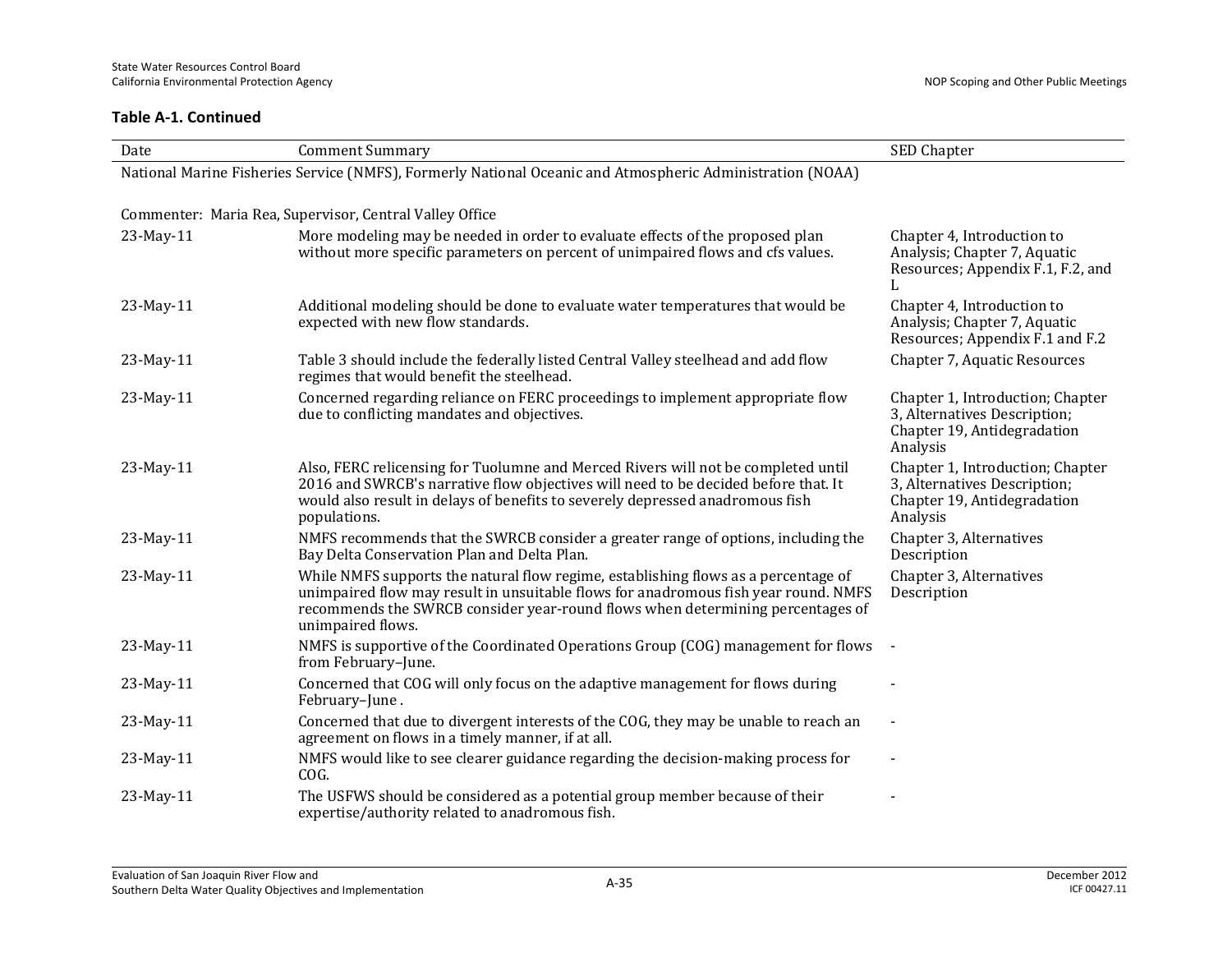| Date                                  | <b>Comment Summary</b>                                                                                                                                                                                                                                                                                                                       | SED Chapter                                                                                                                           |
|---------------------------------------|----------------------------------------------------------------------------------------------------------------------------------------------------------------------------------------------------------------------------------------------------------------------------------------------------------------------------------------------|---------------------------------------------------------------------------------------------------------------------------------------|
| 23-May-11                             | The SJRMEP will include, at a minimum, monitoring, special studies, evaluations of<br>flow on viability of fish populations, including abundance, spatial extent, diversity and<br>productivity.                                                                                                                                             |                                                                                                                                       |
| 23-May-11                             | The effect of flow during different times of the year will help determine adaptive<br>management and future changes to the San Joaquin River flow objectives.                                                                                                                                                                                |                                                                                                                                       |
| 23-May-11                             | NMFS agrees that the SJRMEP should integrate and coordinate with existing<br>monitoring and special studies programs on the SJ River watershed.                                                                                                                                                                                              |                                                                                                                                       |
| Natural Resource Defense Council      |                                                                                                                                                                                                                                                                                                                                              |                                                                                                                                       |
| Commenter: Doug Obegi, Staff Attorney |                                                                                                                                                                                                                                                                                                                                              |                                                                                                                                       |
| 23-May-11                             | NRDC supports the NOP, but believes the narrative approach for the fish and wildlife<br>objective is inadequate, based on experience of the existing salmon doubling.                                                                                                                                                                        | Chapter 3, Alternatives<br>Description                                                                                                |
| 23-May-11                             | The quantities objectives should be included in the Final NOP. The quantitative<br>objectives should: 1) increase flows and provide more natural variability at Vernalis<br>and in the three San Joaquin River tributaries; 2) include a narrow range of<br>unimpaired flow conditions; and 3) include a minimum and maximum flow condition. | Chapter 3, Alternatives<br>Description                                                                                                |
| 23-May-11                             | NRDC suggests a narrow range of water quality objectives, as opposed to a single<br>value, to allow for adaptive management.                                                                                                                                                                                                                 | Chapter 3, Alternatives<br>Description                                                                                                |
| 23-May-11                             | A minimum and maximum flow value should ensure an increase in flow volumes<br>relative to existing conditions; the max value should be set at 20,000 cfs at Vernalis.                                                                                                                                                                        | Chapter 3, Alternatives<br>Description                                                                                                |
| 23-May-11                             | NRDC agrees that the program should consider measures to address stressors, but<br>suggests removing the phrase "together with other reasonably controlled<br>measuresWatershed." This statement is too vague.                                                                                                                               | Chapter 3, Alternatives<br>Description                                                                                                |
| 23-May-11                             | Flow conditions are the most important driver of ecosystem health and salmon<br>abundance. Therefore, other measures, like restrictions on the CVP/SWP operations,<br>should be considered in other proceedings or as part of the adaptive management<br>program.                                                                            | Chapter 17, Summary of Impacts<br>and Comparison of Alternatives;<br>Chapter 5, Water Supply, Surface<br>Hydrology, and Water Quality |
| 23-May-11                             | NRDC supports the expansion of the geographic scope of the NOP to include<br>Stanislaus, Tuolumne, and Merced Rivers.                                                                                                                                                                                                                        |                                                                                                                                       |
| 23-May-11                             | NRDC recommends that quantified objectives for productivity and other attributes of<br>the fall Chinook, as well as quantified objectives for abundance and attributes of other<br>species, be developed.                                                                                                                                    | Chapter 7, Aquatic Resources                                                                                                          |
| 23-May-11                             | The adaptive management program should explicitly link flow conditions to achieving<br>biological objectives (consider the Logic Chain Approach)                                                                                                                                                                                             | Chapter 3, Alternatives<br>Description; Chapter 7, Aquatic<br>Resources                                                               |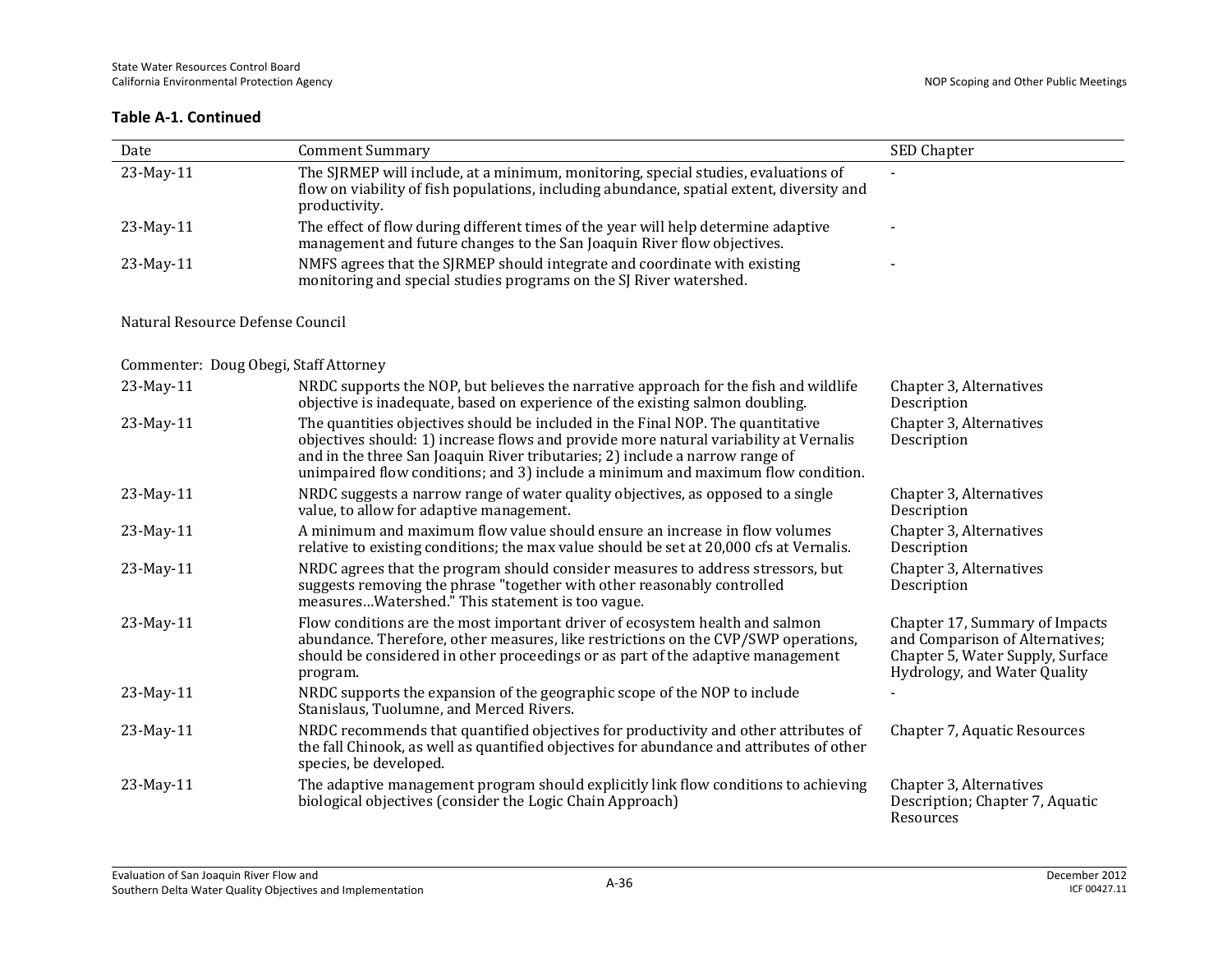| Date                                       | <b>Comment Summary</b>                                                                                                                                                                                                                                                                            | SED Chapter                                                                                                                                                                                                           |
|--------------------------------------------|---------------------------------------------------------------------------------------------------------------------------------------------------------------------------------------------------------------------------------------------------------------------------------------------------|-----------------------------------------------------------------------------------------------------------------------------------------------------------------------------------------------------------------------|
| 23-May-11                                  | NRDC agrees with DWR and expert witnesses that San Joaquin River inflows are a<br>critically important factor in determining the abundance and survival of salmon and<br>steelhead, and therefore NRDC supports efforts to increase river inflows.                                                |                                                                                                                                                                                                                       |
| 23-May-11                                  | NRDC believes additional protections, beyond increased inflows, are needed to 1)<br>project the Public Trust; 2) achieve salmon doubling requirements. NRDC hopes these<br>actions will be addressed in the Bay-Delta Water Quality Control Plan.                                                 |                                                                                                                                                                                                                       |
| Northern California Water Association      |                                                                                                                                                                                                                                                                                                   |                                                                                                                                                                                                                       |
|                                            | Commenter: Todd Manley, Director of Government Relations                                                                                                                                                                                                                                          |                                                                                                                                                                                                                       |
| 19-Mar-09                                  | NCWA emphasizes that any Bay-Delta Plan updates related to Southern Delta salinity<br>and San Joaquin River flow objectives must ensure that they do not result in any<br>increased river flow objectives for the Sacramento River or other re-directed impacts<br>to the Sacramento River Basin. | Chapter 5, Water Supply, Surface<br>Hydrology, and Water Quality                                                                                                                                                      |
| 19-Mar-09                                  | NCWA intends to continue to participate in the process and will provide more detailed<br>comments on other issues relating to the Sacramento River basin.                                                                                                                                         |                                                                                                                                                                                                                       |
| San Francisco Public Utilities Commission  |                                                                                                                                                                                                                                                                                                   |                                                                                                                                                                                                                       |
|                                            | County of San Joaquin and San Joaquin County Flood Control and Water Conservation District                                                                                                                                                                                                        |                                                                                                                                                                                                                       |
| Commenter: Deanne Gillick, Attorney-at-Law |                                                                                                                                                                                                                                                                                                   |                                                                                                                                                                                                                       |
| 19-Mar-09                                  | Reliance on BDCP inappropriate, as it is being developed to protect Delta exports by<br>SWP & CVP.                                                                                                                                                                                                |                                                                                                                                                                                                                       |
| 19-Mar-09                                  | Impacts on SJ County's economy, industries, agriculture, wildlife, fisheries and<br>recreation must be fully analyzed in the EIR/S.                                                                                                                                                               | Chapter 7, Aquatic Resources;<br>Chapter 8, Terrestrial Biological<br>Resources; Chapter 10,<br>Recreational Resources and<br>Visual Quality; Chapter 11,<br>Agricultural Resources; Chapter<br>18, Economic Analyses |
| 19-Mar-09                                  | Any negative changes to salinity objectives will impact assimilative capacity of SJR and<br>legal dischargers and diverters within county and must be evaluated in EIR/S.                                                                                                                         | Chapter 5, Water Supply, Surface<br>Hydrology, and Water Quality                                                                                                                                                      |
| 19-Mar-09                                  | The groundwater basin is not in a condition to meet current demand. Due to overdraft<br>conditions, salt water has intruded into the basin and threatens long-term viability of<br>groundwater use within the county.                                                                             | Chapter 9, Groundwater<br>Resources                                                                                                                                                                                   |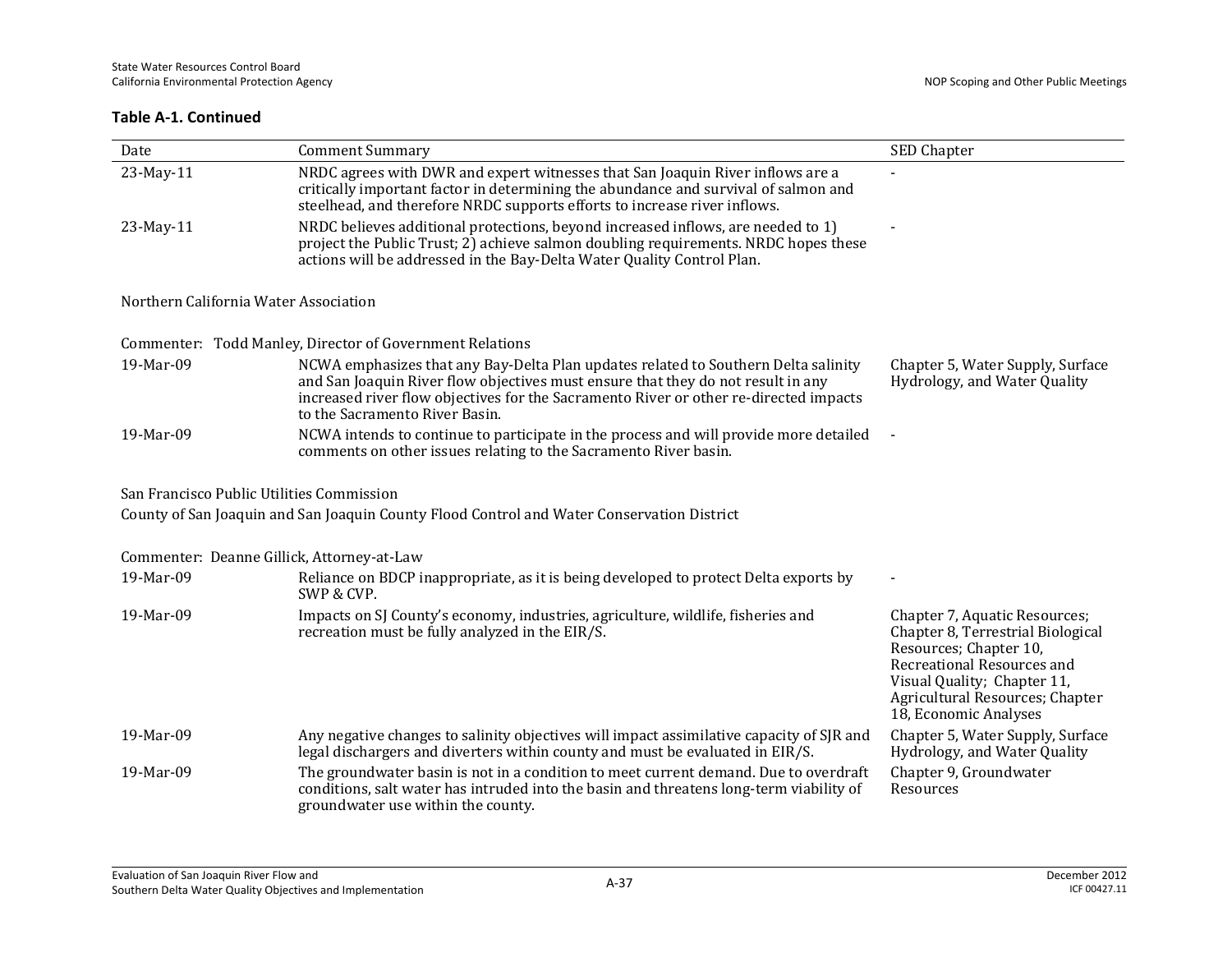| Date                                       | <b>Comment Summary</b>                                                                                                                                                                                                                                                       | SED Chapter                                                                                                                                                                                                           |
|--------------------------------------------|------------------------------------------------------------------------------------------------------------------------------------------------------------------------------------------------------------------------------------------------------------------------------|-----------------------------------------------------------------------------------------------------------------------------------------------------------------------------------------------------------------------|
| 19-Mar-09                                  | County objects USBR and DWR's current level of reliance on New Melones to meet SDS<br>and SJRF objectives due to decreased water available to farmers overlying the<br>groundwater basin and that impact on the groundwater basin.                                           | Chapter 9, Groundwater<br>Resources                                                                                                                                                                                   |
| 19-Mar-09                                  | Salinity objectives should not be relaxed, and effects of CVP imported salts to SJR,<br>decreased SJRF due to CVP operations, and salts in Delta channels due to altered flow<br>patterns from pumps should be included within any environmental documentation.              | Chapter 5, Water Supply, Surface<br>Hydrology, and Water Quality;<br>Appendix C and F.2                                                                                                                               |
| 19-Mar-09                                  | Minimum flows and water levels should be analyzed in the EIR/S and standards<br>established by SWRCB for water quality and quantity to protect beneficial uses and<br>support agricultural uses.                                                                             | Chapter 3, Alternatives<br>Description; Chapter 5, Water<br>Supply, Surface Hydrology, and<br>Water Quality; Chapter 11,<br><b>Agricultural Resources</b>                                                             |
| 19-Mar-09                                  | Potential impacts of decreased WQ and flows to levees, infrastructure, F&W,<br>recreation, economy need to be fully evaluated in EIR/S.                                                                                                                                      | Chapter 7, Aquatic Resources;<br>Chapter 8, Terrestrial Biological<br>Resources; Chapter 10,<br>Recreational Resources and<br>Visual Quality; Chapter 11,<br>Agricultural Resources; Chapter<br>18, Economic Analyses |
| 19-Mar-09                                  | Factors outside of the Delta that impact salinity in the Delta need to be evaluated in<br>EIR/S.                                                                                                                                                                             | Chapter 5, Water Supply, Surface<br>Hydrology, and Water Quality;<br>Appendix C and F.2                                                                                                                               |
| Commenter: DeeAnn Gillick, Attorney-at-Law |                                                                                                                                                                                                                                                                              |                                                                                                                                                                                                                       |
| 23-May-11                                  | The county supports meeting flow requirements on the San Joaquin River through<br>sources other than the Stanislaus River.                                                                                                                                                   |                                                                                                                                                                                                                       |
| 23-May-11                                  | The Water Board should evaluate and require flow contributions from the mainstream<br>San Joaquin River. The Water Board should establish enforcement standards for the<br>upper watershed portion of the river.                                                             | Chapter 3, Alternatives<br>Description                                                                                                                                                                                |
| 23-May-11                                  | The Water Board's rational for not evaluating flows from the upper San Joaquin is not<br>justified; you cannot ignore one segment of the river just because the San Joaquin<br>Restoration Program is pending.                                                               | Chapter 3, Alternatives<br>Description                                                                                                                                                                                |
| 23-May-11                                  | The county does not support the Water Board in becoming involved in the regulation<br>of groundwater. Expansion of the Water Board's authority over groundwater would be<br>costly to the state and water users. Groundwater management should remain at the<br>local level. | Chapter 3, Alternatives<br>Description; Chapter 9,<br><b>Groundwater Resources</b>                                                                                                                                    |
| 23-May-11                                  | Control of groundwater by the Water Board would in excess of the Board's statutory<br>authority and require changes to State law (commenter cites page 4 of the Draft San<br>Joaquin River Fish and Wildlife Flow Objectives."                                               | Chapter 3, Alternatives<br>Description; Chapter 9,<br><b>Groundwater Resources</b>                                                                                                                                    |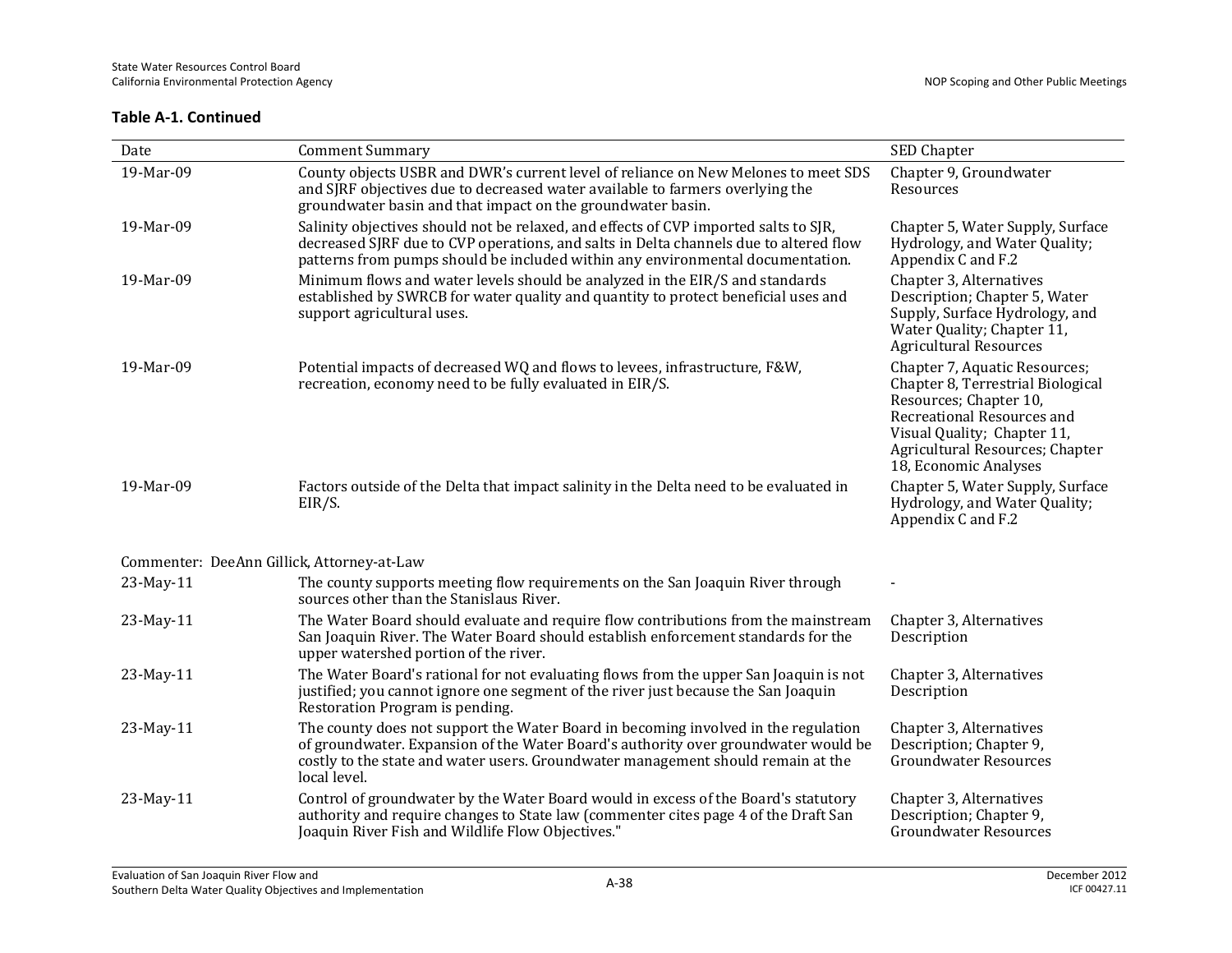| Date      | <b>Comment Summary</b>                                                                                                                                                                                                                                                             | SED Chapter                                                                                    |
|-----------|------------------------------------------------------------------------------------------------------------------------------------------------------------------------------------------------------------------------------------------------------------------------------------|------------------------------------------------------------------------------------------------|
| 23-May-11 | The county does not support the proposal to increase the interior Delta salinity<br>objectives. The objectives are in place to project water quality, pursuant to the Delta<br>Protection Statute, Water Code Sections 12200 et seq.                                               | Chapter 3, Alternatives<br>Description; Chapter 12,<br><b>Agricultural Resources</b>           |
| 23-May-11 | The Hoffman report (used by the Water Board) does not support increasing the<br>salinity objectives. Rather, it concludes additional information is needed to properly<br>understand water quality needs in the Delta and potential agricultural effects of<br>increased salinity. | Chapter 12, Agricultural<br>Resources; Appendix E                                              |
| 23-May-11 | The Hoffman Report's conclusion that water quality standards can be increased due to<br>observed irrigation efficiencies (page 101) cannot be supported by factual evidence<br>from monitoring stations.                                                                           | Chapter 12, Agricultural<br>Resources; Appendix E                                              |
| 23-May-11 | The Hoffman Report relies on leaching fractions from drainage areas no affected by<br>shallow, salty groundwater.                                                                                                                                                                  | Chapter 12, Agricultural<br>Resources; Appendix E                                              |
| 23-May-11 | The county believes the Hoffman report is flawed and inaccurate and should not be<br>used by the Water Board.                                                                                                                                                                      |                                                                                                |
| 23-May-11 | The county supports adoption of a narrative standard for southern Delta salinity<br>objectives.                                                                                                                                                                                    |                                                                                                |
| 23-May-11 | The current salinity problem is caused by contributions of CVP imported salts;<br>decreased River flows due to CVP operations; and salt concentrations in the Delta<br>channels due to CVP and SWP pumps.                                                                          | Chapter 5, Water Supply, Surface<br>Hydrology, and Water Quality                               |
| 23-May-11 | Flow and circulation within the South Delta must be addressed as it contributes to<br>salinity problems; the current flow is affected by export projects.                                                                                                                          | Chapter 5, Water Supply, Surface<br>Hydrology, and Water Quality;<br>Appendix C, D, F.2, and H |
| 23-May-11 | The county supports the requirement for DWR and USBR to develop mitigation to<br>improve South Delta circulation and water levels to meet water quality and<br>agricultural needs.                                                                                                 |                                                                                                |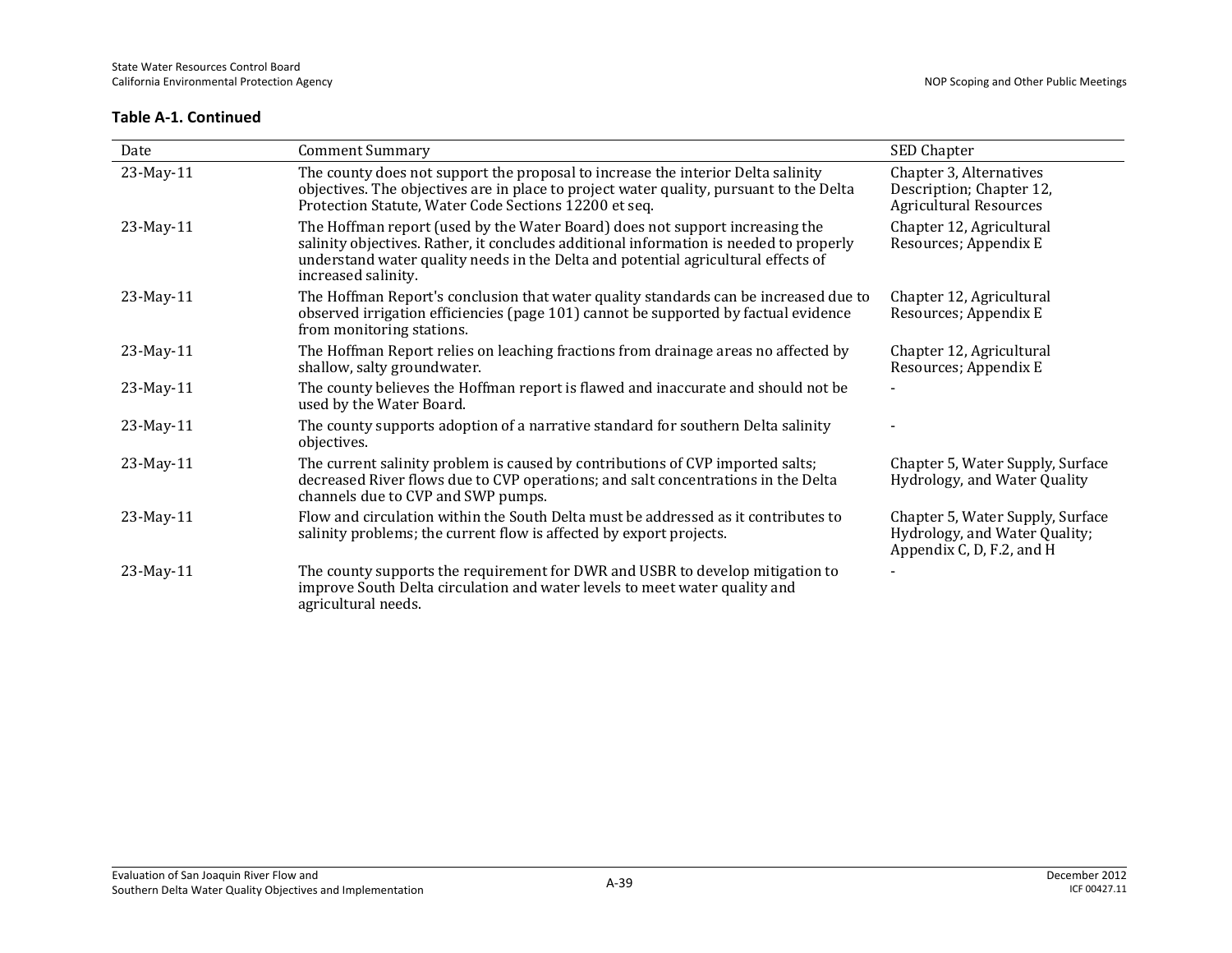| Date                                | <b>Comment Summary</b>                                                                                                                                                                                                                                                                                                                                                                                                                                                                                                                                                                                 | SED Chapter                                                             |
|-------------------------------------|--------------------------------------------------------------------------------------------------------------------------------------------------------------------------------------------------------------------------------------------------------------------------------------------------------------------------------------------------------------------------------------------------------------------------------------------------------------------------------------------------------------------------------------------------------------------------------------------------------|-------------------------------------------------------------------------|
|                                     | San Joaquin River Exchange Contractors Water Authority                                                                                                                                                                                                                                                                                                                                                                                                                                                                                                                                                 |                                                                         |
|                                     |                                                                                                                                                                                                                                                                                                                                                                                                                                                                                                                                                                                                        |                                                                         |
|                                     | Commenter: Paul R. Minasian, Attorney for SJRECWA                                                                                                                                                                                                                                                                                                                                                                                                                                                                                                                                                      |                                                                         |
| 20-May-11                           | Past Board orders and statements require it to review and revise (if needed) the<br>numeric salinity standards at Vernalis and three interior Delta locations. However, the<br>NOP states that no such review or consideration will occur, in lieu of focusing on a<br>more natural flow pattern.                                                                                                                                                                                                                                                                                                      | Chapter 3, Alternatives<br>Description                                  |
| 20-May-11                           | The Board is in violation of CEQA if continues with current salinity approach. The<br>SWRCB by its past orders and determinations must consider alternative numeric<br>salinity standards and their impacts in its functional equivalent document. The NOP<br>and scoping document impermissibly exclude alternatives, which must be examined<br>under CEQA. No other alternatives are mentioned, and no method of appraising the<br>different impacts and alternatives of different numeric salinity standards or flows that<br>differ from natural pre-human development and presence are suggested. | Chapter 3, Alternatives<br>Description                                  |
| 20-May-11                           | The SWRCB has refused to consider and develop evidence of environmental<br>consequences of more natural flow regimes (or more or colder water), in particular<br>the actual and increased numbers and health of fish that cold water or high flows<br>actually benefit. Again, this violates CEQA.                                                                                                                                                                                                                                                                                                     | Chapter 3, Alternatives<br>Description; Chapter 7, Aquatic<br>Resources |
| 20-May-11                           | The SWRCB, under CEQA, must develop baseline analysis and alternatives itself, not<br>rely on others to do formulate alternatives. The notion that natural is better cannot be<br>simply assumed. The SWRCB has not developed a process to assess this conclusion<br>and consider alternatives.                                                                                                                                                                                                                                                                                                        | Chapter 3, Alternatives<br>Description; Chapter 7, Aquatic<br>Resources |
| San Joaquin River Group Authority   |                                                                                                                                                                                                                                                                                                                                                                                                                                                                                                                                                                                                        |                                                                         |
| San Joaquin Tributaries Association |                                                                                                                                                                                                                                                                                                                                                                                                                                                                                                                                                                                                        |                                                                         |
|                                     | Commenter: Tom O'Laughlin, Attorney-at-Law                                                                                                                                                                                                                                                                                                                                                                                                                                                                                                                                                             |                                                                         |
| 23-May-11                           | The narrative objectives should not include the Anadromous Fish Restoration<br>Program doubling goal. The Narrative Objective should not include the term "viable<br>native."                                                                                                                                                                                                                                                                                                                                                                                                                          | Chapter 3, Alternatives<br>Description                                  |
| 23-May-11                           | Objective period should be March 15-May 15, not February-June                                                                                                                                                                                                                                                                                                                                                                                                                                                                                                                                          | Chapter 3, Alternatives<br>Description                                  |
| 23-May-11                           | The natural flow regime is not applicable to a highly physically altered basin and<br>should not be considered (evidence cited in Appendix A of the comment letter).                                                                                                                                                                                                                                                                                                                                                                                                                                   | Chapter 3, Alternatives<br>Description                                  |
| 23-May-11                           | Population control of nonnative predators should be the primary management tool.                                                                                                                                                                                                                                                                                                                                                                                                                                                                                                                       | Chapter 3, Alternatives<br>Description; Chapter 7, Aquatic<br>Resources |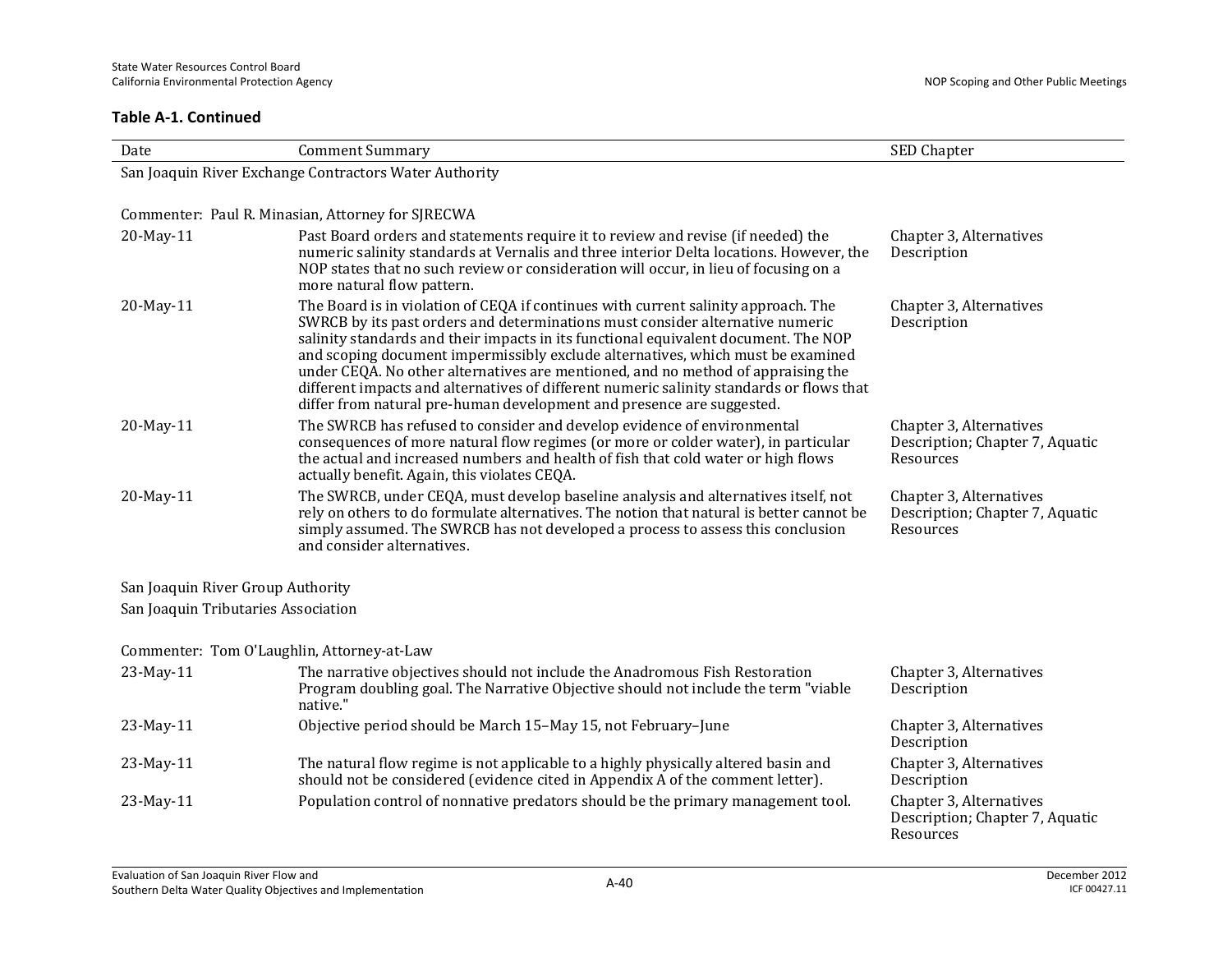| Date      | <b>Comment Summary</b>                                                                                                                                                                                                                                                                                                                                                                                                                                                                                                                                                                                                                                                                                                                                                                                                                                                                                                                                                                                                                                                                                                                                                                                                                                                       | SED Chapter                                                            |
|-----------|------------------------------------------------------------------------------------------------------------------------------------------------------------------------------------------------------------------------------------------------------------------------------------------------------------------------------------------------------------------------------------------------------------------------------------------------------------------------------------------------------------------------------------------------------------------------------------------------------------------------------------------------------------------------------------------------------------------------------------------------------------------------------------------------------------------------------------------------------------------------------------------------------------------------------------------------------------------------------------------------------------------------------------------------------------------------------------------------------------------------------------------------------------------------------------------------------------------------------------------------------------------------------|------------------------------------------------------------------------|
| 23-May-11 | The state water board doubling goal is inadequate and does not represent the best<br>science.                                                                                                                                                                                                                                                                                                                                                                                                                                                                                                                                                                                                                                                                                                                                                                                                                                                                                                                                                                                                                                                                                                                                                                                | Chapter 3, Alternatives<br>Description                                 |
| 23-May-11 | The "escapement data" used to develop the doubling goal is flawed because: 1) a large<br>portion of the data was hatchery fish; 2) there was no constant fractional marking<br>during the baseline period; and 3) data was collected using bias and unreliable<br>methods.                                                                                                                                                                                                                                                                                                                                                                                                                                                                                                                                                                                                                                                                                                                                                                                                                                                                                                                                                                                                   | Chapter 3, Alternatives<br>Description; Appendix C                     |
| 23-May-11 | There is no evidence that instream management and habitat improvements will<br>enable the doubling goal to be met.                                                                                                                                                                                                                                                                                                                                                                                                                                                                                                                                                                                                                                                                                                                                                                                                                                                                                                                                                                                                                                                                                                                                                           | Appendix C                                                             |
| 23-May-11 | The natural production estimate does not provide agencies with an adequate tool to<br>evaluate how soon the doubling goals may be met because it does not include<br>information on 1) origins of fish; 2) age structure; and 3) measurement errors of<br>escapement surveys.                                                                                                                                                                                                                                                                                                                                                                                                                                                                                                                                                                                                                                                                                                                                                                                                                                                                                                                                                                                                | Appendix C                                                             |
| 23-May-11 | The doubling goal could be met in the near term if ocean harvest was eliminated for<br>several years.                                                                                                                                                                                                                                                                                                                                                                                                                                                                                                                                                                                                                                                                                                                                                                                                                                                                                                                                                                                                                                                                                                                                                                        | Appendix C                                                             |
| 23-May-11 | There are few, if any, native salmonid populations in the SJ basin. It is therefore<br>misleading to assume management objectives will support "native" stocks and<br>increased "genetic diversity". The following supports this statement: 1) Offsite<br>releases of hatchery fish have documented benefits (e.g., increased survival), but also<br>negative effectives (e.g., loss of genetic diversity in the natural stock); 2) A large<br>number of hatchery fish were observed in the Stanislaus River in 2009. Given that<br>neither the Stanislaus nor the Tuolumne River have hatcheries, a portion of in-river<br>spawning salmon in the SJ basin must have strayed from their hatchery of origin; 3)<br>Research by ICF Jones & Stokes demonstrates the high rate of straying amongst<br>hatchery fish. Other independent assessments indicate that off-site releases have<br>considerably higher rates of straying and that the rates vary by hatchery. 4) Small<br>contributions from segregated hatchery programs to natural populations can reduce<br>fitness; 5) Hatchery programs are only warranted if the increases in population<br>outweigh the associated fitness loss; and 6) The Central Valley Chinook are<br>homogenized due to hatchery programs. | Chapter 7, Aquatic Resources                                           |
| 23-May-11 | The majority of fry migrate by mid-March and all juveniles by May 15. The primary<br>cue to migrate is not winter runoff but increased turbidity—there is not a strong<br>response associated with reservoir managed flows as they do not increase turbidity.                                                                                                                                                                                                                                                                                                                                                                                                                                                                                                                                                                                                                                                                                                                                                                                                                                                                                                                                                                                                                | Chapter 3, Alternatives<br>Description; Chapter 7 Aquatic<br>Resources |
| 23-May-11 | Non-flood flows in the SJ Basin will not accomplish natural flow regime benefits such<br>as supporting native fish, natural food webs, habitat connectivity, floodplain<br>inundation, fluvial hydrogeomorphological processes, and improved temperatures.                                                                                                                                                                                                                                                                                                                                                                                                                                                                                                                                                                                                                                                                                                                                                                                                                                                                                                                                                                                                                   | Chapter 7, Aquatic Resources                                           |
| 23-May-11 | Salmonids are known to adapt to manipulated flow regimes. As such, altering the flow<br>regime will not provide tangible benefits.                                                                                                                                                                                                                                                                                                                                                                                                                                                                                                                                                                                                                                                                                                                                                                                                                                                                                                                                                                                                                                                                                                                                           | Chapter 7, Aquatic Resources                                           |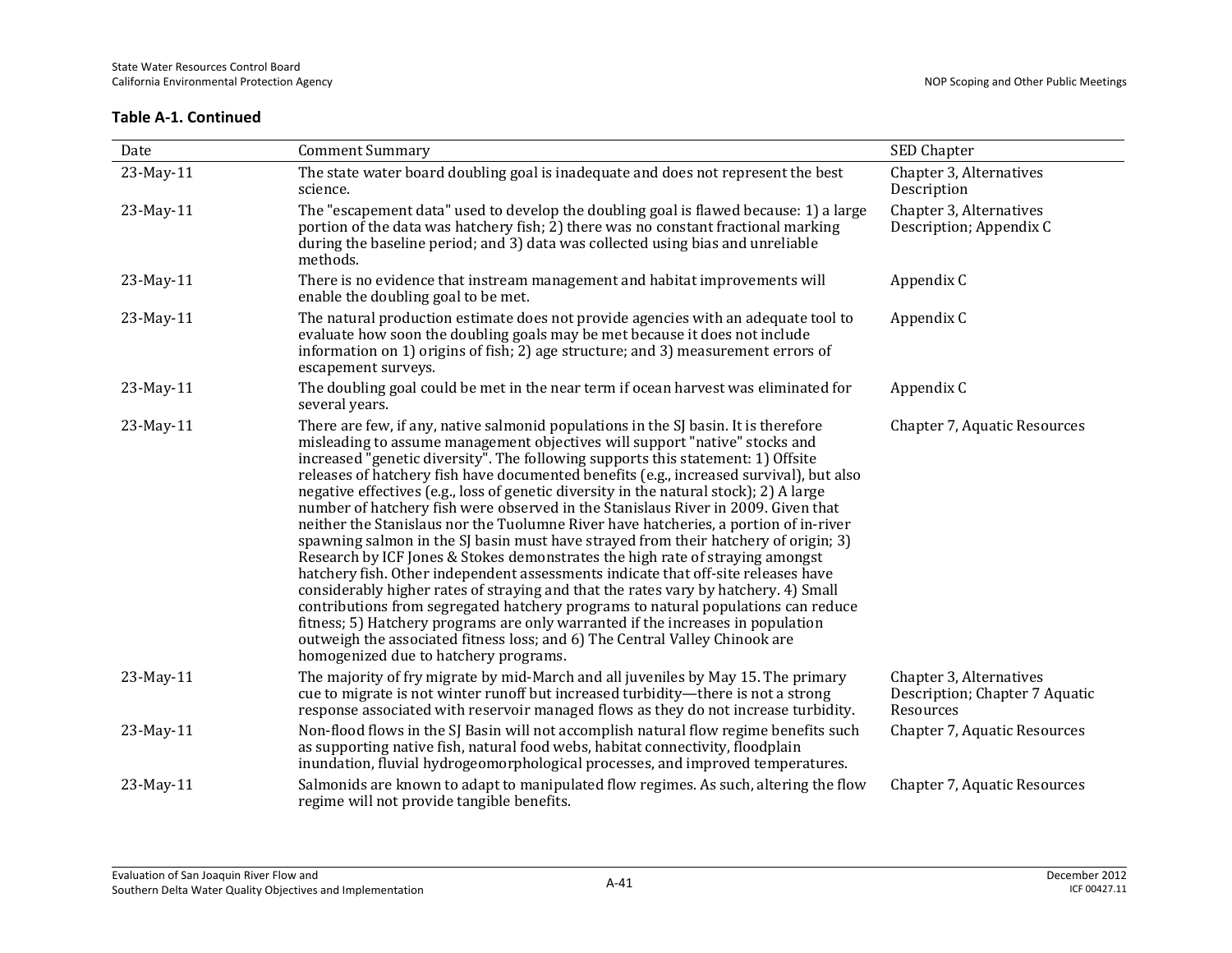| Date      | <b>Comment Summary</b>                                                                                                                                                                                                                                                                                                                                                                                                                                                                                                                                                                                                                                                                                                                                                                                                                                                                                                        | SED Chapter                                                             |
|-----------|-------------------------------------------------------------------------------------------------------------------------------------------------------------------------------------------------------------------------------------------------------------------------------------------------------------------------------------------------------------------------------------------------------------------------------------------------------------------------------------------------------------------------------------------------------------------------------------------------------------------------------------------------------------------------------------------------------------------------------------------------------------------------------------------------------------------------------------------------------------------------------------------------------------------------------|-------------------------------------------------------------------------|
| 23-May-11 | It is important that the project focus on ways to manage flows that will actually<br>produce benefits to salmonids (e.g., inundate floodplains that no longer exist, provide<br>channel maintenance).                                                                                                                                                                                                                                                                                                                                                                                                                                                                                                                                                                                                                                                                                                                         | Chapter 3, Alternatives<br>Description; Chapter 7, Aquatic<br>Resources |
| 23-May-11 | Flow does not explain low survival rates of juvenile salmon in the South Delta<br>(evidence provided in Appendix A of comment letter).                                                                                                                                                                                                                                                                                                                                                                                                                                                                                                                                                                                                                                                                                                                                                                                        |                                                                         |
| 23-May-11 | Flows of up to 25,000 cfs have not been shown to increase juvenile salmon survival.                                                                                                                                                                                                                                                                                                                                                                                                                                                                                                                                                                                                                                                                                                                                                                                                                                           |                                                                         |
| 23-May-11 | Studies suggest that high predation rates in the lower SJ River and South Delta are the<br>primary factor to low survival, not flow rates. Predator control is the primary<br>mechanism that should be considered by the Board to meet water quality objectives.                                                                                                                                                                                                                                                                                                                                                                                                                                                                                                                                                                                                                                                              | Chapter 7, Aquatic Resources                                            |
|           | San Luis and Delta-Mendota Water Authority and Westlands Water District                                                                                                                                                                                                                                                                                                                                                                                                                                                                                                                                                                                                                                                                                                                                                                                                                                                       |                                                                         |
|           | Commenter: Jon D. Rubin, Attorney for SLDMWA                                                                                                                                                                                                                                                                                                                                                                                                                                                                                                                                                                                                                                                                                                                                                                                                                                                                                  |                                                                         |
| 23-May-11 | The State Water Board lacks authority to regulate flow, water level, and circulation<br>under the Clean Water Act or Porter-Cologne Act.                                                                                                                                                                                                                                                                                                                                                                                                                                                                                                                                                                                                                                                                                                                                                                                      | Chapter 1, Introduction                                                 |
| 23-May-11 | The Authority and Westlands request that the Board insert a section on life-cycle<br>modeling into the implementation program.                                                                                                                                                                                                                                                                                                                                                                                                                                                                                                                                                                                                                                                                                                                                                                                                | Chapter 4, Introduction to<br>Analysis; Chapter 7, Aquatic<br>Resources |
| 23-May-11 | A science plan should be developed to support life-cycle models, including four main<br>components:<br>1) Identification of available life-cycle models or salmon, steelhead, and smelt species<br>dependent on the Delta, with recommendations for development and prioritization of<br>new models.<br>2) Identification and synthesis of statistical analysis of existing data, with<br>recommendations for additional data development that will either improve existing<br>life-cycle models or assist with the development of new ones.<br>3) Identification of hypotheses that if tested will improve life-cycle models or assist<br>with the development of new ones.<br>4) Description of how the results of analyses from these models and other analytical<br>tools can be integrated to ensure that effects of actions are considered in context with<br>the many species dependent at least in part on the Delta. | Chapter 4, Introduction to<br>Analysis; Chapter 7, Aquatic<br>Resources |
| 23-May-11 | The State Water Board must define the baseline                                                                                                                                                                                                                                                                                                                                                                                                                                                                                                                                                                                                                                                                                                                                                                                                                                                                                | Chapter 4, Introduction to<br>Analysis                                  |
| 23-May-11 | In the case of the SJR, the Board will need to consider alternatives protective of<br>beneficial uses that are not flow-centric and evaluate alternatives that have varying<br>degrees of protection and costs.                                                                                                                                                                                                                                                                                                                                                                                                                                                                                                                                                                                                                                                                                                               | Chapter 3, Alternatives<br>Description                                  |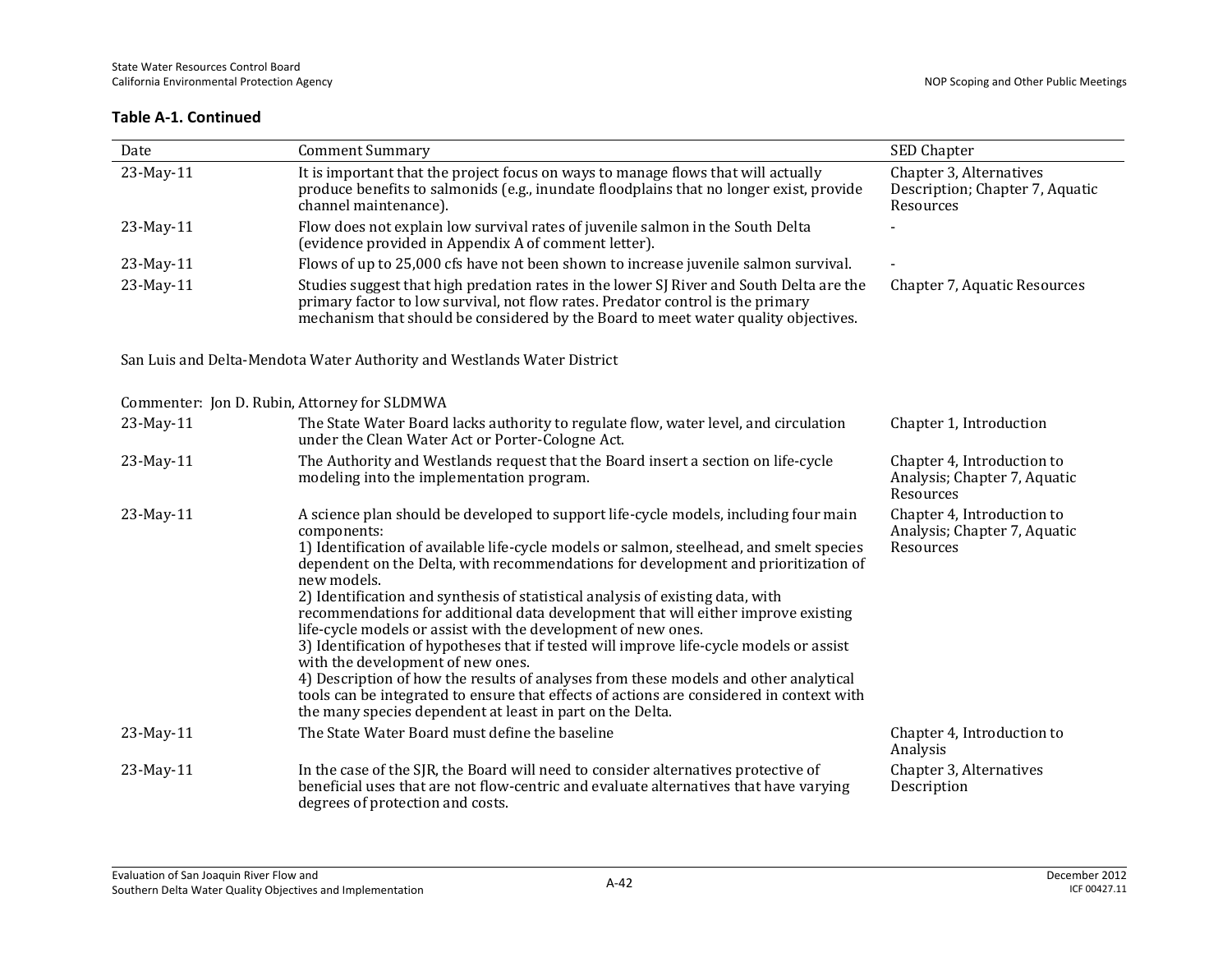| Date                                         | <b>Comment Summary</b>                                                                                                                                                                                                                                                                                                     | SED Chapter                                                                                                              |
|----------------------------------------------|----------------------------------------------------------------------------------------------------------------------------------------------------------------------------------------------------------------------------------------------------------------------------------------------------------------------------|--------------------------------------------------------------------------------------------------------------------------|
| 23-May-11                                    | State Water Board must evaluate direct and indirect effects caused by changes in<br>water supply that may be available to areas served by the Authority's member<br>agencies including land fallowing, reduced employment, reduced land value, reduced<br>crop production, increased groundwater, and reduced air quality. | Chapter 16, Cumulative Impact<br>Summary, Growth-Inducing<br>Effects, and Irreversible<br><b>Commitment of Resources</b> |
| South Delta Water Agency                     |                                                                                                                                                                                                                                                                                                                            |                                                                                                                          |
| Commenter: John Herrick, Counsel and Manager |                                                                                                                                                                                                                                                                                                                            |                                                                                                                          |
| 20-Mar-09                                    | SDWA adopts the comments submitted by CDWA.                                                                                                                                                                                                                                                                                | See CDWA.                                                                                                                |
| 20-Mar-09                                    | NOP is premature given the lack of defined project, the necessity of maintain and/or<br>improving the requirements for salinity protection, and the need to establish and<br>increase minimum flows on the San Joaquin River.                                                                                              |                                                                                                                          |
| Commenter: John Herrick, Counsel and Manager |                                                                                                                                                                                                                                                                                                                            |                                                                                                                          |
| 22-April-09                                  | Existing objectives were developed with input from a panel of experts. The current<br>effort does not provide for that; it only asks for new information.                                                                                                                                                                  |                                                                                                                          |
| 22-April-09                                  | Underlying scientific principles and soils and crops have not changed substantially<br>since the existing objectives were adopted. So why change now?                                                                                                                                                                      |                                                                                                                          |
| 22-April-09                                  | Until Dr. Hoffman's report is completed there is no basis for suggesting changes to the<br>standards.                                                                                                                                                                                                                      |                                                                                                                          |
| 22-April-09                                  | There is no proposed CEQA project upon which to comment on or propose<br>alternatives.                                                                                                                                                                                                                                     |                                                                                                                          |
| 22-April-09                                  | Information was already submitted to the CDO and other processes. Only an<br>independent peer-review of soil salinity models can assure useful output.                                                                                                                                                                     |                                                                                                                          |
| 22-April-09                                  | Prior submittals provide evidence of damage to crop yields when salinity exceeds<br>standards, and the SWRCB has not taken any action to enforce.                                                                                                                                                                          |                                                                                                                          |
| 22-April-09                                  | There is information indicating that a more protective standard may be needed during<br>seed germination and during September through March.                                                                                                                                                                               |                                                                                                                          |
| 22-April-09                                  | Those responsible for importing salts to the San Joaquin River and decreasing flows<br>should be required to mitigate their impacts.                                                                                                                                                                                       |                                                                                                                          |
| 22-April-09                                  | It appears that current flow standards have not been protective of either salmon or<br>steelhead. The SWRCB should consider proposals like the Delta Corridors, which<br>reconnects the SJR with the Bay.                                                                                                                  | Chapter 3, Alternatives<br>Description                                                                                   |
| 22-April-09                                  | The SDWA submitted the 1980 report on the effect of the CVP, and the SWRCB may<br>need to update how increased consumptive use on the tributaries has affected Delta<br>inflow.                                                                                                                                            |                                                                                                                          |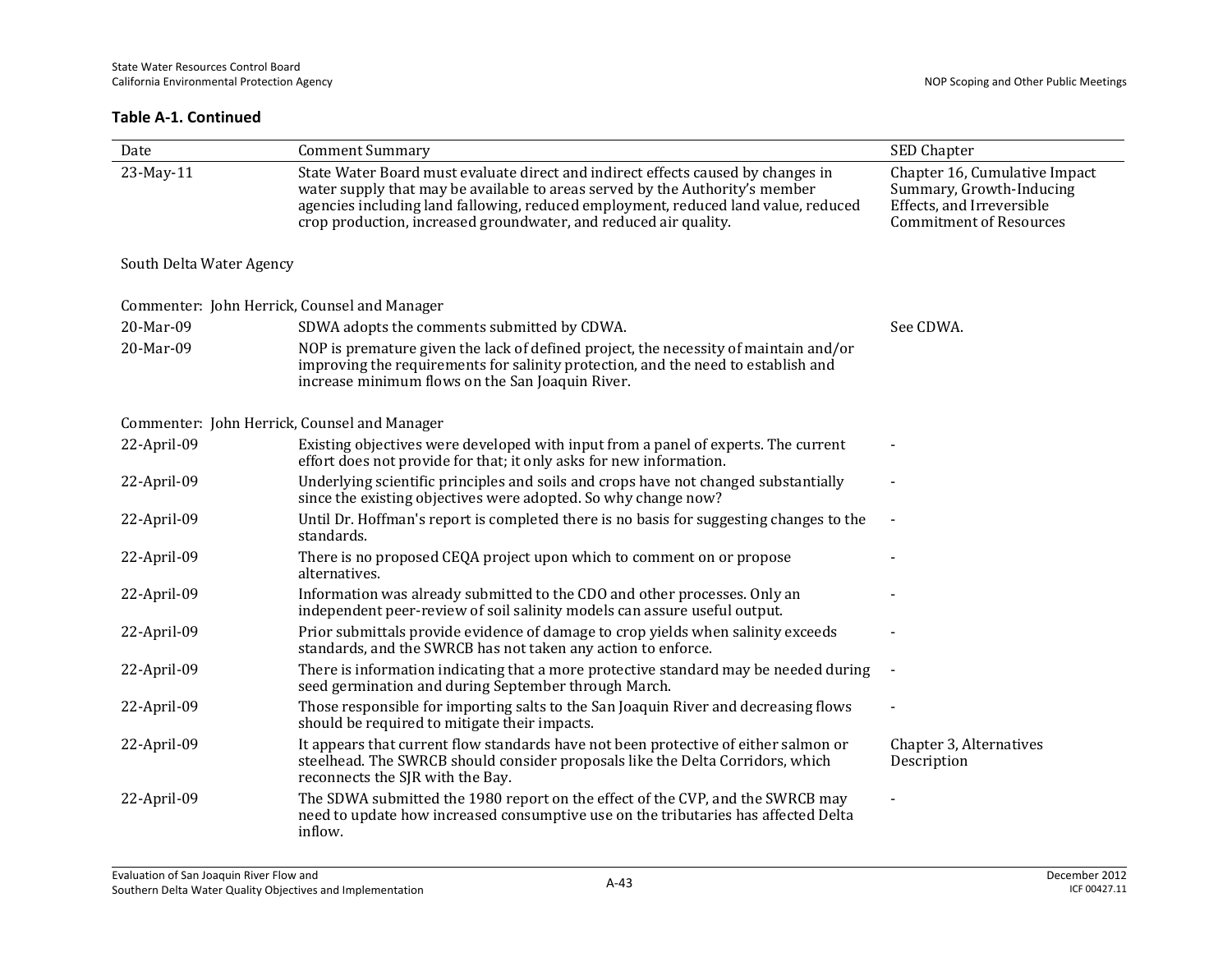| Date                                                      | <b>Comment Summary</b>                                                                                                                                                                                                                                                                                                                                                                                                                                                                                                                                     | SED Chapter                                                                       |
|-----------------------------------------------------------|------------------------------------------------------------------------------------------------------------------------------------------------------------------------------------------------------------------------------------------------------------------------------------------------------------------------------------------------------------------------------------------------------------------------------------------------------------------------------------------------------------------------------------------------------------|-----------------------------------------------------------------------------------|
| 22-April-09                                               | Pre-CVP and SWP salinity levels in the San Joaquin River and Delta were lower than<br>they are today. Delta users should not be limited by upstream activities that increase<br>salinity.                                                                                                                                                                                                                                                                                                                                                                  | Chapter 5, Water Supply, Surface<br>Hydrology, and Water Quality;<br>Appendix F.2 |
| 22-April-09                                               | The CVP and SWP operations have changed flow patterns in the south Delta and<br>created null zones with higher salinity                                                                                                                                                                                                                                                                                                                                                                                                                                    | Chapter 5, Water Supply, Surface<br>Hydrology, and Water Quality;<br>Appendix F.2 |
| 22-April-09                                               | A decrease of cross-Delta flows would not allow standards to be met in the central or<br>southern Delta.                                                                                                                                                                                                                                                                                                                                                                                                                                                   | Chapter 3, Alternatives<br>Description                                            |
| Commenter: John Herrick, Counsel and Manager              |                                                                                                                                                                                                                                                                                                                                                                                                                                                                                                                                                            |                                                                                   |
| $6$ -Dec-10                                               | Comments regarding the draft technical report; the analysis does not discuss the<br>required investigations associated with the potential changes to the objectives such as<br>anti-degradation rules/policies; no discussion of legal limits and mandates which<br>affect how much flow may be necessary with respect to Biological Opinions/federal<br>mandates; no mention of sources of impacts on beneficial uses.                                                                                                                                    | Appendix C                                                                        |
| $6$ -Dec-10                                               | Documents specific changes to the different sections of the draft technical report.                                                                                                                                                                                                                                                                                                                                                                                                                                                                        | Appendix C                                                                        |
| Commenter: John Herrick, Counsel and Manager<br>23-May-11 | Further investigation and analysis into the water quality necessary to protect<br>southern Delta agriculture is needed.                                                                                                                                                                                                                                                                                                                                                                                                                                    | Chapter 3, Alternatives<br>Description; Chapter 11,                               |
|                                                           |                                                                                                                                                                                                                                                                                                                                                                                                                                                                                                                                                            | <b>Agricultural Resources</b>                                                     |
| 23-May-11                                                 | The Hoffman Report contains numerous flaws and should not be used to support<br>project conclusions. Moreover, the analysis is based on data that does not represent<br>the project area. The following flaws are noted:<br>- Leaching fractions are based on drainage information form areas not subject to<br>shallow, salty ground water.<br>- An applied water quality of 0.7 ED standard is assumed.<br>There is no basis to propose any relaxation to the standards as the NOP is based on<br>faulty conclusions and data within the Hoffman Report. | Chapter 11, Agricultural<br>Resources; Appendix D                                 |
| 23-May-11                                                 | The Hoffman Report concluded that an adequate amount of water was flowing<br>through the soil profile for the removal of salts. Laboratory data contradicts this<br>conclusion. Thus, the Hoffman Report does not contain reliable information on which<br>to base a change in the salinity standards.                                                                                                                                                                                                                                                     | Chapter 11, Agricultural<br>Resources; Appendix D                                 |
| 23-May-11                                                 | The Hoffman Report fails to take into consideration agricultural practices that may<br>affect the ability to apply irrigation water and allow additional time for percolation.                                                                                                                                                                                                                                                                                                                                                                             | Chapter 11, Agricultural<br>Resources; Appendix D                                 |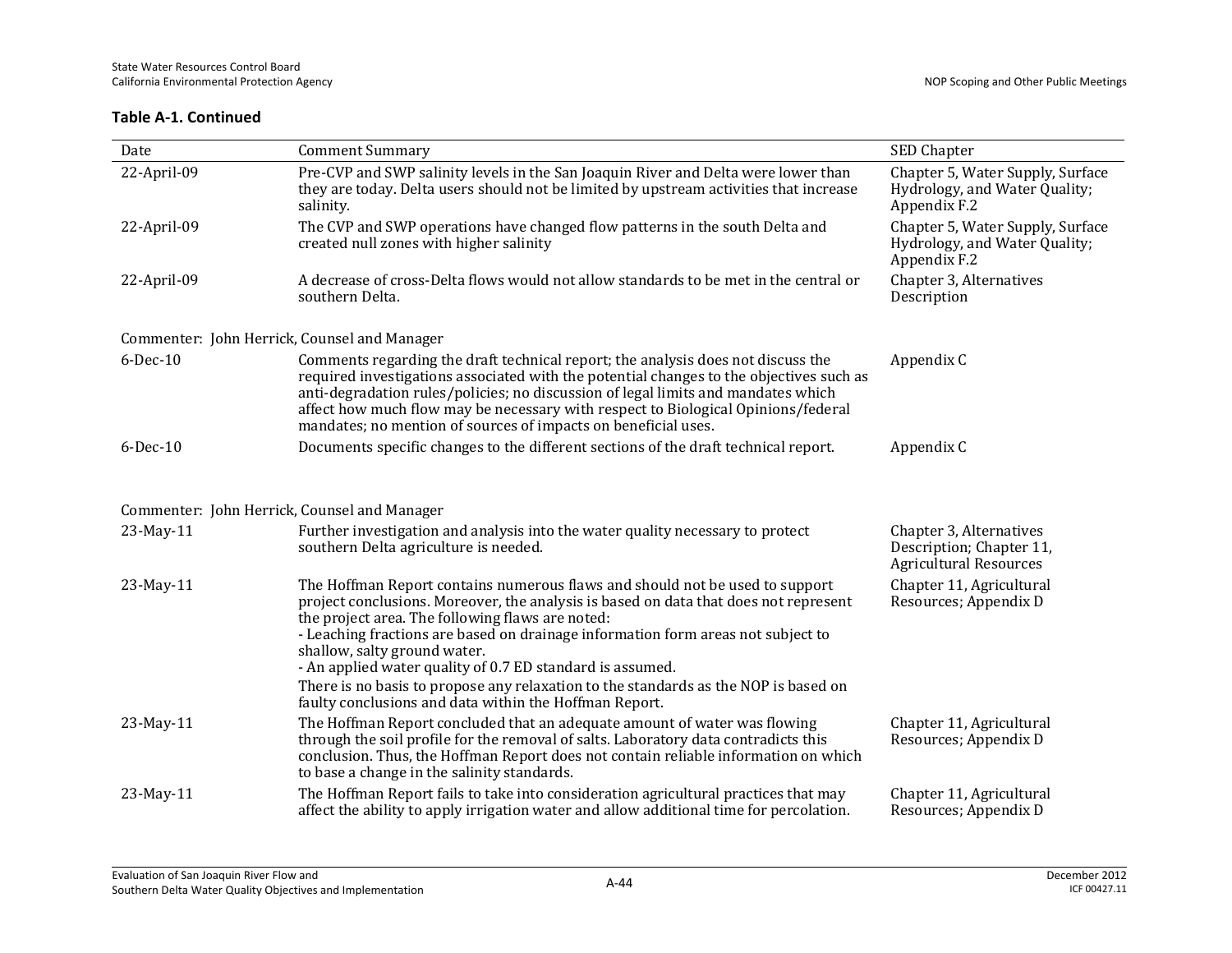| Date      | <b>Comment Summary</b>                                                                                                                                                                                                                                                                                                                                                                                                   | SED Chapter                                                                                                                                  |
|-----------|--------------------------------------------------------------------------------------------------------------------------------------------------------------------------------------------------------------------------------------------------------------------------------------------------------------------------------------------------------------------------------------------------------------------------|----------------------------------------------------------------------------------------------------------------------------------------------|
| 23-May-11 | The SED should contain a peer review of the Hoffman Report so that independent<br>experts can confirm and comment on<br>the serious problems in the Report.                                                                                                                                                                                                                                                              | Chapter 11, Agricultural<br>Resources; Appendix D                                                                                            |
| 23-May-11 | The Hoffman Report fails to explain examples on crop damage in the area due to high<br>salt concentrations.                                                                                                                                                                                                                                                                                                              | Chapter 11, Agricultural<br>Resources; Appendix D                                                                                            |
| 23-May-11 | There is no basis to propose any changes to the water quality standards until further<br>testing and experimentation can be done. Currently, the analysis includes no<br>information on water quality outside of the project monitoring. Because the<br>compliance zones are not located in the stagnant or null zones, the quality of water<br>being used by diverters, and thus potential leaching rates, are unknown. |                                                                                                                                              |
| 23-May-11 | The proposed changes would allow for a degradation of water quality at compliance<br>locations, but includes no analysis on how this degradation of water quality would<br>affect null zones.                                                                                                                                                                                                                            | Chapter 5, Water Supply, Surface<br>Hydrology, and Water Quality                                                                             |
| 23-May-11 | SDWA supports the narrative flow standard, but suggests it further be developed to<br>provide a more specific set of actions and a rigid timetable.                                                                                                                                                                                                                                                                      | Chapter 3, Alternatives<br>Description                                                                                                       |
| 23-May-11 | To ensure salinity objectives are enforced and implemented, export limitations should<br>eventually be linked to meeting the standards, with an automatic decrease or shut<br>down when exceedances occur.                                                                                                                                                                                                               | Chapter 3, Alternatives<br>Description                                                                                                       |
| 23-May-11 | The SED should include an analysis of the effects of proposed changes in export<br>facilities, both on an existing and future time horizon (as required be CEQA).                                                                                                                                                                                                                                                        | Chapter 5, Water Supply, Surface<br>Hydrology, and Water Quality                                                                             |
| 23-May-11 | Any change in southern Delta exports would result in less CVP salt being removed<br>from the area, and a worsening of the water for local diverters.                                                                                                                                                                                                                                                                     |                                                                                                                                              |
| 23-May-11 | An anti-degradation analysis is required.                                                                                                                                                                                                                                                                                                                                                                                |                                                                                                                                              |
| 23-May-11 | The effects of allowing worse water quality will also affect other beneficial uses.                                                                                                                                                                                                                                                                                                                                      | Chapter 5, Water Supply, Surface<br>Hydrology, and Water Quality;<br>Chapter 11, Agricultural<br>Resources; Chapter 13, Service<br>Providers |
| 23-May-11 | SDWA has not provided any expert witness or other materials relating to fishery<br>needs/flows on the San Joaquin River.                                                                                                                                                                                                                                                                                                 |                                                                                                                                              |
| 23-May-11 | The SED should take into consideration the actual and purported "conservation"<br>efforts by the upstream agencies and other parties, which will result in less flow in the<br>river at many times.                                                                                                                                                                                                                      | Chapter 15, LSJR Alternative 1<br>and SDWQ Alternative 1 (No<br>Project Alternative)                                                         |
| 23-May-11 | The analysis should not go forward until the USBR complies with the directives of HR<br>2828.                                                                                                                                                                                                                                                                                                                            | Chapter 15, LSJR Alternative 1<br>and SDWQ Alternative 1 (No<br>Project Alternative)                                                         |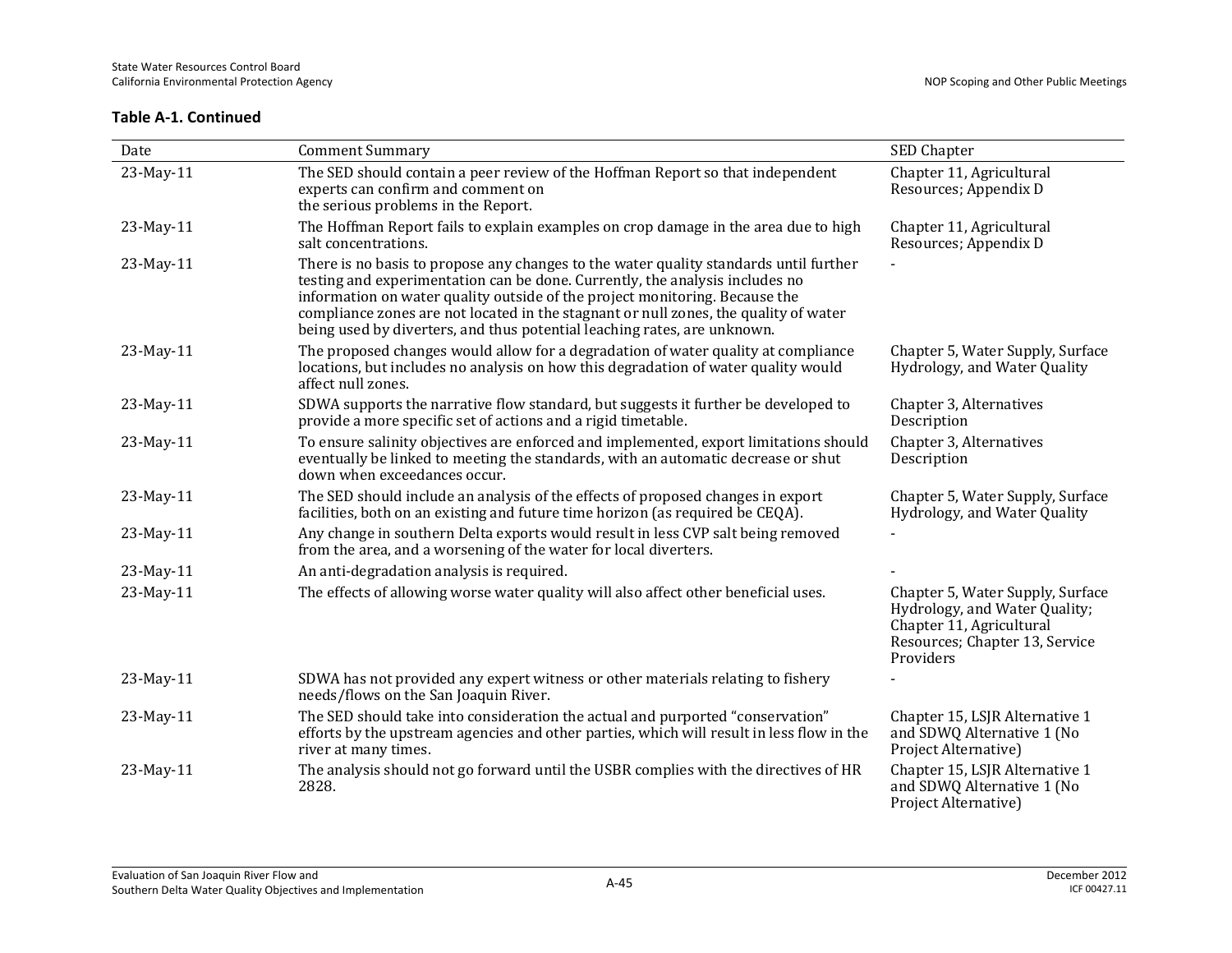| Date                                       | <b>Comment Summary</b>                                                                                                                                                                                                                    | SED Chapter                                                      |
|--------------------------------------------|-------------------------------------------------------------------------------------------------------------------------------------------------------------------------------------------------------------------------------------------|------------------------------------------------------------------|
| 23-May-11                                  | The amounts of water needed for fish and for salinity control will be different once the<br>Bureau complies with the law and makes the discretionary decisions about how much<br>less New Melones water it will use for these purposes.   |                                                                  |
| <b>State Water Contractors</b>             |                                                                                                                                                                                                                                           |                                                                  |
| Commenter: Terry Erlewine, General Manager |                                                                                                                                                                                                                                           |                                                                  |
| 23-May-11                                  | SWP operations do not impact either the timing or quantity of flows in the San Joaquin<br>River at Vernalis because the state operates no storage or diversion facilities on the<br>San Joaquin River.                                    |                                                                  |
| 23-May-11                                  | The SWC suggests the Environmental Document recognize that the program of<br>implementation contain no SWP obligations related to flows.                                                                                                  | Chapter 3, Alternatives<br>Description                           |
| 23-May-11                                  | The proposed flow prescriptions must be scientifically justified.                                                                                                                                                                         | Appendix C                                                       |
| 23-May-11                                  | The water quality objectives do not address underlying stressors that may violate the<br>CWA and Porter-Cologne Water Quality Control Act.                                                                                                | Chapter 3, Alternatives<br>Description                           |
| 23-May-11                                  | A collective technical team should be assembled and guided by the following<br>principles: 1) focus on ecological processes and mechanism for fish abundance, and 2)<br>keep the modeling as simple as possible.                          |                                                                  |
| 23-May-11                                  | A full scientific analysis of the expected benefits over the life cycle of the fish of<br>concern from any proposed flow increase needs to be included in the CEQA<br>documentation.                                                      | Chapter 7, Aquatic Resources                                     |
| 23-May-11                                  | The requirement for a flow rate downstream of Vernalis implies that juvenile<br>salmonids will survive through the Delta if flows are not impacted by diversion. The<br>SWC is aware of no scientific data that support such a statement. |                                                                  |
| 23-May-11                                  | The downstream flow rate is too vague and does not allow for appropriate comment.                                                                                                                                                         | Chapter 3, Alternatives<br>Description                           |
| 23-May-11                                  | As the San Joaquin River passes Vernalis, it moves into an area where tidal action<br>overwhelms river flows. In this tidally dominated area, migratory fish do not respond<br>to changes in flow.                                        | Chapter 7, Aquatic Resources                                     |
| 23-May-11                                  | Changes in flow patterns likely have an undetectable effect on migrating juvenile<br>salmonids and provide little reason to expect adverse impacts caused by the export<br>diversions.                                                    | Chapter 7, Aquatic Resources;<br>Appendix C                      |
| 23-May-11                                  | Junctions along the San Joaquin River are relatively insensitive to increasing exports.                                                                                                                                                   | Chapter 5, Water Supply, Surface<br>Hydrology, and Water Quality |
| 23-May-11                                  | The DSM2 HYDRO model to predict fish movement is superior to using Particle<br>Tracking Modeling (PTM).                                                                                                                                   |                                                                  |
| 23-May-11                                  | The Delta Passage Model illustrates the effects of exports on salmon survival are very<br>small relative to nonproject stressors.                                                                                                         |                                                                  |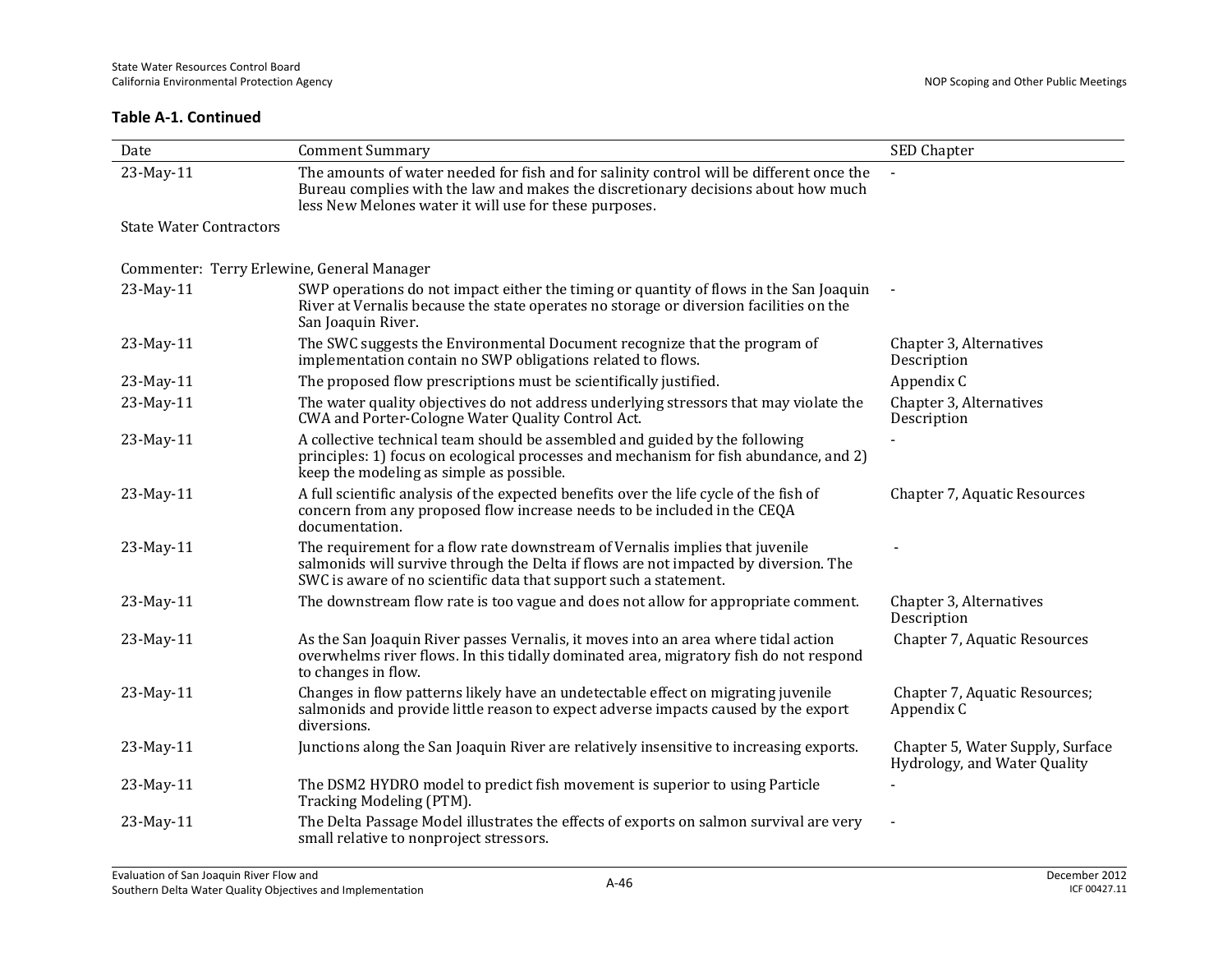| Date      | <b>Comment Summary</b>                                                                                                                                                                                                                                                                                                                                                                                                                                                                           | SED Chapter                                                      |
|-----------|--------------------------------------------------------------------------------------------------------------------------------------------------------------------------------------------------------------------------------------------------------------------------------------------------------------------------------------------------------------------------------------------------------------------------------------------------------------------------------------------------|------------------------------------------------------------------|
| 23-May-11 | The SWC suggests that the Board identify 1) scientific evidence it has to support its<br>belief regarding the effects of in-Delta diversions on juvenile Salmonid migration; 2)<br>lifecycle factors that could be affected by in-Delta and export diversions during<br>particular time periods; 3) mechanisms at play; and 4) monitoring and testing<br>schemes to evaluate effects.                                                                                                            | Chapter 7, Aquatic Resources;<br>Appendix C                      |
| 23-May-11 | Adoption of a flow objective for the San Joaquin River below Vernalis would be<br>unreasonable without additional scientific analysis.                                                                                                                                                                                                                                                                                                                                                           | Chapter 3, Alternatives<br>Description                           |
| 23-May-11 | Table 2 should be modified to remove both the -from and -to references to the<br>column labeled - Compliance Locations and footnote 5                                                                                                                                                                                                                                                                                                                                                            | Chapter 3, Alternatives<br>Description                           |
| 23-May-11 | Plans to re-evaluate whether compliance stations properly reflect water quality<br>throughout the South Delta could be clearly by expanding the paragraph discussing<br>this subject in the middle of page 4.                                                                                                                                                                                                                                                                                    | Chapter 3, Alternatives<br>Description                           |
| 23-May-11 | There is no scientific support the conclusion that elevated salinity in the southern<br>Delta is caused in part by diversions of water by the SWP. DSM2 studies show that<br>SWP diversions improve water quality in some areas of the southern Delta and are<br>neutral, at worst, in the rest of the southern Delta.                                                                                                                                                                           | Chapter 5, Water Supply, Surface<br>Hydrology, and Water Quality |
| 23-May-11 | Reduction in pumping by the SWP would likely have far greater negative<br>consequences for southern Delta water quality than current operations                                                                                                                                                                                                                                                                                                                                                  | Chapter 5, Water Supply, Surface<br>Hydrology, and Water Quality |
| 23-May-11 | Water level issues do not fall within the purview of the Porter-Cologne Act; they are<br>rather water rights issues. Reference to water levels should be stricken from the RNOP<br>and, instead, be reserved for consideration during future water rights proceedings                                                                                                                                                                                                                            | Chapter 1 Introduction; Chapter<br>3, Alternatives Description   |
| 23-May-11 | Studies on water circulation salinity conditions should not fall solely on the SWP and<br>CVP water users. The Board should consider an alternative that provide for these<br>studies to be carried out by the State Board itself, with cooperation from DWR and<br>southern Delta water users.                                                                                                                                                                                                  | Chapter 3, Alternatives<br>Description                           |
| 23-May-11 | SWC considers the State Board's proposed approach to southern Delta<br>circulation/salinity issues to be seriously flawed.                                                                                                                                                                                                                                                                                                                                                                       |                                                                  |
| 23-May-11 | SWC is developing additional DSM2 model runs that will examine circulation and null<br>zones under varied conditions and pumping rates. SWC believes the DSM2 runs will<br>show that the problems facing in-Delta diverters are caused by in-Delta diversions in<br>excess of the available flow at Vernalis and that circulation problems and null zones<br>are a function of these excess diversion rates and the bathymetry of the southern Delta<br>channels, not export project operations. | Appendix F.1, F.2, and H                                         |
| 23-May-11 | There is no evidence that export project operations need to be regulated, or that<br>regulation will resolve southern Delta salinity issues. The Board should focus on<br>finding the actual cause of southern Delta circulation problems rather than starting<br>with a presumption that the export projects are primarily at fault.                                                                                                                                                            | Chapter 3, Alternatives<br>Description                           |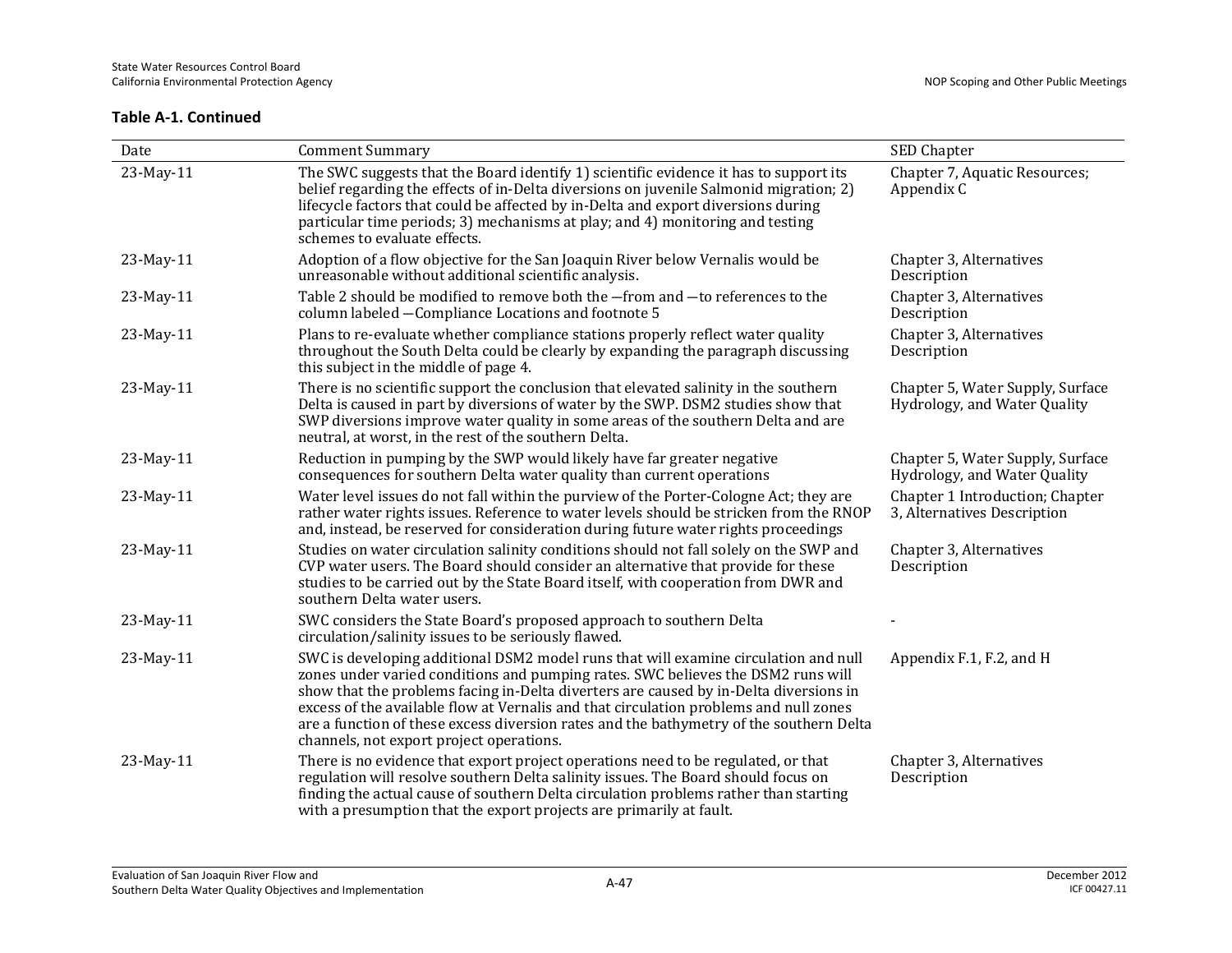| Date                                | <b>Comment Summary</b>                                                                                                                                                   | SED Chapter                                                                                                                                   |
|-------------------------------------|--------------------------------------------------------------------------------------------------------------------------------------------------------------------------|-----------------------------------------------------------------------------------------------------------------------------------------------|
|                                     | Stanislaus County Environmental Review Committee                                                                                                                         |                                                                                                                                               |
|                                     |                                                                                                                                                                          |                                                                                                                                               |
|                                     | Commenter: Raul Mendez, Senior Management Consultant                                                                                                                     |                                                                                                                                               |
| 25-Mar-09                           | No comments.                                                                                                                                                             |                                                                                                                                               |
|                                     |                                                                                                                                                                          |                                                                                                                                               |
| <b>Stockton East Water District</b> |                                                                                                                                                                          |                                                                                                                                               |
|                                     | Commenter: Karna E. Harrigfeld, Attorney-at-Law, Herum/Crabtree                                                                                                          |                                                                                                                                               |
| 18-Mar-09                           | Must include thorough investigation of all sources of salt entering Delta.                                                                                               | Chapter 5, Water Supply, Surface<br>Hydrology, and Water Quality;<br>Appendix F.2                                                             |
| 18-Mar-09                           | Must discuss adverse impacts to beneficial uses protected by salinity objectives and<br>analyze and attribute responsibility to water rights holders from these impacts. | Chapter 5, Water Supply, Surface<br>Hydrology, and Water Quality                                                                              |
| 18-Mar-09                           | Salinity problem caused by deliveries from San Luis Unit of CVP. This should be<br>analyzed as an alternative.                                                           | Chapter 3, Alternatives<br>Description; Chapter 5, Water<br>Supply, Surface Hydrology, and<br>Water Quality; Appendix F.2                     |
| 18-Mar-09                           | Salinity also caused by discharges from wetlands/refuges.                                                                                                                | Chapter 5, Water Supply, Surface<br>Hydrology, and Water Quality                                                                              |
| 18-Mar-09                           | Vernalis salinity objective cannot be maintained by continued releases from New<br>Melones.                                                                              | Chapter 3, Alternatives<br>Description                                                                                                        |
| 18-Mar-09                           | Salinity control actions such as subsurface storage of drainage, land retirement, and<br>out of valley disposal should be evaluated.                                     | Chapter 3, Alternatives<br>Description                                                                                                        |
| 18-Mar-09                           | Evaluate and attribute responsibility to water rights holders for impacts associated<br>with flow objectives.                                                            | Chapter 3, Alternatives<br>Description; Chapter 5, Water<br>Supply, Surface Hydrology, and<br>Water Quality; Chapter 13,<br>Service Providers |
| 18-Mar-09                           | Identify specific mitigation measures if appropriate.                                                                                                                    | All chapters.                                                                                                                                 |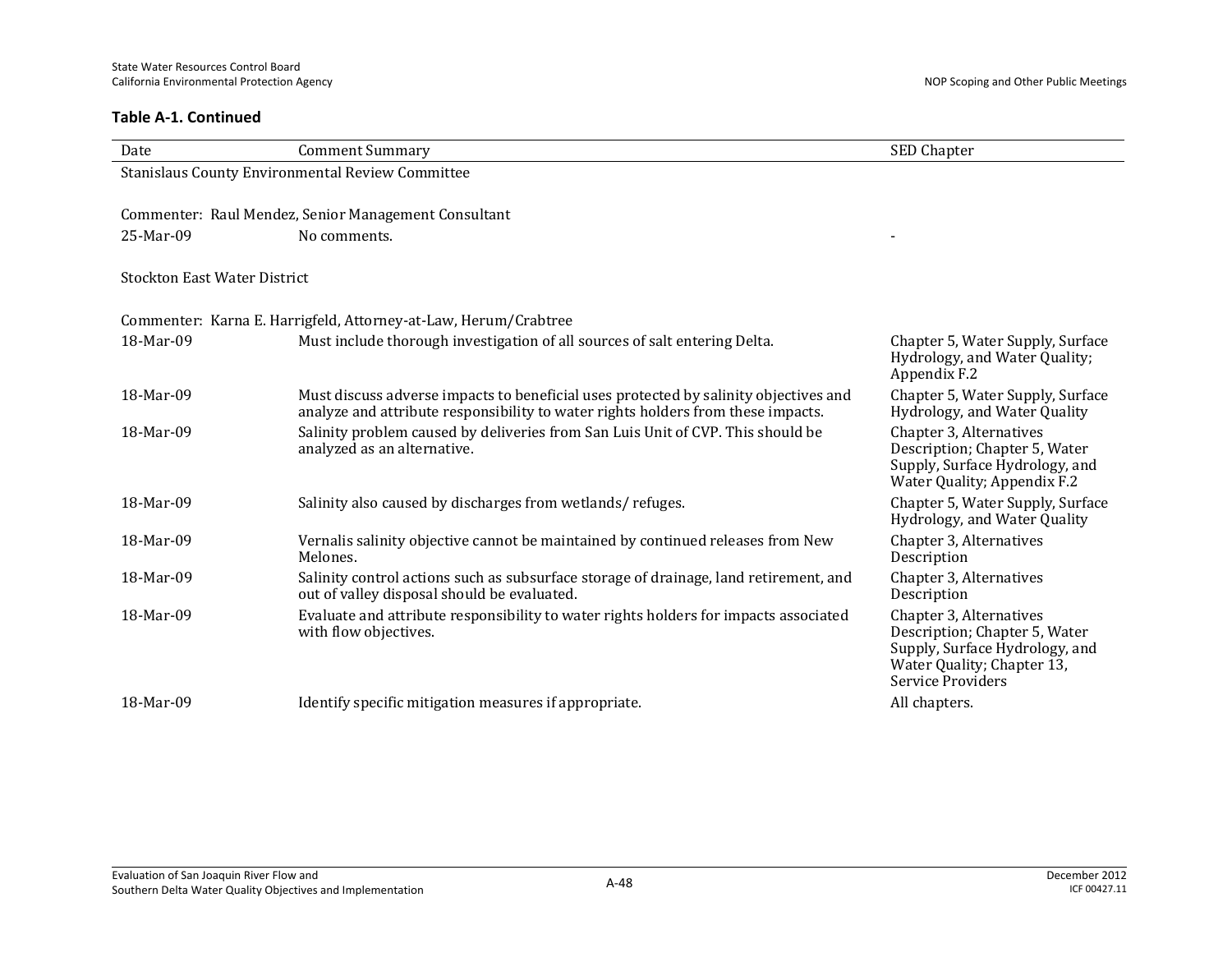| Date                                                            | <b>Comment Summary</b>                                                                                                                                                                                                                                                                                                                                                                                                                                                                                                                                                                                    | SED Chapter                                                                                                 |  |
|-----------------------------------------------------------------|-----------------------------------------------------------------------------------------------------------------------------------------------------------------------------------------------------------------------------------------------------------------------------------------------------------------------------------------------------------------------------------------------------------------------------------------------------------------------------------------------------------------------------------------------------------------------------------------------------------|-------------------------------------------------------------------------------------------------------------|--|
| Commenter: Karna E. Harrigfeld, Attorney-at-Law, Herum/Crabtree |                                                                                                                                                                                                                                                                                                                                                                                                                                                                                                                                                                                                           |                                                                                                             |  |
| 23-May-11                                                       | The following comments are regarding Attachment 2-Draft San Joaquin River Fish and<br>Wildlife Objectives: 1) What "other reasonably controllable measures" are being<br>evaluated? 2) And how do they compare to the alleged need for more flow? 3) If using<br>other controllable measures leads to doubling of Chinook salmon, the SED evaluate<br>reduction in flows on tributaries? 4) What does the SWB mean by "natural<br>Production" and what are "viable native SJ River watershed fish? 5) How does SWB<br>define native migratory SJ River fish populations and are "hatchery" fish included? | Chapter 3, Alternatives<br>Description                                                                      |  |
| 23-May-11                                                       | On what "decisional document" does the SWB determine that more natural pattern of<br>flow is needed from February-June to achieve the narrative SJ River flow objective?<br>And what "decisional document" was used to support the conclusion that more flow is<br>needed from existing salmon and steelhead trout bearing tributaries to Vernalis in<br>order to provide connectivity with the Delta and more closely "mimic the natural<br>hydrographic condition?"                                                                                                                                     | Appendix C                                                                                                  |  |
| 23-May-11                                                       | The Draft Technical Report (DTR) was highly criticized as being woefully inadequate<br>and not based on the best science such as the DFG San Joaquin River Fall-run Chinook<br>Salmon Population Model which was discredited by the Scientific Peer Review panel.                                                                                                                                                                                                                                                                                                                                         |                                                                                                             |  |
| 23-May-11                                                       | The DTR fails to consider many significant factors that have contributed to the decline<br>of the fishery other than flows such as predation, introduction of nonnative species,<br>pollution, highly modified Delta conditions, temperature, and dissolved oxygen.                                                                                                                                                                                                                                                                                                                                       | Chapter 7, Aquatic Resources;<br>Appendix C                                                                 |  |
| 23-May-11                                                       | The best available science should be used to evaluate what protections are needed for<br>SJ River fish and wildlife beneficial uses.                                                                                                                                                                                                                                                                                                                                                                                                                                                                      | Chapter 7, Aquatic Resources                                                                                |  |
| 23-May-11                                                       | The SWB has no legal, factual, or practicable authority to exclude water from the<br>Upper SJ River as contributing to meet any new SJ River flow or salinity objective. The<br>Upper SJ River watershed comprises more than 30% of the unimpaired flow and<br>excluding it is fundamentally unfair and illegal.                                                                                                                                                                                                                                                                                          | Chapter 3, Alternatives<br>Description                                                                      |  |
| 23-May-11                                                       | Obtain additional information to inform specific instream flow needs on the Stanislaus<br>River.                                                                                                                                                                                                                                                                                                                                                                                                                                                                                                          |                                                                                                             |  |
| 23-May-11                                                       | Any alternative evaluated in the SED that includes flow contribution from New<br>Melones Reservoir must recognize that due to a court order issued when original<br>water rights were issued, the New Melones Reservoir must be limited to 1,250 cfs for<br>the protection of agricultural users along the Stanislaus river.                                                                                                                                                                                                                                                                              | Chapter 6, Flooding, Sediment<br>and Erosion; Chapter 11,<br><b>Agricultural Resources</b>                  |  |
| 23-May-11                                                       | The following comments are regarding Attachment 3-Draft Southern Delta<br>Agricultural Water Quality Objectives: The salinity objective at Vernalis violates both<br>state and federal law (CWA and Public Law 108-361) because the objective is not<br>required for "reasonable protection" of agricultural uses at Vernalis. Proposing a<br>Vernalis salinity objective that this overprotective of agricultural beneficial uses<br>exceeds the authority granted the SWB under the Water Code.                                                                                                         | Chapter 1, Introduction; Chapter<br>3, Alternatives Description;<br>Chapter 19, Antidegradation<br>Analysis |  |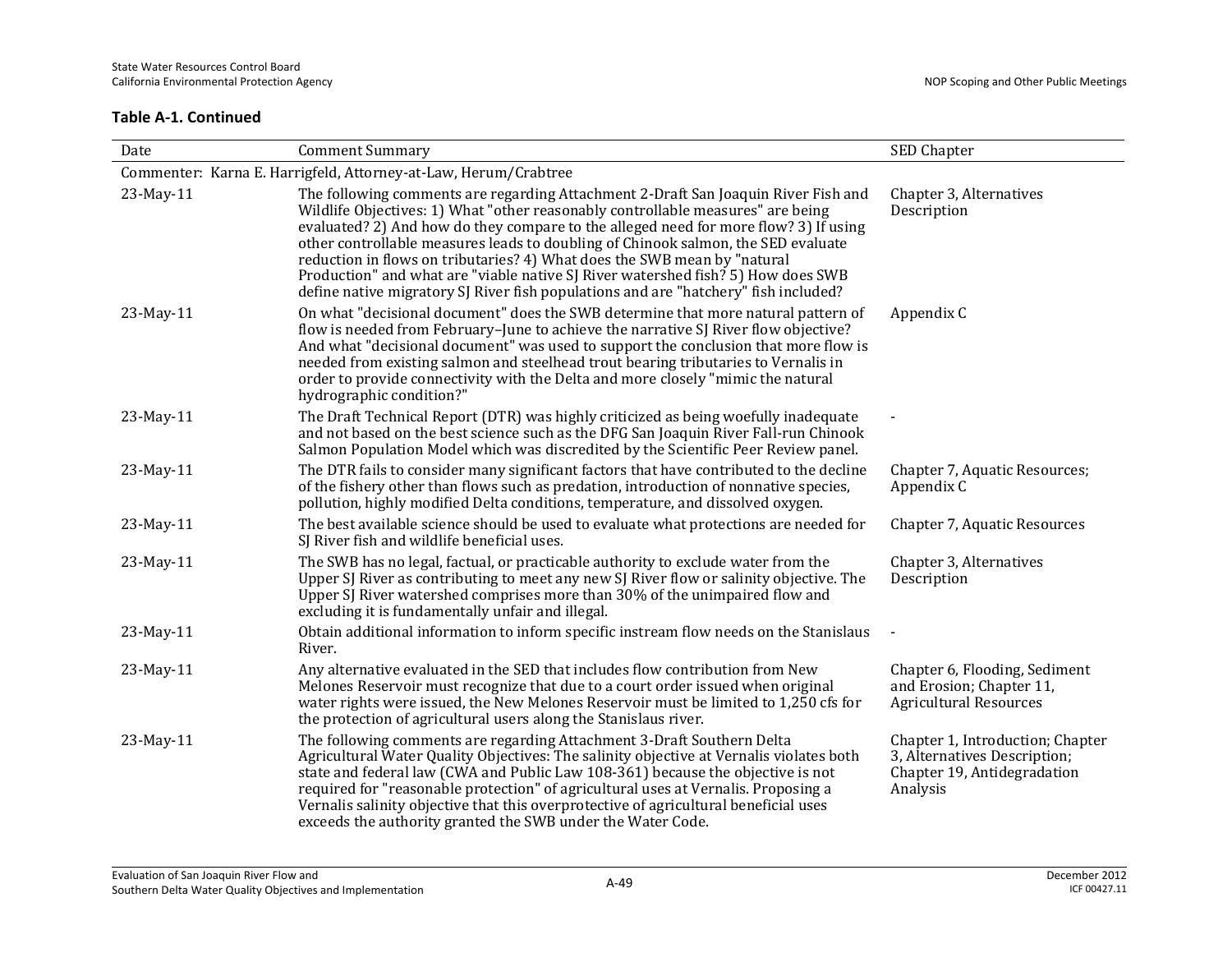| Date      | <b>Comment Summary</b>                                                                                                                                                                                                                                                                                                                                                                                                                                                           | SED Chapter                                                      |
|-----------|----------------------------------------------------------------------------------------------------------------------------------------------------------------------------------------------------------------------------------------------------------------------------------------------------------------------------------------------------------------------------------------------------------------------------------------------------------------------------------|------------------------------------------------------------------|
| 23-May-11 | The SED must provide a reasonable range of alternatives to the project. As such,<br>failure to consider a range of potential salinity levels at Vernalis violates CEQA.                                                                                                                                                                                                                                                                                                          | Chapter 3, Alternatives<br>Description                           |
| 23-May-11 | The range presented by the Hoffman Report supporting an evaluation for a water<br>quality objective of anywhere from 0.9-1.4 EC, may be protective of agricultural<br>beneficial uses in the Southern Delta, and this range must be evaluated.                                                                                                                                                                                                                                   | Chapter 3, Alternatives<br>Description                           |
| 23-May-11 | Other alternatives must be analyzed. The salinity problems are caused by deliveries<br>from the San Luis Unit of the CVP.                                                                                                                                                                                                                                                                                                                                                        | Chapter 3, Alternatives<br>Description                           |
| 23-May-11 | Completion of a drain was a condition of authorizing the San Luis Unit and because<br>deliveries were made without provision for a drain, pollution of the SJ River has<br>resulted.                                                                                                                                                                                                                                                                                             | Chapter 5, Water Supply, Surface<br>Hydrology, and Water Quality |
| 23-May-11 | One of the alternatives for achieving the Vernalis salinity objective should be the<br>imposition of a condition on the San Luis Unit permits to release water to comply with<br>Vernalis salinity objective.                                                                                                                                                                                                                                                                    | Chapter 3, Alternatives<br>Description                           |
| 23-May-11 | SED must also analyze reducing or eliminating discharges caused from wetlands and<br>wildlife refuges. One mitigation is to require the wetland/wildlife refuges to reserve a<br>portion of their water supply for use to dilute discharge in the spring.                                                                                                                                                                                                                        | Chapter 5, Water Supply, Surface<br>Hydrology, and Water Quality |
| 23-May-11 | SED must also analyze agricultural and tile drainage caused from west side<br>agricultural interests. The Grasslands Bypass and West Side Drainage Projects have<br>had success reducing salinity.                                                                                                                                                                                                                                                                               | Chapter 3, Alternatives<br>Description                           |
| 23-May-11 | Additional salinity controls such as subsurface storage of drainage, land retirement<br>and out of valley disposal should also be considered.                                                                                                                                                                                                                                                                                                                                    | Chapter 3, Alternatives<br>Description                           |
| 23-May-11 | Adoption of salinity objectives for the entire river and implementation through waste<br>disposal permits that would prohibit discharge rather than control its timing should<br>also be considered.                                                                                                                                                                                                                                                                             | Chapter 3, Alternatives<br>Description                           |
| 23-May-11 | Maintaining the Vernalis salinity objective violates California Constitution's<br>prohibition against the unreasonable use of water. The "[u]se of upstream water to<br>wash our salts downstream is an unreasonable use of water." (Jordan v. City of Santa<br>Barbara (1996); Antioch v. Williams Irrigation District (1922).                                                                                                                                                  | Chapter 1, Introduction; Chapter<br>19, Antidegradation Analysis |
| 23-May-11 | Maintaining the Vernalis salinity objective imposes a disproportionate burden on New<br>Melones Reservoir. Other means have not been successful and the dilution flows<br>released from New Melones have been the sole means by which the Vernalis objective<br>has been met. As such, the New Melones CVP contractors (which include Stockton<br>East) have had their water supply reduced and the burden has fallen on these<br>contractors which have not caused the problem. | Chapter 3, Alternatives<br>Description                           |
| 23-May-11 | 40 CFR 131.10(a) states, "in no case shall a State adopt waste transport or waste<br>assimilation as a designated use for any water of the United States." By admitting that<br>the Vernalis salinity object is not for protection of agriculture, but to provide dilution<br>flow for downstream, is in contradiction and violates federal law.                                                                                                                                 | Chapter 1, Introduction; Chapter<br>19, Antidegradation Analysis |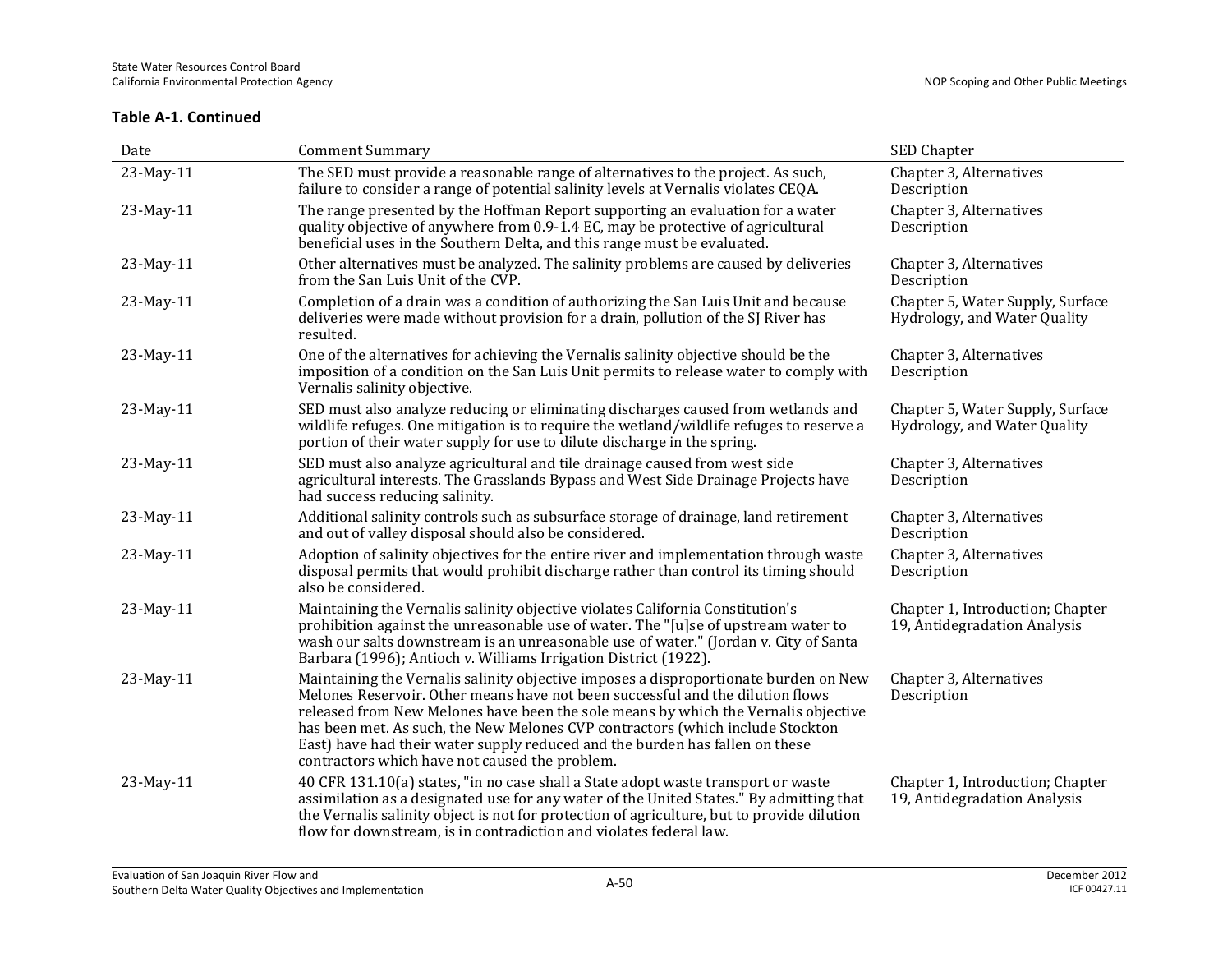| Date                                                                                                       | <b>Comment Summary</b>                                                                                                                                                                                                                                                                                                                                                                                                                                                                                                                                                                                         | SED Chapter                                                                     |  |
|------------------------------------------------------------------------------------------------------------|----------------------------------------------------------------------------------------------------------------------------------------------------------------------------------------------------------------------------------------------------------------------------------------------------------------------------------------------------------------------------------------------------------------------------------------------------------------------------------------------------------------------------------------------------------------------------------------------------------------|---------------------------------------------------------------------------------|--|
| 23-May-11                                                                                                  | The Vernalis objective also violates the Congressional directive contained in H.R. 2828<br>to reduce the use of New Melones Reservoir to meet the existing Bay-Delta water<br>quality objectives.                                                                                                                                                                                                                                                                                                                                                                                                              | Chapter 1, Introduction; Chapter<br>19, Antidegradation Analysis,               |  |
| City of Tracy                                                                                              |                                                                                                                                                                                                                                                                                                                                                                                                                                                                                                                                                                                                                |                                                                                 |  |
|                                                                                                            | Commenter: Melissa A. Thorme, Special Counsel for City of Tracy                                                                                                                                                                                                                                                                                                                                                                                                                                                                                                                                                |                                                                                 |  |
| 20-May-11                                                                                                  | Supportive of the modified salinity objectives proposed. Requests that the SWRCB<br>carefully consider and balance each of the factors in Water Code Section 13241 when<br>establishing EC objectives: economic impact to farmers and dischargers, the<br>reasonably achievable water quality conditions, and potential impacts of the<br>objectives and the activities to meet the objectives.                                                                                                                                                                                                                | Chapter 3, Alternatives<br>Description; Chapter 18,<br><b>Economic Analyses</b> |  |
| 20-May-11                                                                                                  | Objectives should be set to apply only at identified, permitted water diversion points<br>used to extract water from the SJR or Delta for irrigation or municipal supply, and only<br>as long term (six month or annual averages).                                                                                                                                                                                                                                                                                                                                                                             | Chapter 3, Alternatives<br>Description                                          |  |
| 20-May-11                                                                                                  | Alternatively, explicit mixing zones, dilution credit, or other variance provisions<br>should be included in the Delta Plan amendments incorporating the revised objectives,<br>as should compliance schedules allowing dischargers time to come into compliance.                                                                                                                                                                                                                                                                                                                                              | Chapter 3, Alternatives<br>Description                                          |  |
| 20-May-11                                                                                                  | The SWRCB should not over-regulate municipal dischargers because they have not<br>been demonstrated to be the major drivers of salinity in the Delta, and should<br>incorporate necessary regulatory flexibility into salinity objectives adopted.                                                                                                                                                                                                                                                                                                                                                             | Chapter 3, Alternatives<br>Description; Appendix H                              |  |
| 20-May-11                                                                                                  | As part of the plan to implement the EC objectives, the SWRCB should describe the<br>actions all dischargers must take to meet the objectives (including municipalities),<br>provide a schedule for implementation of recommended actions, and describe the<br>surveillance required to determine compliance.                                                                                                                                                                                                                                                                                                  | Chapter 3, Alternatives<br>Description; Appendix H                              |  |
| U.S. Department of the Interior on Behalf of U.S. Bureau of Reclamation and U.S. Fish and Wildlife Service |                                                                                                                                                                                                                                                                                                                                                                                                                                                                                                                                                                                                                |                                                                                 |  |
| 6-Dec-10                                                                                                   | Comments made on the Draft Technical Report on the Scientific Basis for Alternative<br>San Joaquin River Flow and Southern Delta Salinity Objectives. Comments include:<br>establishing biological and ecosystem goals and objectives; use of the natural<br>hydrograph; adaptive management; tributary flows; changing environmental<br>conditions; San Joaquin River outflow as a component of Delta outflow; hydrology and<br>water supply including reservoir storage and management. Comments made<br>regarding salinity objectives include these topics: drinking water supplies and riparian<br>rights. | Appendix C                                                                      |  |
| 8-Feb-11                                                                                                   | DOI supports the Board's consideration of flow objectives based on the percent<br>Unimpaired flow, and these flows originating from the three main SJR tributaries.                                                                                                                                                                                                                                                                                                                                                                                                                                            |                                                                                 |  |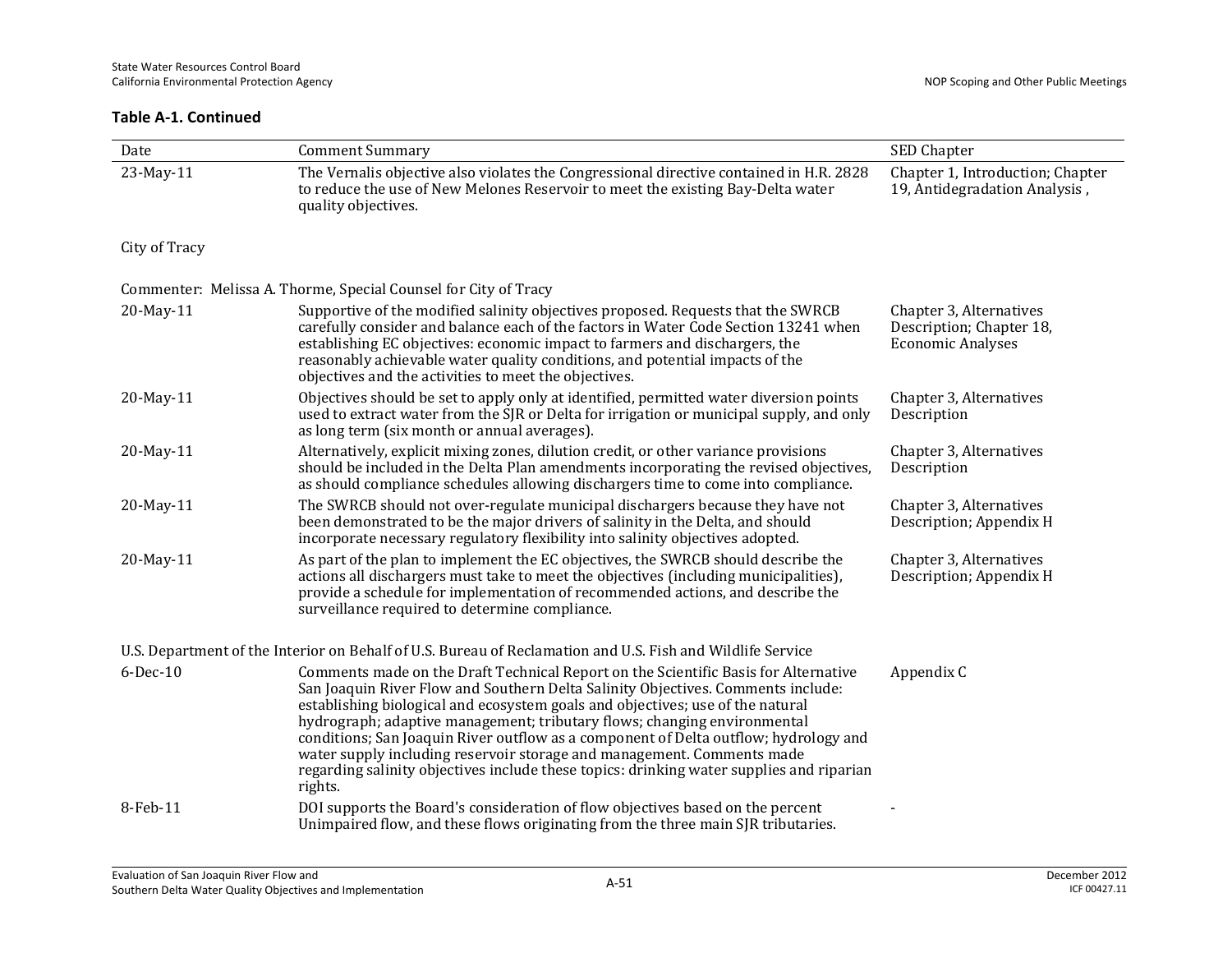| Date      | <b>Comment Summary</b>                                                                                                                                                                                                                                                                                                                                                                                     | SED Chapter                                                                                                                                                                                           |
|-----------|------------------------------------------------------------------------------------------------------------------------------------------------------------------------------------------------------------------------------------------------------------------------------------------------------------------------------------------------------------------------------------------------------------|-------------------------------------------------------------------------------------------------------------------------------------------------------------------------------------------------------|
| 8-Feb-11  | The Board should consider apportioning responsibility for mainstem instream flow<br>among as many water users as possible and opposes any assignment of responsibility<br>only on water rights of the CVP.                                                                                                                                                                                                 |                                                                                                                                                                                                       |
| 8-Feb-11  | The Board should consider: 1) setting well-defined goals, 2) increasing flows to double<br>populations of salmonids, 3) using the natural hydrograph to guide flow decisions, 4)<br>the importance of Delta and tributary flows to salmonids, 5) utilizing appropriate<br>modeling to evaluate flow alternatives, 6) developing an adaptive management<br>framework supported by a strong science program. | Chapter 1, Introduction; Chapter<br>3, Alternatives Description;<br>Chapter 5, Water Supply, Surface<br>Hydrology, and Water Quality;<br>Chapter 7, Aquatic Resources;<br>Appendix C, D, F.1, and F.2 |
| 23-May-11 | Interior recommends that the SWRCB concentrate efforts in the early phases of<br>implementation to ensure the rapid stabilization of anadromous fish populations.                                                                                                                                                                                                                                          | Chapter 3, Alternatives<br>Description; Chapter 7, Aquatic<br>Resources                                                                                                                               |
| 23-May-11 | Interior supports the Board's consideration of implementing the narrative salmon<br>doubling goal.                                                                                                                                                                                                                                                                                                         |                                                                                                                                                                                                       |
| 23-May-11 | Interior supports the addition of compliance stations on the tributaries.                                                                                                                                                                                                                                                                                                                                  |                                                                                                                                                                                                       |
| 23-May-11 | Interior is in favor of focusing the first stage of implementation on the salmon bearing<br>tributaries while allowing the reintroduction of salmon in the upper San Joaquin.                                                                                                                                                                                                                              |                                                                                                                                                                                                       |
| 23-May-11 | Interior agrees that flow contributions from salmon bearing tributaries are key to<br>ensuring a healthy ecosystem and equitable program of implementation.                                                                                                                                                                                                                                                |                                                                                                                                                                                                       |
| 23-May-11 | Interior supports the Board's use of adaptive management, but notes that "true"<br>adaptive management is a scientific process dependent upon testing hypotheses.                                                                                                                                                                                                                                          |                                                                                                                                                                                                       |
| 23-May-11 | It appears that the San Joaquin River Monitoring Evaluation Program is geared more<br>toward adaptive management, while the coordinated operations group is geared<br>toward informing flexible flow schedules.                                                                                                                                                                                            |                                                                                                                                                                                                       |
| 23-May-11 | The environmental analysis should 1) identify what proportion of unimpaired flow is<br>needed to meet the salmon doubling goal; 2) identify beneficial effects in terms of<br>specific and measurable biological objectives; 3) evaluate alternative programs of<br>implementation; and 4) analyze impacts to storage and reservoir purpose tradeoffs.                                                     | Chapter 1, Introduction; Chapter<br>3, Alternatives Description;<br>Chapter 5, Water Supply, Surface<br>Hydrology, and Water Quality;<br>Chapter 7, Aquatic Resources;<br>Appendix C, D, F.1, and F.2 |
| 23-May-11 | Reservoir purpose tradeoffs are best accomplished through the use of a general<br>investigations (GI) type model.                                                                                                                                                                                                                                                                                          |                                                                                                                                                                                                       |
| 23-May-11 | Consider all flow related salmonid life-cycle requirements to determine the<br>appropriate level of unimpaired flow needed in the mainstream, tributaries, and Delta<br>to achieve the stated doubling goal.                                                                                                                                                                                               | Chapter 7, Aquatic Resources                                                                                                                                                                          |
| 23-May-11 | Identify the "other reasonably controllable measures" and clarify who will fund and<br>enforce the control of these other measures.                                                                                                                                                                                                                                                                        | Chapter 3, Alternatives<br>Description                                                                                                                                                                |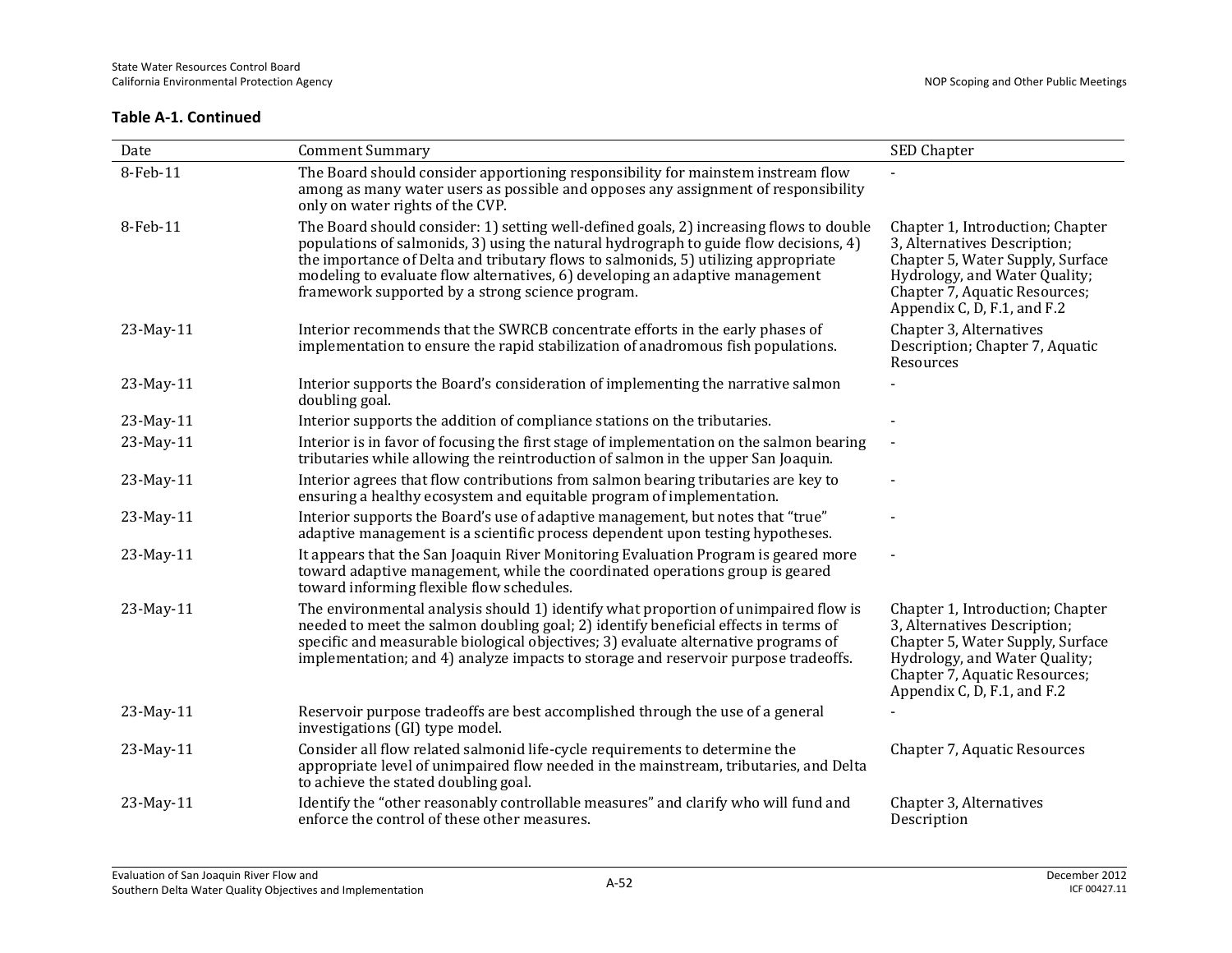| Date      | <b>Comment Summary</b>                                                                                                                                                                                                                                            | <b>SED Chapter</b>                                                                                                        |
|-----------|-------------------------------------------------------------------------------------------------------------------------------------------------------------------------------------------------------------------------------------------------------------------|---------------------------------------------------------------------------------------------------------------------------|
| 23-May-11 | The narrative salmon doubling goal should be broken down into specific biological<br>objectives.                                                                                                                                                                  | Chapter 3, Alternatives<br>Description                                                                                    |
| 23-May-11 | Provide the flows that are hypothesized to meet these biological/survival objectives.                                                                                                                                                                             | Chapter 3, Alternatives<br>Description; Chapter 5, Water<br>Supply, Surface Hydrology, and<br>Water Quality; Appendix F.1 |
| 23-May-11 | Ensure that biological objectives can be monitored and successes and failures<br>evaluated.                                                                                                                                                                       | Chapter 3, Alternatives<br>Description                                                                                    |
| 23-May-11 | Interior suggests the development and use of conceptual and other types of models<br>(e.g., empirical and life-cycle) to help determine the flows necessary to meet the<br>biological objectives.                                                                 | Chapter 7, Aquatic Resources                                                                                              |
| 23-May-11 | Provide the needed flows for all life-stages of salmonids on each of the San Joaquin<br>tributaries.                                                                                                                                                              | Chapter 7, Aquatic Resources                                                                                              |
| 23-May-11 | Clarify the relationship and integration that is expected to occur with the Federal<br>Energy Regulatory Commission hydropower relicensing processes on the Tuolumne<br>and Merced Rivers.                                                                        | Chapter 1, Introduction; Chapter<br>3, Alternatives Description;<br>Chapter 19, Antidegradation<br>Analysis               |
| 23-May-11 | Document the tributary flows needed to meet the salmon doubling goals in the<br>Tuolumne and Merced Rivers during the FERC Section 401 certification process.                                                                                                     | Chapter 1, Introduction; Chapter<br>3, Alternatives Description;<br>Chapter 19, Antidegradation<br>Analysis               |
| 23-May-11 | Adopt measures to ensure that the tributary flows reach Vernalis and beyond.                                                                                                                                                                                      | Chapter 3, Alternatives<br>Description                                                                                    |
| 23-May-11 | Compliance points should be equitable.                                                                                                                                                                                                                            | Chapter 3, Alternatives<br>Description                                                                                    |
| 23-May-11 | A broad range of San Joaquin River flow objectives (20-80% of unimpaired flow)<br>needs to be analyzed.                                                                                                                                                           | Chapter 3, Alternatives<br>Description; Appendix C                                                                        |
| 23-May-11 | Alternatives should be based on the functional features of the natural hydrograph and<br>a range of unimpaired flow volumes.                                                                                                                                      | Chapter 3, Alternatives<br>Description; Appendix C                                                                        |
| 23-May-11 | Establishing a flow objective at a higher percentage of unimpaired flow than is initially<br>required would allow for both phasing over time and experimentation within a range<br>of unimpaired flows for the implementation of the adaptive management process. | Chapter 3, Alternatives<br>Description                                                                                    |
| 23-May-11 | Monitoring must be in place and robust enough to detect differences in the biological<br>objectives given the various percentages of unimpaired flow tested.                                                                                                      | Chapter 3, Alternatives<br>Description                                                                                    |
| 23-May-11 | Year-round flows are needed to meet salmonid life-stage requirements.                                                                                                                                                                                             | Chapter 3, Alternatives<br>Description; Chapter 7, Aquatic<br>Resources                                                   |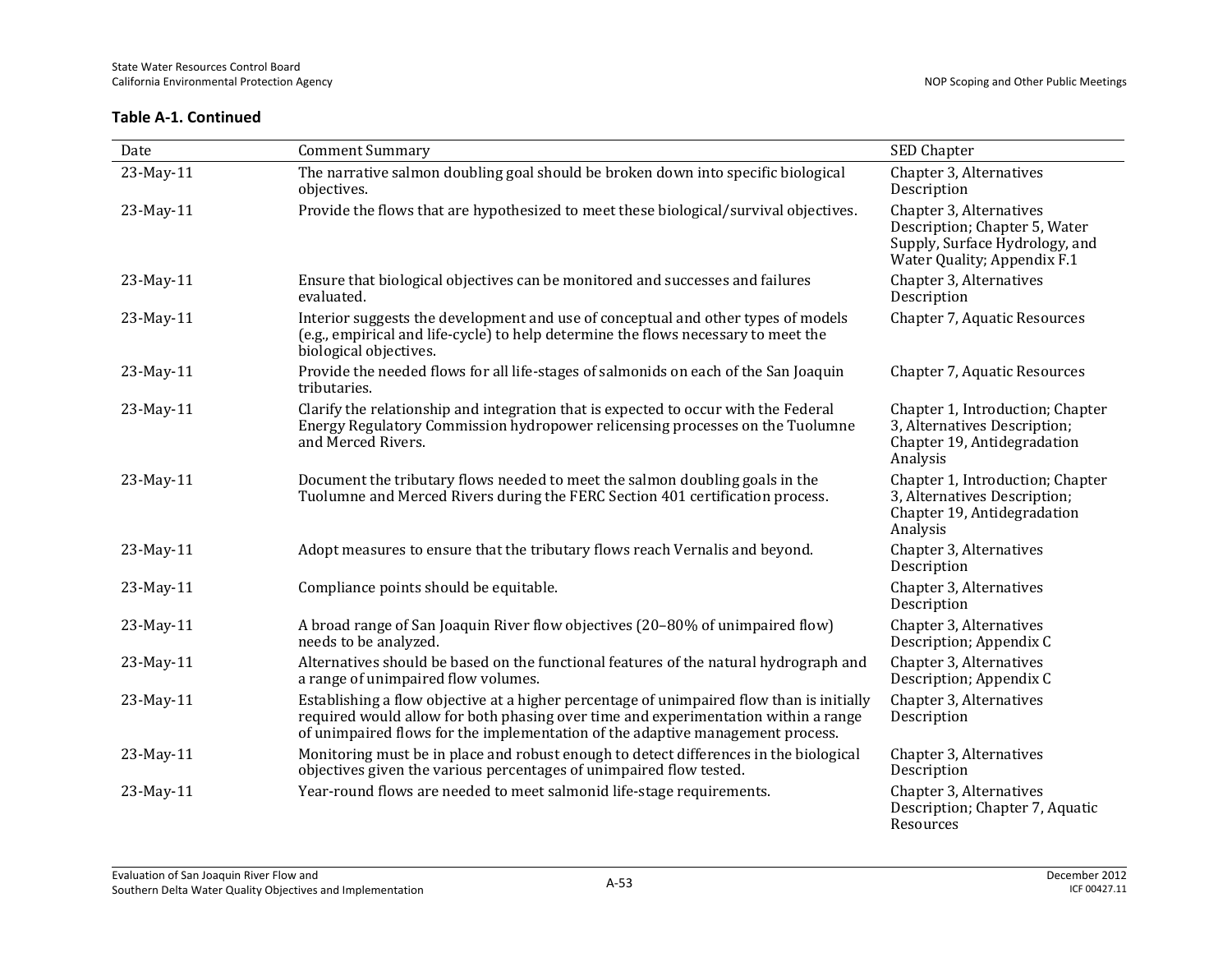| Date      | <b>Comment Summary</b>                                                                                                                                                                                                                                                                                                                                                                               | SED Chapter                                                                                                                  |
|-----------|------------------------------------------------------------------------------------------------------------------------------------------------------------------------------------------------------------------------------------------------------------------------------------------------------------------------------------------------------------------------------------------------------|------------------------------------------------------------------------------------------------------------------------------|
| 23-May-11 | During prolonged droughts, a percentage of unimpaired flows will be unsuitable.<br>During these times, higher portions of unimpaired flow may be required.                                                                                                                                                                                                                                           | Chapter 3, Alternatives<br>Description                                                                                       |
| 23-May-11 | Exports levels should be part of a basin plan. A range of exports and other permitted<br>diversions should be modeled when analyzing Vernalis flow alternatives.                                                                                                                                                                                                                                     | Chapter 3, Alternatives<br>Description                                                                                       |
| 23-May-11 | Use an adaptive management to determine the flow objective as a percentage of<br>unimpaired flow over the long-term. Adaptive management should include: 1)<br>modeling; 2) hypothesis testing; 3) monitoring; 4) research on specific objectives; 5)<br>flexible metrics; and 6) range of unimpaired flows. Create an adaptive management<br>planning group as part of SJRMEP to guide the process. | Chapter 3, Alternatives<br>Description                                                                                       |
| 23-May-11 | Secure funding for the multi-year plan.                                                                                                                                                                                                                                                                                                                                                              |                                                                                                                              |
| 23-May-11 | The COG should include members from Reclamation, FWS, DWR, Fish and Game,<br>NMFS, and staff from the San Joaquin River tributaries. The goals and objectives of the<br>COG should be clearly articulated.                                                                                                                                                                                           | Chapter 3, Alternatives<br>Description                                                                                       |
| 23-May-11 | Alterations to the regulated flow regimes of the mainstream San Joaquin River and its<br>tributaries could have system operations impacts statewide.                                                                                                                                                                                                                                                 | Chapter 5, Water Supply, Surface<br>Hydrology, and Water Quality                                                             |
| 23-May-11 | Adopt a holistic approach for analyzing the operational and environmental impacts of<br>revising San Joaquin River flow and southern Delta salinity objectives.                                                                                                                                                                                                                                      | All                                                                                                                          |
| 23-May-11 | Recession rates of approximately 1 inch elevation per day administered intermittently<br>during the spring and summer should be an additional consideration for the flow<br>objective.                                                                                                                                                                                                               | Chapter 3, Alternatives<br>Description                                                                                       |
| 23-May-11 | Analyze the effects of altered operations on the downstream thermal regime. If<br>necessary, refine the thermal standards to coincide with the expected changes in flow<br>patterns on the mainstream and the tributaries.                                                                                                                                                                           | Chapter 5, Water Supply, Surface<br>Hydrology, and Water Quality;<br>Chapter 7, Aquatic Resources                            |
| 23-May-11 | Ensure compliance with existing water temperature standards.                                                                                                                                                                                                                                                                                                                                         | Chapter 5, Water Supply, Surface<br>Hydrology, and Water Quality;<br>Chapter 7, Aquatic Resources                            |
| 23-May-11 | During the environmental analysis, consider that the San Joaquin River and its<br>tributaries are impaired by numerous reservoirs.                                                                                                                                                                                                                                                                   | Chapter 5, Water Supply, Surface<br>Hydrology, and Water Quality;<br>Chapter 7, Aquatic Resources                            |
| 23-May-11 | A responsible analysis of San Joaquin River flow objectives should include an analysis<br>of reservoir purposes, operations, and reoperations.                                                                                                                                                                                                                                                       | Chapter 5, Water Supply, Surface<br>Hydrology, and Water Quality;<br>Chapter 7, Aquatic Resources;<br>Appendix C, D, and F.1 |
| 23-May-11 | Interior supports development of a program of implementation, which allows New<br>Melones Reservoir to be operated in a sustainable manner over the long term.                                                                                                                                                                                                                                       |                                                                                                                              |
| 23-May-11 | Indexing flow objectives to water year type does not necessarily result in prudent<br>reservoir operations.                                                                                                                                                                                                                                                                                          |                                                                                                                              |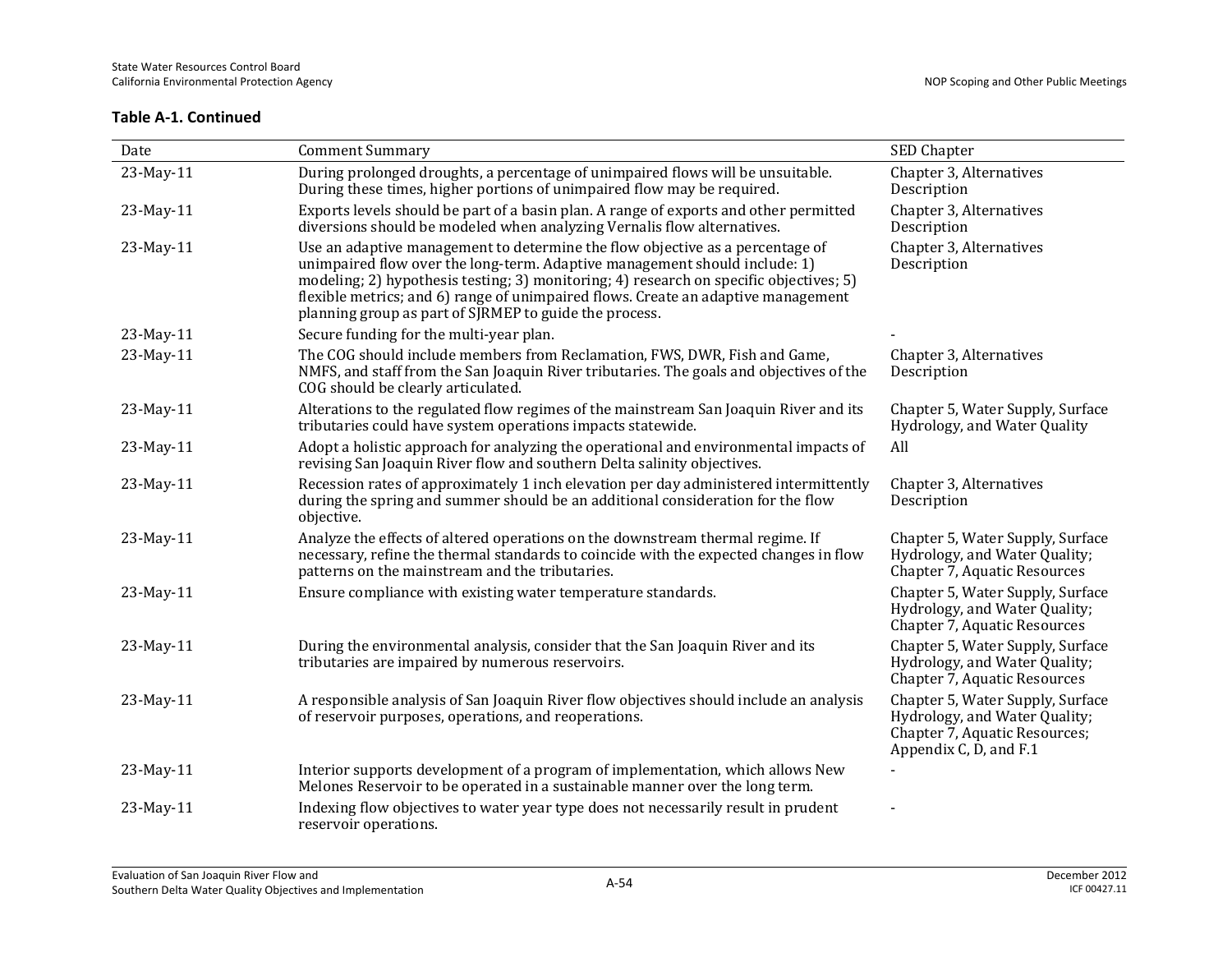| Date      | <b>Comment Summary</b>                                                                                                                                                                                                                                                                                                                                                                                                                                                                                                                                                                                                                                                                                                                                                             | SED Chapter                                                                                                                                                                                                                                                                                                                                                      |
|-----------|------------------------------------------------------------------------------------------------------------------------------------------------------------------------------------------------------------------------------------------------------------------------------------------------------------------------------------------------------------------------------------------------------------------------------------------------------------------------------------------------------------------------------------------------------------------------------------------------------------------------------------------------------------------------------------------------------------------------------------------------------------------------------------|------------------------------------------------------------------------------------------------------------------------------------------------------------------------------------------------------------------------------------------------------------------------------------------------------------------------------------------------------------------|
| 23-May-11 | Model and evaluate reservoir impacts to drought planning during the alternative flow<br>objective and program of implementation analysis.                                                                                                                                                                                                                                                                                                                                                                                                                                                                                                                                                                                                                                          | Chapter 5, Water Supply, Surface<br>Hydrology, and Water Quality;<br>Appendix C, D, and F.1 and F.2                                                                                                                                                                                                                                                              |
| 23-May-11 | Address the potential impacts to all federally authorized purposes of New Melones<br>Reservoir. Impacts include: water supply, fish and wildlife, flood control, power<br>production, water quality, temperature controls, and recreation.                                                                                                                                                                                                                                                                                                                                                                                                                                                                                                                                         | Chapter 5, Water Supply, Surface<br>Hydrology, and Water Quality;<br>Chapter 6, Flooding, Sediment,<br>and Erosion; Chapter 7, Aquatic<br>Resources; Chapter 8, Terrestrial<br>Biological Resources; Chapter 10,<br>Recreational Resources and<br>Visual Quality; Chapter 13,<br>Service Providers; Chapter 14,<br><b>Energy Resources and Climate</b><br>Change |
| 23-May-11 | Review the benefits and trade-offs of reservoirs.                                                                                                                                                                                                                                                                                                                                                                                                                                                                                                                                                                                                                                                                                                                                  | Chapter 18, Economic Analyses                                                                                                                                                                                                                                                                                                                                    |
| 23-May-11 | The annual adaptive management plan should not only consider inflow forecasts, but<br>also carryover storage in decisions on tributary flow requirements.                                                                                                                                                                                                                                                                                                                                                                                                                                                                                                                                                                                                                          | Chapter 3, Alternatives<br>Description                                                                                                                                                                                                                                                                                                                           |
| 23-May-11 | Interior supports the establishment of the SJRMEP.                                                                                                                                                                                                                                                                                                                                                                                                                                                                                                                                                                                                                                                                                                                                 |                                                                                                                                                                                                                                                                                                                                                                  |
| 23-May-11 | The Board's conclusion that only the CVP and the SWP will implement the salinity<br>objectives is premature and does not comport with the Board's stated finding, other<br>established facts regarding causes of elevated salinity, and state and federal law.                                                                                                                                                                                                                                                                                                                                                                                                                                                                                                                     | Chapter 1, Introduction; Chapter<br>3, Alternatives Description                                                                                                                                                                                                                                                                                                  |
| 23-May-11 | Interior requests that the Board make available the scientific studies and information<br>relied upon by the Board to determine the following: (1-5): 1) Circulation and water<br>levels are directly related to salinity levels in the southern Delta and thus appropriate<br>metrics of and control variables for salinity management; 2) The SWP and CVP are the<br>only responsible parties for circulation and water level impacts to the southern Delta;<br>3) The actions of the SWP and CVP are solely responsible for salinity impairment; 4)<br>Contributions of local diversions and discharges to southern Delta salinity are minor;<br>and 5) Changes to the San Joaquin River flow regime from February through June will<br>improve salinity in the southern Delta. |                                                                                                                                                                                                                                                                                                                                                                  |
| 23-May-11 | The Board needs to further explore the following issue related to the new flow<br>management scheme: 1) Impact of using a percentage of unimpaired flow to manage<br>ecosystem needs on the historic salinity profile.                                                                                                                                                                                                                                                                                                                                                                                                                                                                                                                                                             | Chapter 3, Alternatives<br>Description; Chapter 5, Water<br>Supply, Surface Hydrology, and<br>Water Quality; Appendix F.2                                                                                                                                                                                                                                        |
| 23-May-11 | The Board needs to further explore the following issue related to the new flow<br>management scheme: 2) Opportunities or obstacles of the salinity profile on long term<br>salinity control.                                                                                                                                                                                                                                                                                                                                                                                                                                                                                                                                                                                       | Chapter 3, Alternatives<br>Description; Chapter 5, Water<br>Supply, Surface Hydrology, and<br>Water Quality; Appendix F.2                                                                                                                                                                                                                                        |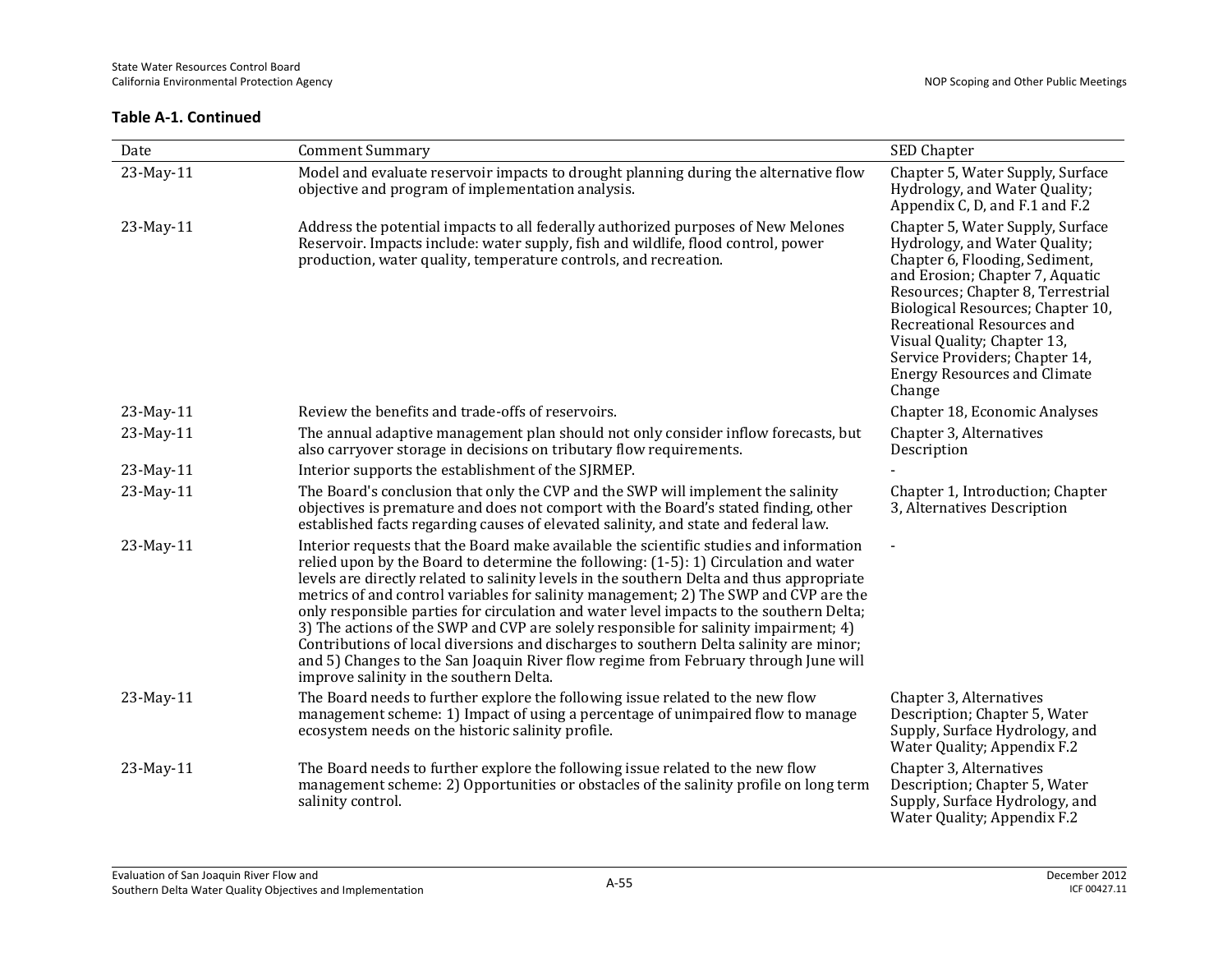| Date                                 | <b>Comment Summary</b>                                                                                                                                                                                                                                                                                                                         | SED Chapter                                                                          |
|--------------------------------------|------------------------------------------------------------------------------------------------------------------------------------------------------------------------------------------------------------------------------------------------------------------------------------------------------------------------------------------------|--------------------------------------------------------------------------------------|
| 23-May-11                            | The Board needs to further explore the following issue related to the new flow<br>management scheme: 3) Total water cost to meet the ecosystem needs.                                                                                                                                                                                          | Chapter 18, Economic Analyses                                                        |
| 23-May-11                            | The Board needs to further explore the following issue related to the new flow<br>management scheme: 4) Dr. Hoffman's conclusions regarding rainfall and salinity crop<br>tolerance.                                                                                                                                                           | Chapter 11, Agricultural<br>Resources; Appendix C and E                              |
| 23-May-11                            | Include opportunities for salinity management when establishing the southern Delta<br>salinity compliance objectives.                                                                                                                                                                                                                          | Chapter 3, Alternatives<br>Description                                               |
| 23-May-11                            | Consider relaxing the target from December-March to facilitate the export of salt<br>during high flow conditions.                                                                                                                                                                                                                              | Chapter 3, Alternatives<br>Description; Chapter 11,<br><b>Agricultural Resources</b> |
| 23-May-11                            | Please provide clarification on the following program component: how does the Board<br>anticipate enforcing compliance along a "stretch" of river?                                                                                                                                                                                             | Chapter 3, Alternatives<br>Description                                               |
| 23-May-11                            | Please provide clarification on the following program component: 2) How will the<br>Board define/quantify "circulation"? At what time scale and what unit of<br>measurement?                                                                                                                                                                   | Chapter 3, Alternatives<br>Description                                               |
| 23-May-11                            | Please provide clarification on the following program component: 3) How will null<br>zone violations be measured? How many? When? Where?                                                                                                                                                                                                       |                                                                                      |
| 23-May-11                            | Please provide clarification on the following program component: 4) How will the<br>southern Delta salinity objectives be enforced?                                                                                                                                                                                                            | Chapter 3, Alternatives<br>Description                                               |
| 23-May-11                            | Please provide clarification on the following program component: 5) Who are the<br>responsible parties for the null zones?                                                                                                                                                                                                                     |                                                                                      |
| 23-May-11                            | Please provide clarification on the following program component: 6) Who will pay for<br>the additional studies and monitoring of the channels?                                                                                                                                                                                                 |                                                                                      |
| 23-May-11                            | Place the southern Delta salinity compliance issues under the CV-SALTS program. A<br>holistic approach (like the SALTS program) will enable an effective, comprehensive,<br>and integrated salinity management plan. Using the SALTS program is consistent with<br>California Water Code Section 13241 (c) and will not burden the CVP or SWP. | Chapter 3, Alternatives<br>Description                                               |
| U.S. Environmental Protection Agency |                                                                                                                                                                                                                                                                                                                                                |                                                                                      |

Commenter: Karen Schwinn, Associate Director, Water Division

19-Mar-09 Agree a comprehensive evaluation is needed but question whether beneficial uses would be protected by regulatory provisions of WQCP. - 19-Mar-09 The State Water Board should consider drinking water in the Delta. Chapter 5, Water Supply, Surface

Hydrology, and Water Quality; Chapter 13, Service Providers